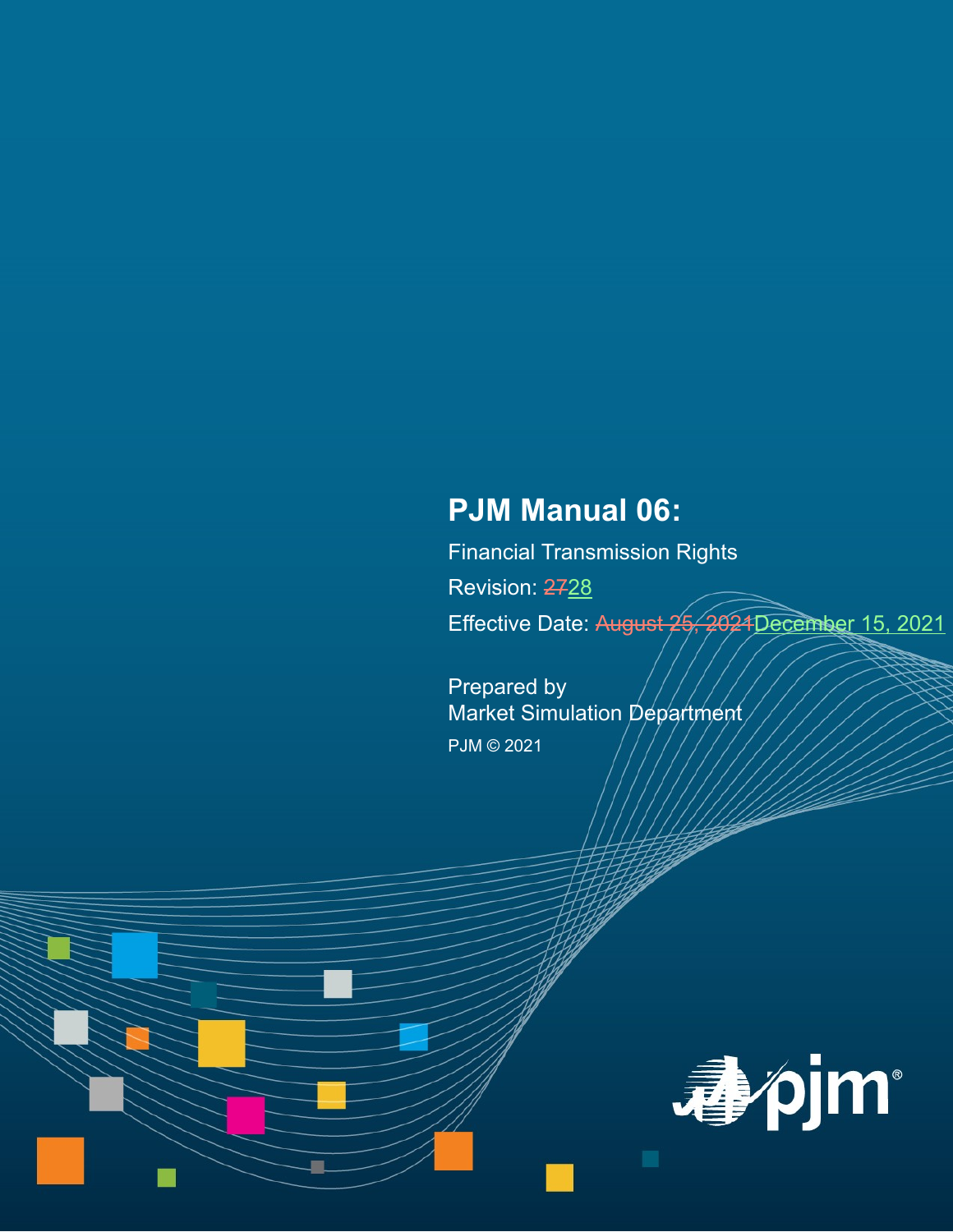

## **Table of Contents**

| Section 1: Financial Transmission Rights Overview10                   |  |
|-----------------------------------------------------------------------|--|
|                                                                       |  |
|                                                                       |  |
|                                                                       |  |
|                                                                       |  |
|                                                                       |  |
|                                                                       |  |
|                                                                       |  |
|                                                                       |  |
| Section 3: Auction Revenue Rights Request and Approval Process16      |  |
|                                                                       |  |
| 3.2 Firm Point-to-Point Transmission Auction Revenue Rights (ARRs) 16 |  |
|                                                                       |  |
|                                                                       |  |
|                                                                       |  |
| 4.2 Annual Allocation of Auction Revenue Rights (ARRs) - Stage 1A20   |  |
| 4.3 Annual Allocation of Auction Revenue Rights (ARRs) - Stage 1B24   |  |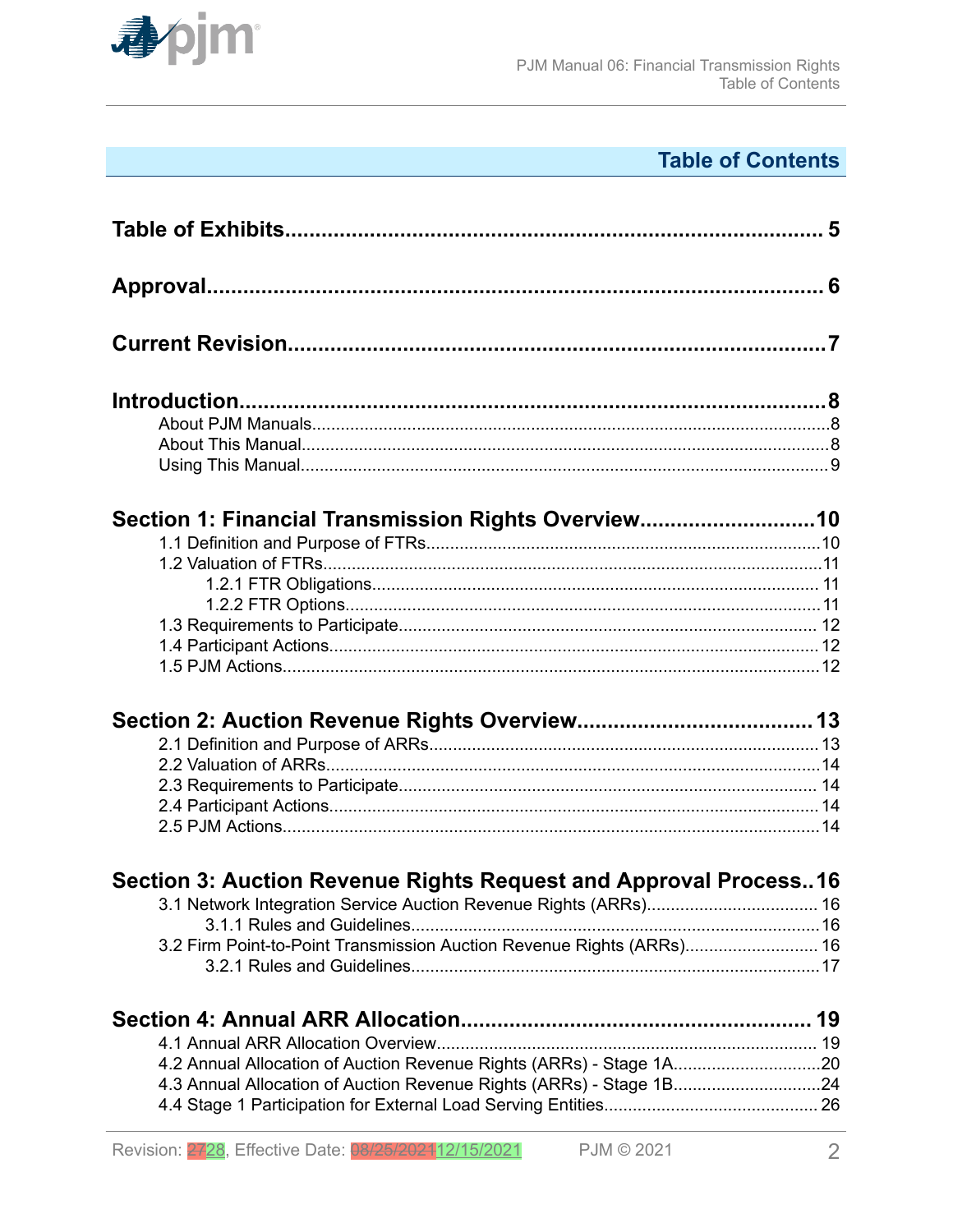

### **[Section 5: Financial Transmission Rights \(FTRs\) for New Load in](#page-35-0) [Zones Associated with Market Growth...............................................36](#page-35-0)**

| 5.1 FTR Allocation Process for New Load in Zones Associated with Market Growth 36 |  |
|-----------------------------------------------------------------------------------|--|
| 5.2 Network Integration Service Financial Transmission Rights (FTRs)37            |  |
|                                                                                   |  |
| 5.3 Firm Point-to-Point Transmission Financial Transmission Rights (FTRs) 37      |  |
|                                                                                   |  |
|                                                                                   |  |

| 6.8 Addressing Defaulting Member's Financial Transmission Rights45 |  |  |
|--------------------------------------------------------------------|--|--|
|                                                                    |  |  |

| 8.3 FTR Settlement - Calculating Transmission Congestion Credit Target Allocations 51 |  |
|---------------------------------------------------------------------------------------|--|
| 8.4 FTR Settlement - Calculating Day-Ahead Transmission Congestion Credits52          |  |
|                                                                                       |  |
|                                                                                       |  |
|                                                                                       |  |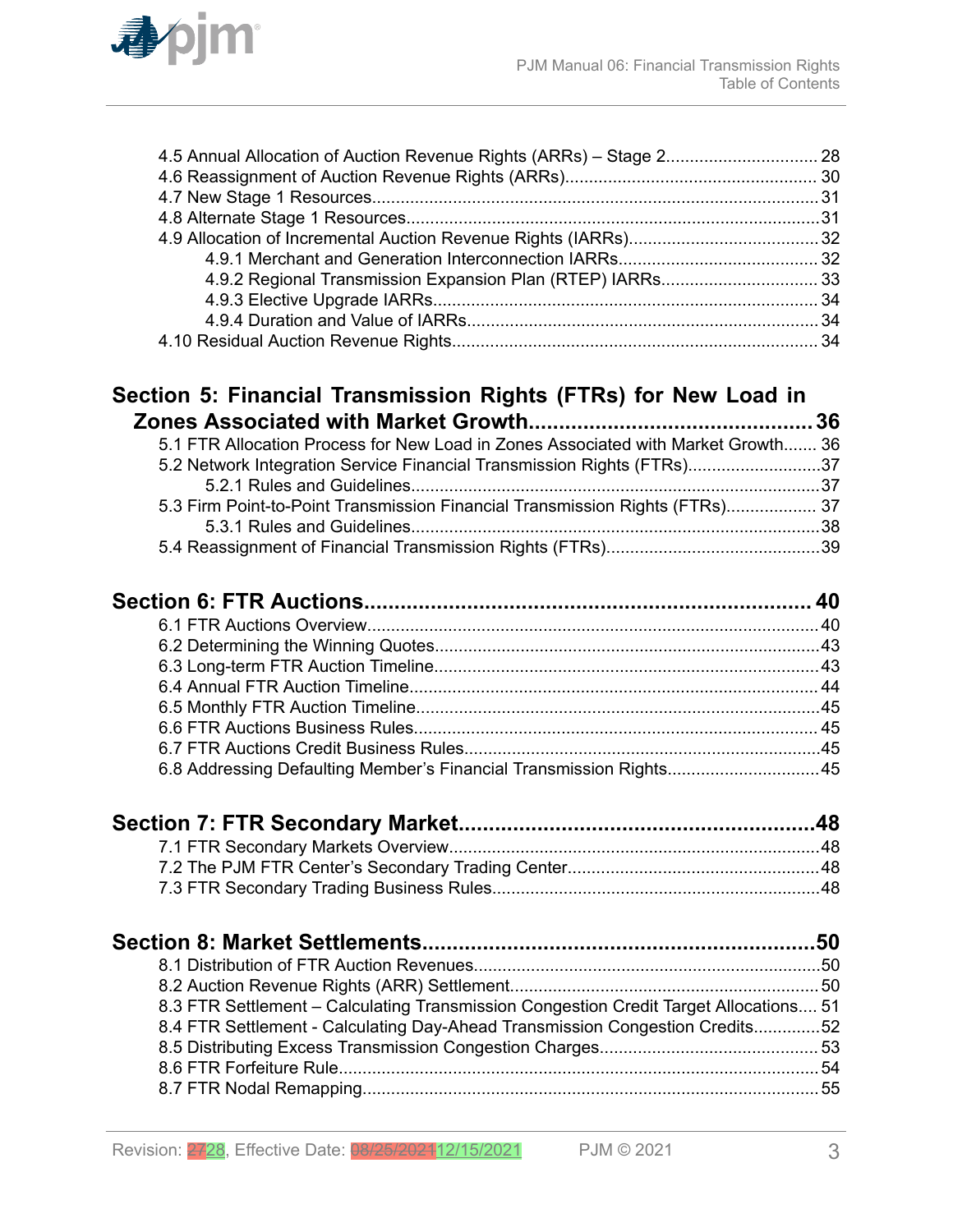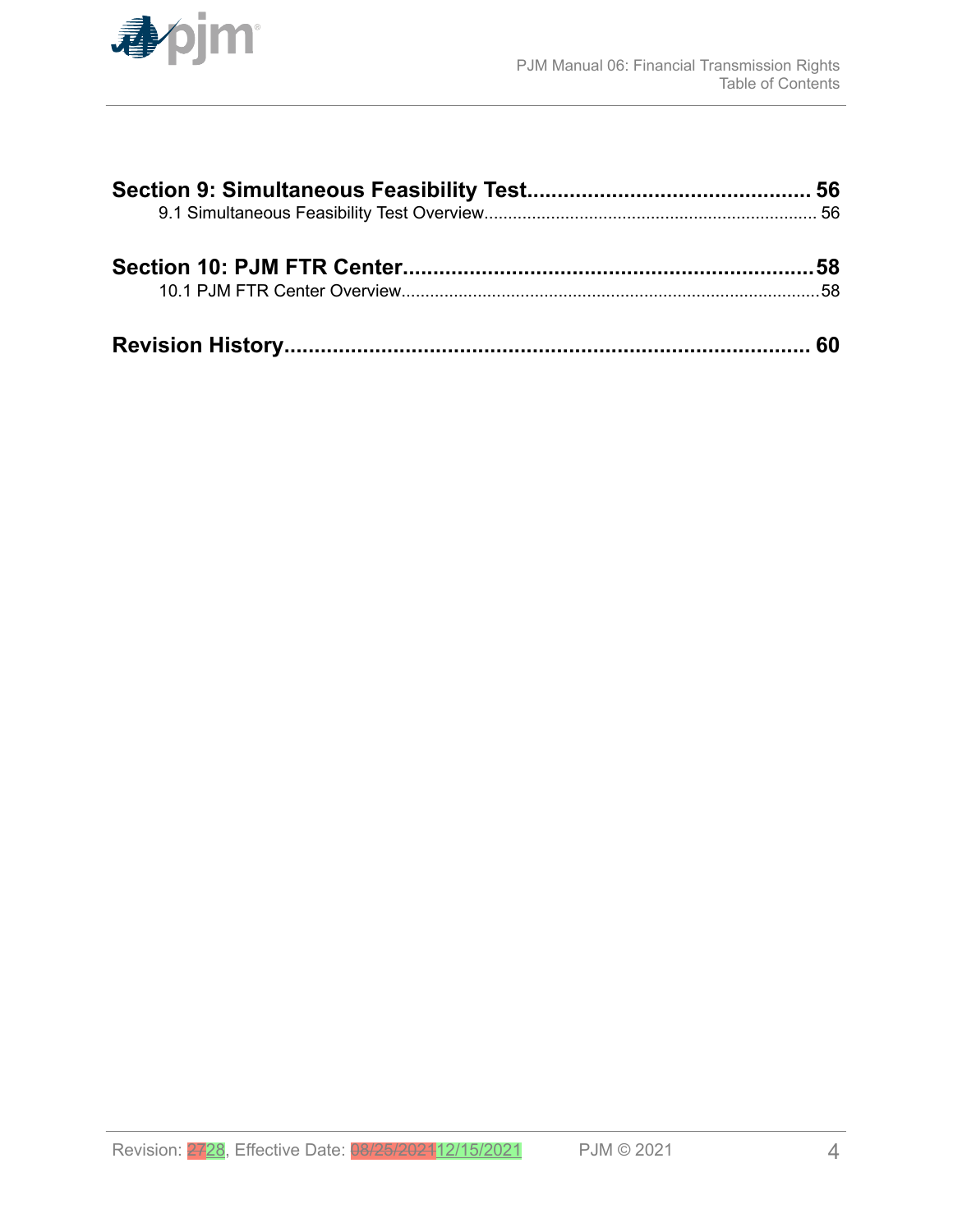<span id="page-4-0"></span>

## **Table of Exhibits**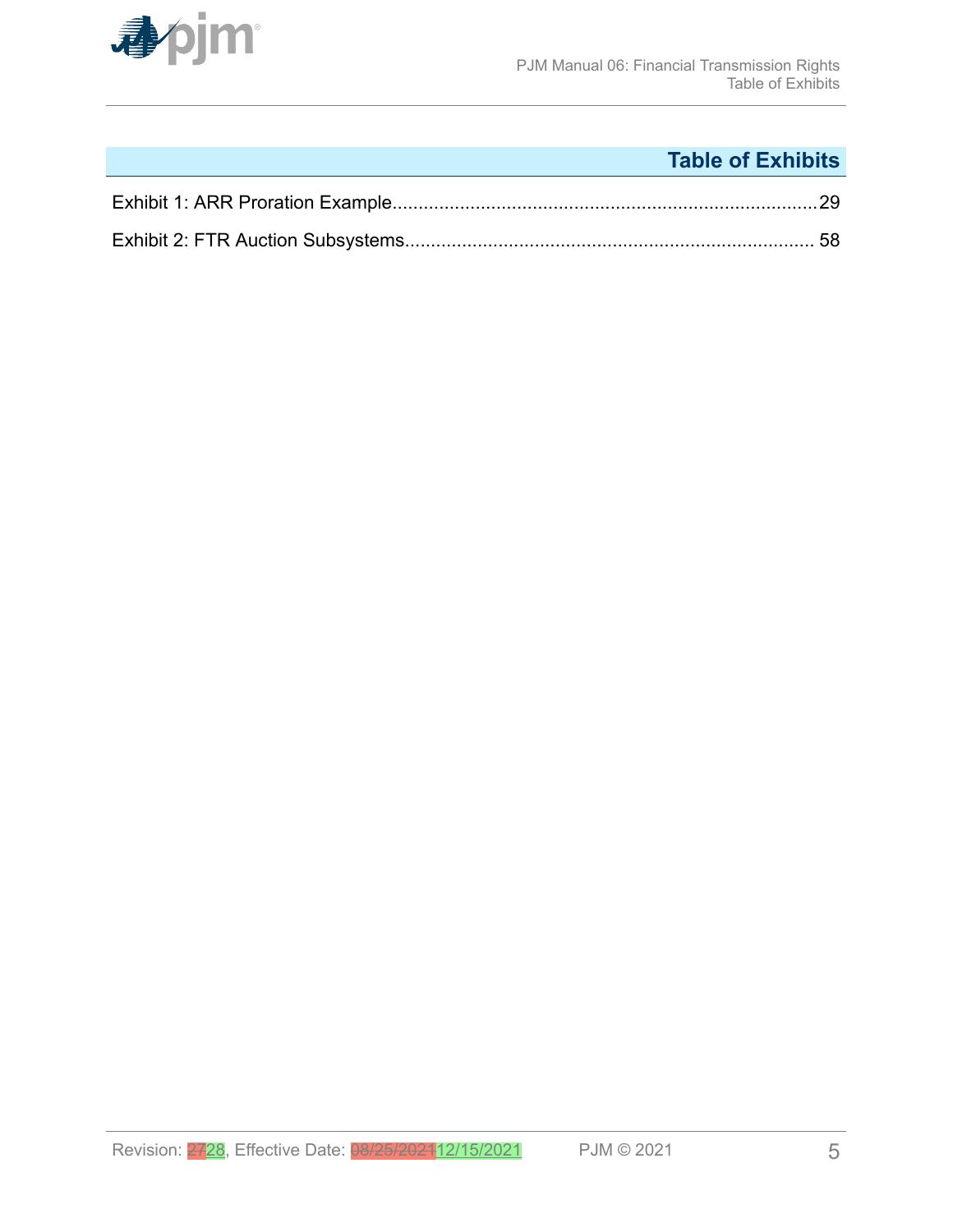<span id="page-5-0"></span>

## **Approval**

### Approval Date: 08/24/2021<sub>12/15</sub>/2021 Effective Date: 08/25/2021 12/15/2021

Brian Chmielewski, Manager

Market Simulation Department

Rebecca Stadelmeyer, Manager

Market Settlements Development Department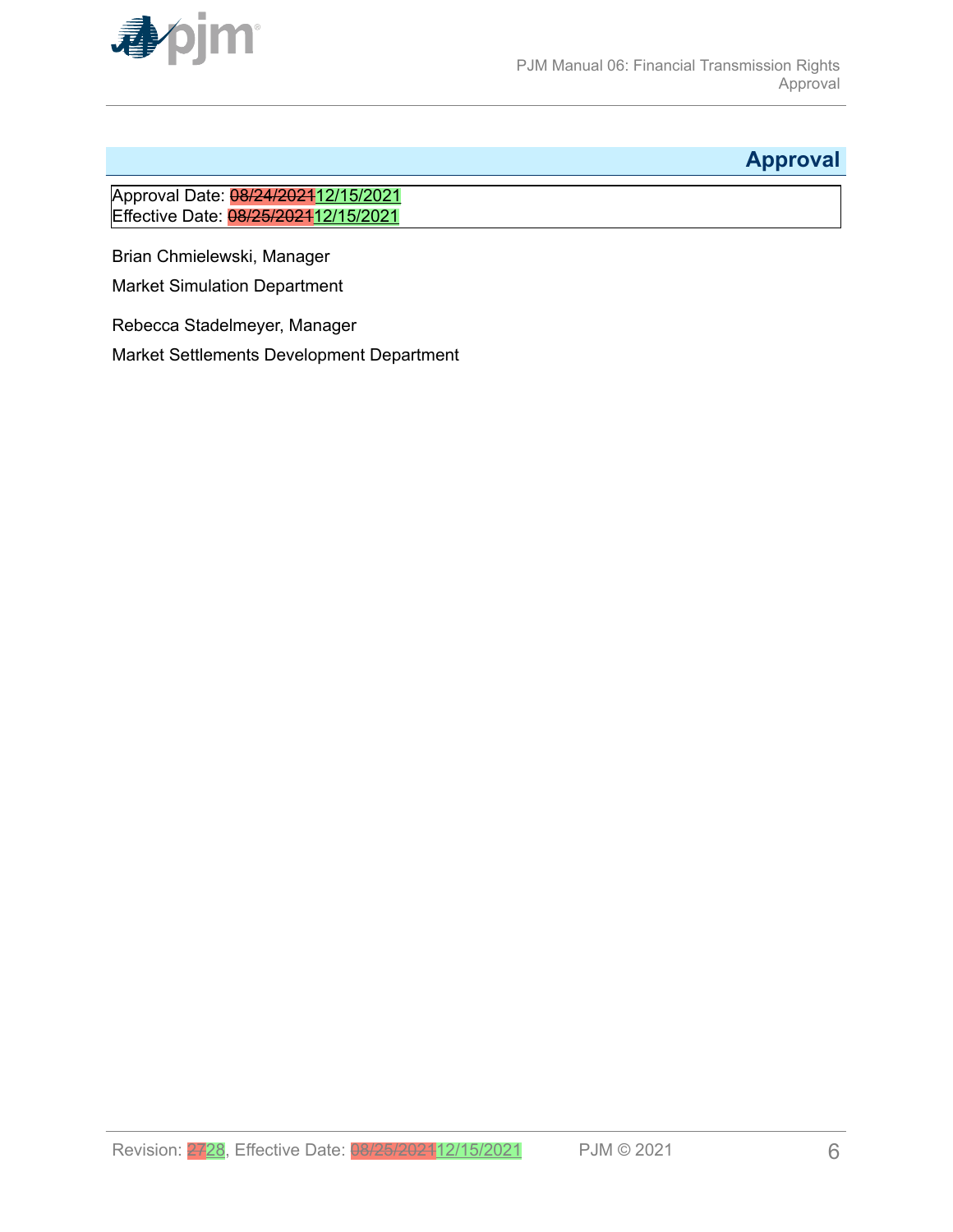<span id="page-6-0"></span>

**Current Revision**

#### **Revision 28 (12/15/2021):**

- Section 6.6
- o Increased bid limits to 15,000 per corporate entity, auction round, and period
- Section 9.1
	- o Added reference to the Network Model User Guide on the FTR section of PJM.com

#### **Revision 27 (08/25/2021):**

- Cover to Cover Periodic Review
- Conforming changes per ER21-520-000
	- o Section 6.8 Conforming changes for addressing a defaulting Members FTRs with various options versus settlement only
- Clarifications, corrections, formatting, grammar, and punctuation
	- o Section 1.2.1 Punctuation
	- o Section 4.4 Formatting
	- o Section 4.9.1 Grammar
	- o Section 6.1 Prompt-month clarification
	- o Section 9.1 Grammar

Section 10.1 – Grammar, Correction of SFT counterflow accounting for Obligations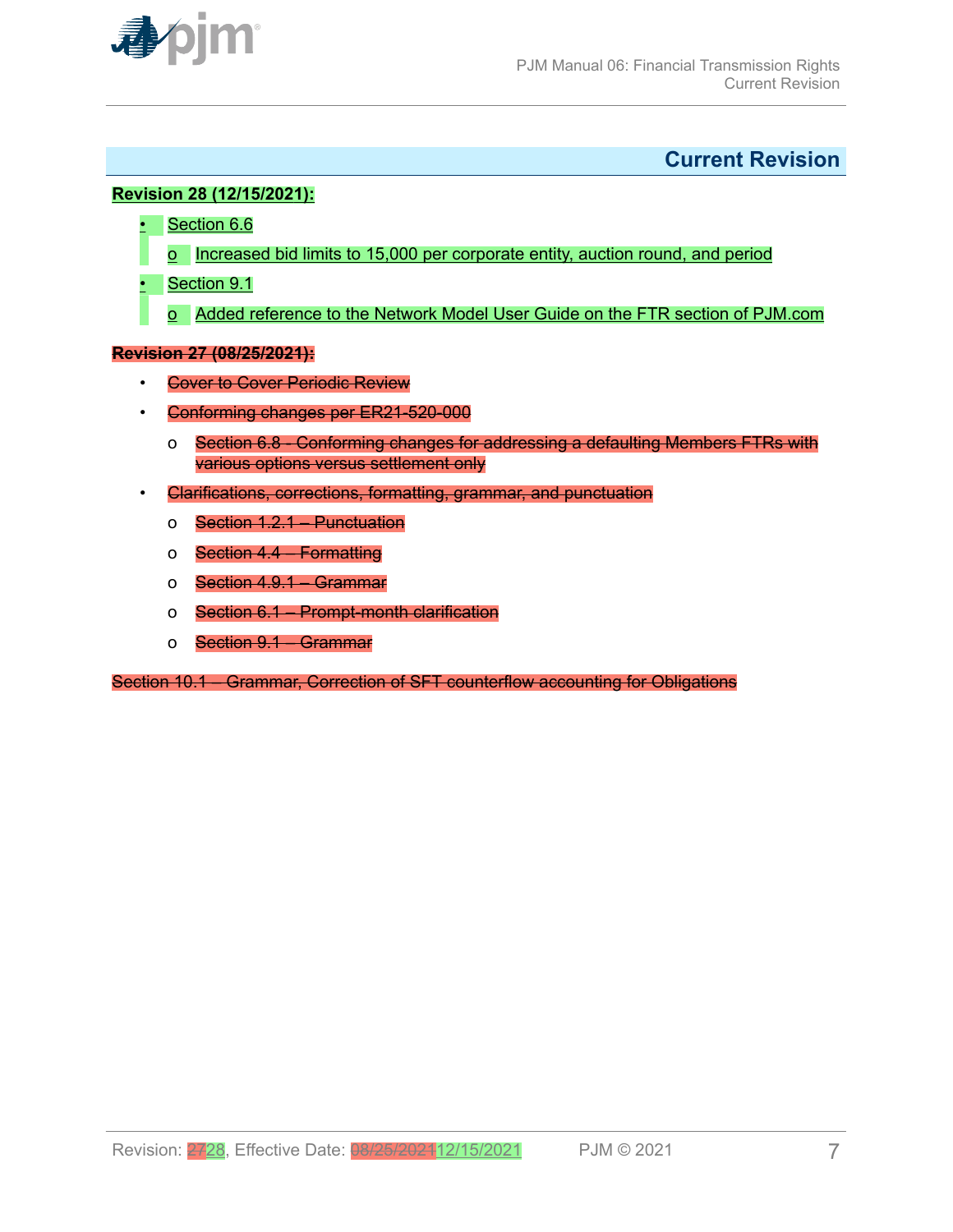<span id="page-7-0"></span>

### **Introduction**

Welcome to the *PJM Manual for Financial Transmission Rights*. In this Introduction, you will find the following information:

- What you can expect from the PJM Manuals in general (see "About PJM Manuals").
- What you can expect from this PJM Manual (see "About This Manual").
- How to use this manual (see "Using This Manual").

### **About PJM Manuals**

The PJM Manuals are the instructions, rules, procedures, and guidelines established by PJM for the operation, planning, and accounting requirements of PJM and the PJM Energy Market.

- **Transmission**
- PJM Energy Market
- Generation and transmission interconnection
- Reserve
- Accounting and Billing
- PJM administrative services

For a complete list of all PJM manuals, go to the Library section on PJM.com.

### **About This Manual**

The PJM Manual for *Financial Transmission Rights* is one of a series of manuals within the Transmission Owners group. This manual focuses on how Auction Revenue Rights (ARRs) are acquired, how Financial Transmission Rights (FTRs) are traded, in the FTR auctions or the secondary market, and on how the value of ARRs and FTRs are determined.

The *PJM Manual for Financial Transmission Rights* consists of ten sections. These sections are listed in the table of contents beginning on page 2.

#### **Intended Audience**

The intended audiences for the PJM Manual for Financial Transmission Rights are:

- Transmission Customers Transmission Customers submit requests to PJM for ARRs, and buy/sell FTRs in the FTR auctions and secondary market.
- PJM Members PJM Members buy and sell FTRs in the FTR auctions and secondary market.
- PJM Market Settlement Department The PJM Market Settlement Department uses information from the FTR database to calculate transmission congestion credits for the monthly billing statements and to settle the FTR auctions including ARR Credits.
- PJM Market Services Division The PJM Market Services Division processes requests for ARRs from Transmission Customers, facilitates the Annual ARR Allocation, runs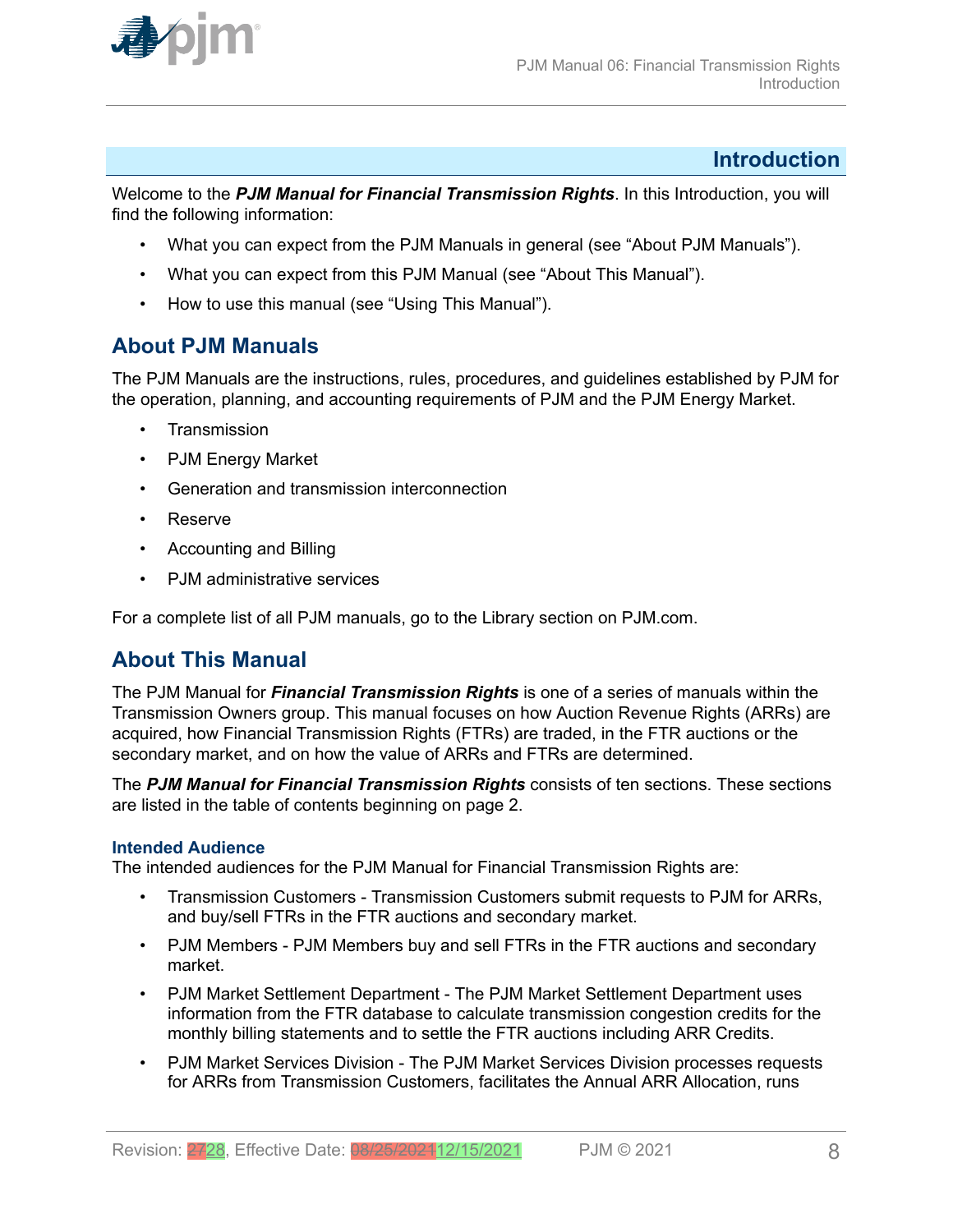<span id="page-8-0"></span>

Simultaneous Feasibility Tests to verify that the Transmission System can support the requested set of ARRs and FTRs, and conducts the FTR auctions.

#### **References**

The references to other documents that provide background or additional detail directly related to the *PJM Manual for Financial Transmission Rights* are:

- PJM Manual for *[Transmission Service Request \(M-02\)](http://www.pjm.com/~/media/documents/manuals/m02.ashx)*
- PJM OASIS Users Guide
- PJM Manual for *[Operating Agreement Accounting \(M-28\)](http://www.pjm.com/~/media/documents/manuals/m28.ashx)*
- PJM Manual for *[Billing \(M-29\)](http://www.pjm.com/~/media/documents/manuals/m29.ashx)*
- FTR Auction User's Guide
- FTR Center

### **Using This Manual**

We believe that explaining concepts is just as important as presenting the procedures. This philosophy is reflected in the way we organize the material in this manual. We start each section with an overview. Then, we present details, procedures or references to procedures found in other PJM manuals.

#### **What You Will Find In This Manual**

- A table of contents that lists two levels of subheadings within each of the sections
- An approval page that lists the required approvals and a brief outline of the current revision
- Sections containing the specific guidelines, requirements, or procedures including PJM actions and PJM Member actions
- A section at the end detailing all previous revisions of this PJM manual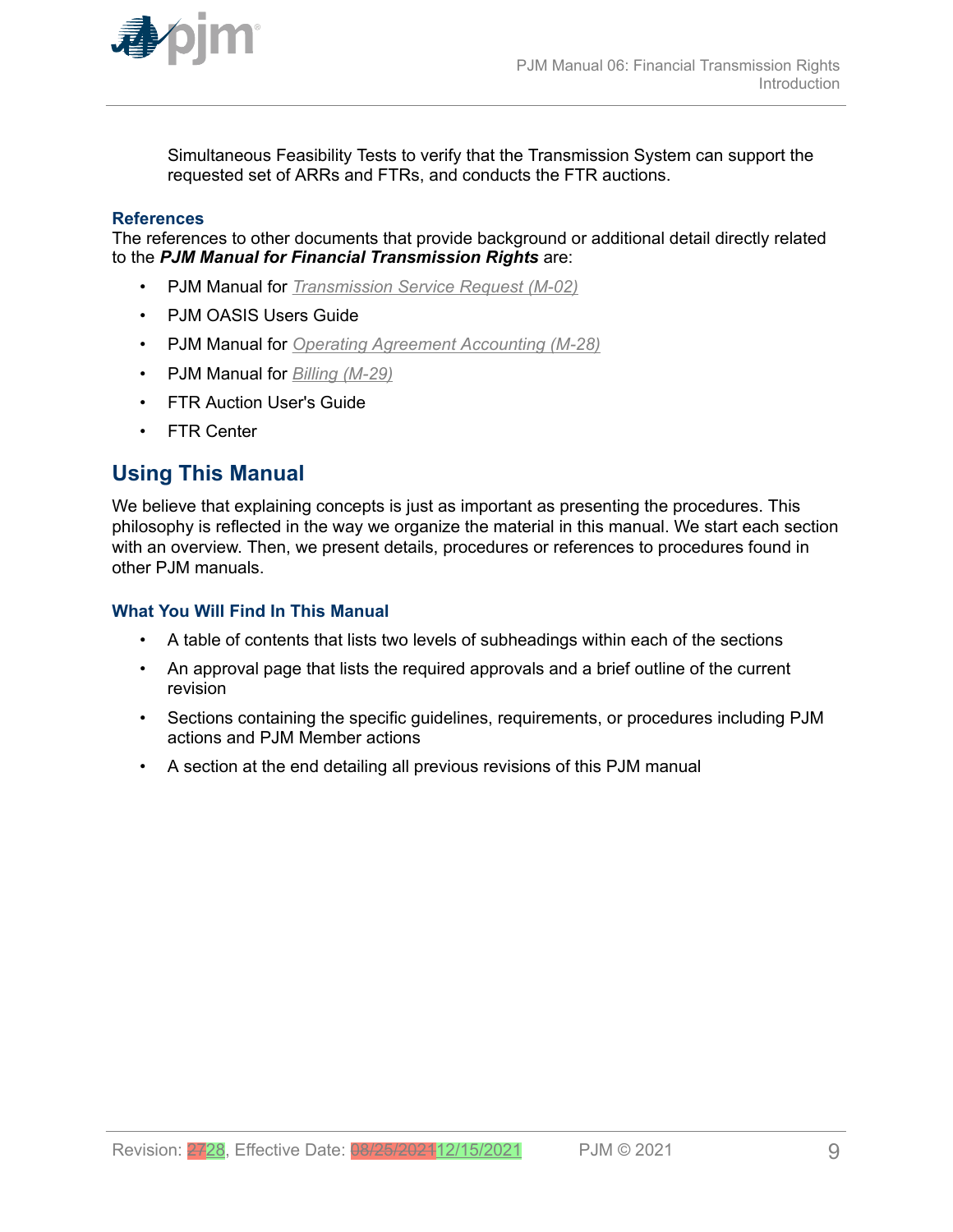<span id="page-9-0"></span>

### **Section 1: Financial Transmission Rights Overview**

Welcome to the *Financial Transmission Rights Overview* section of the *PJM Manual for Financial Transmission Rights*. In this section, you will find the following information:

- A definition of Financial Transmission Rights (FTRs) and their purpose (see "Definition and Purpose of FTRs").
- How the economic value of FTRs is calculated (see "Valuation of FTRs").
- Requirements to participate in buying/selling of FTRs in the FTR auctions or in the secondary market (see "Requirements to Participate").
- An overview of the FTR-related actions performed by Market Participants (see "Participant Actions").
- An overview of the FTR-related actions performed by PJM (see "PJM Actions").

### **1.1 Definition and Purpose of FTRs**

A Financial Transmission Right (FTR) is a financial instrument that entitles the holder to receive compensation for Transmission Congestion Charges that arise when the transmission grid is congested in the Day-ahead Market and differences in Day-ahead Congestion Prices result from the dispatch of generators out of merit order to relieve the congestion. Each FTR is defined from a point of receipt (where the power is injected onto the PJM grid) to a point of delivery (where the power is withdrawn from the PJM grid). For each hour in which congestion exists on the Transmission System between the receipt and delivery points specified in the FTR, the holder of the FTR is awarded a share of the Transmission Congestion Charges collected from the Market Participants.

One purpose of FTRs is to protect Firm Transmission Service Customers from increased cost due to Transmission Congestion when their energy deliveries are consistent with their firm reservations. Essentially, FTRs are financial instruments that entitle the holder to rebates of congestion charges paid by the Firm Transmission Service Customers. Market Participants are able to acquire financial transmission rights in the form of options or obligations. They do not represent a right for physical delivery of power.

The holder of the FTR is not required to deliver energy in order to receive a congestion credit. If a constraint exists on the Transmission System in the Day-ahead Market, the holders of FTRs receive a credit based on the FTR MW reservation and the Congestion Price difference between point of delivery and point of receipt. This credit is paid to the holder regardless of who delivered energy or the amount delivered across the path designated in the FTR.

You can acquire FTRs in four market mechanisms: the Long-term FTR Auction, Annual FTR Auction, the Monthly FTR Auction or the FTR Secondary market.

• *Long-term FTR Auction* – PJM conducts a Long-term FTR process of selling and buying FTRs through a multi-round process for FTRs for three consecutive planning periods immediately subsequent to the planning period during which the Long-term FTR Auction is conducted. The capacity offered for sale in Long-term FTR Auctions shall be the residual system capability after the assumption that all Auction Revenue Rights allocated in the immediately prior Annual Auction Revenue Rights allocation process are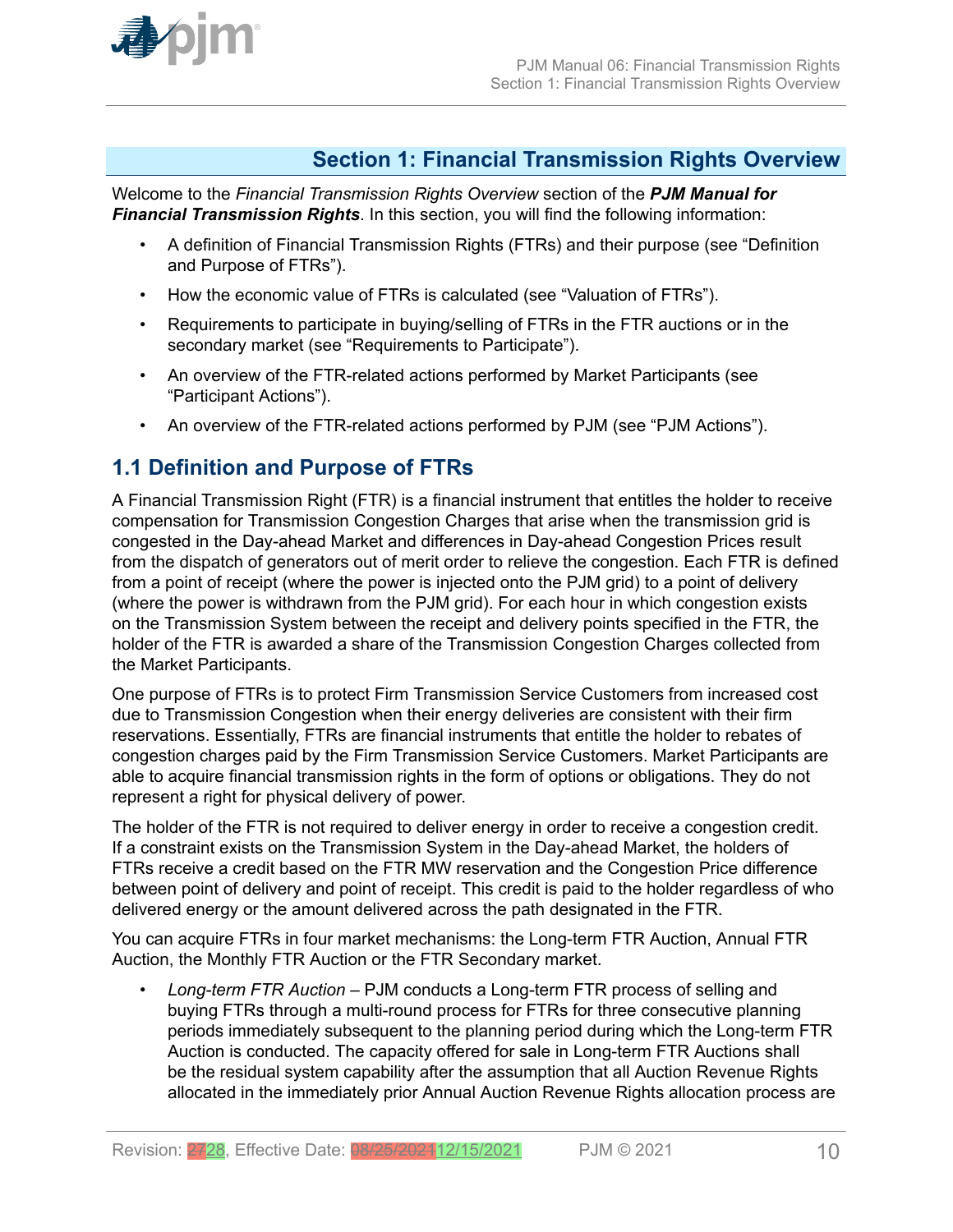<span id="page-10-0"></span>

self-scheduled into FTRs, which shall be modeled as fixed injections and withdrawals in the Long-term FTR Auction, as further described in Section 6 of this manual

- *Annual FTR Auction –* PJM conducts an annual process of selling and buying FTRs through a multi-round auction. The Annual FTR Auction offers for sale the entire transmission entitlement that is available on the PJM system on an annual basis. The clearing mechanism of the Annual FTR Auction will maximize the quote-based value of FTRs awarded in the auction. Auction Revenue Rights (ARRs) are the mechanism by which the proceeds from the Annual FTR Auction are allocated.
- *Monthly FTR Auction –* PJM conducts a monthly process of selling and buying FTRs through an auction. The FTR auction offers for sale any residual transmission entitlement that is available after FTRs are awarded from the Annual and Long-term FTR Auctions. The auction also allows Market Participants an opportunity to sell FTRs that they are currently holding. Market Participants offer to sell or request to buy FTRs through an Internet computer application called *FTR Center*.
- *Secondary Market –* In the FTR secondary market, FTR Center facilitates trading of existing FTRs between PJM Members.

## **1.2 Valuation of FTRs**

The hourly economic value of an FTR is based on the FTR MW reservation and the difference between Day-ahead Congestion Prices at the sink point (point of delivery) and the source point (point of receipt) designated in the FTR. Therefore, it is important to note that an FTR can provide financial benefit, but it can also be a financial liability resulting in a charge to the holder.

### **1.2.1 FTR Obligations**

- The hourly economic value of an FTR Obligation is based on the FTR MW reservation and the difference between Day-ahead Congestion Prices at the sink point (point of delivery) and the source point (point of receipt) designated in the FTR.
- The hourly economic value of an FTR Obligation is positive (a benefit) when the path designated in the FTR is in the same direction as the congested flow. (The Day-ahead Congestion Price at the sink point (point of delivery) is higher than the Day-ahead Congestion Price at the source point (point of receipt).)
- The hourly economic value of an FTR Obligation is negative (a liability) when the designated path is in the direction opposite to the congested flow (The Day-ahead Congestion Price at the point of receipt is higher than the Day-ahead Congestion Price at the point of delivery.); however, if the holder were to actually deliver energy along the designated path, they would receive a congestion credit that would offset the FTR charge.

### **1.2.2 FTR Options**

The hourly economic value of an FTR Option is based on the FTR MW reservation and the difference between Day-ahead Congestion Prices at the sink point (point of delivery) and the source point (point of receipt) designated in the FTR when that difference is positive.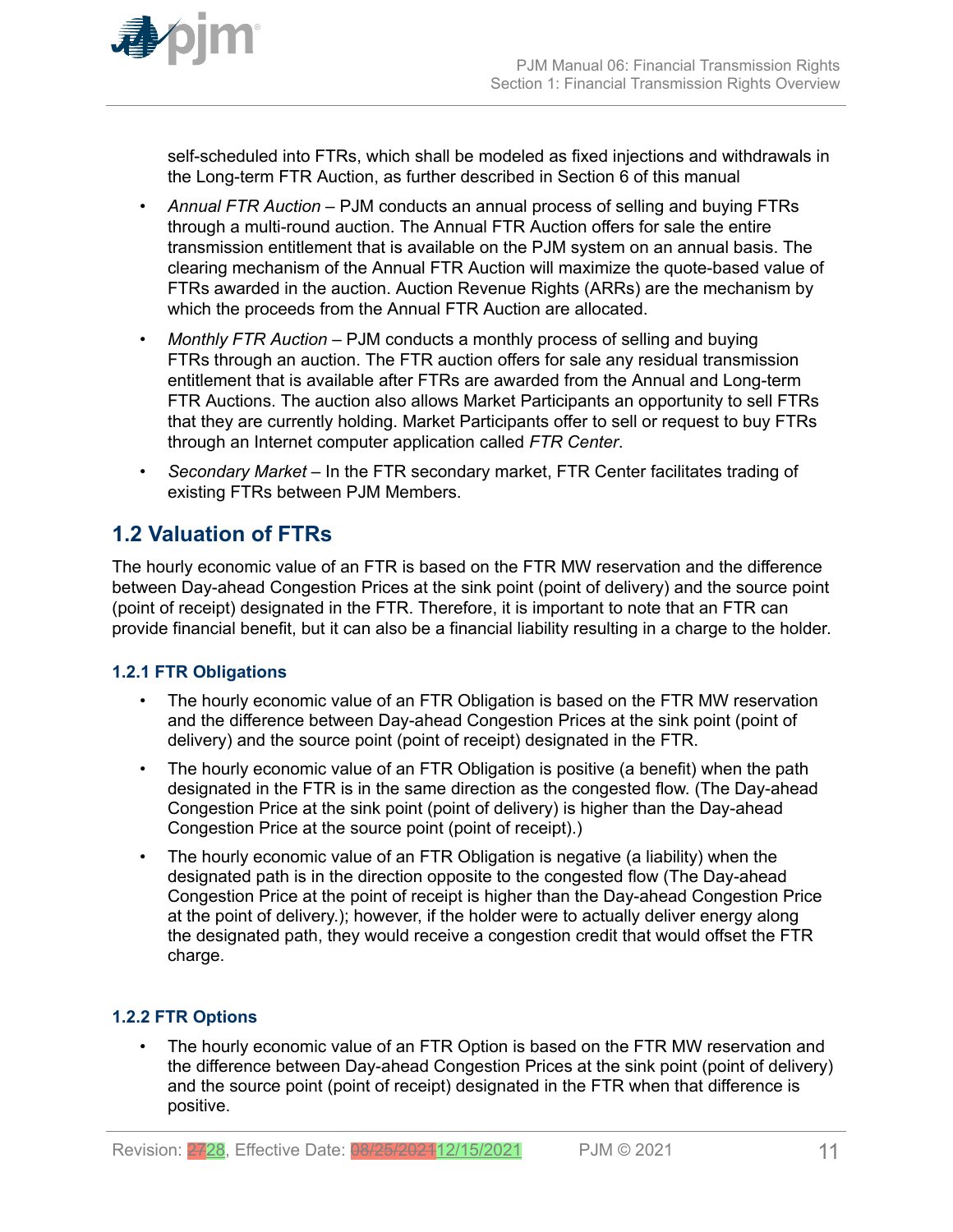<span id="page-11-0"></span>

- The hourly economic value of an FTR Option is positive (a benefit) when the path designated in the FTR is in the same direction as the congested flow. (The Day-ahead Congestion Price at the sink point (point of delivery) is higher than the Day-ahead Congestion Price at the source point (point of receipt).)
- The hourly economic value of an FTR Option is zero (neither a benefit nor a liability) when the designated path is in the direction opposite to the congested flow. (The Day-ahead Congestion Price at the source point (point of receipt) is higher than the Day-ahead Congestion Price at the sink point (point of delivery).)

## **1.3 Requirements to Participate**

To be able to buy and sell FTRs in the PJM FTR Auctions, or in FTR secondary trading, you must be a PJM Member.

## **1.4 Participant Actions**

As a participant in the FTR process, you are required to perform the following actions:

- for those FTRs you wish to sell in any of the auctions through FTR Center, enter the required information and submit offers for sale
- for those FTRs you wish to buy in any of the auctions through FTR Center, enter the required information and submit the bids to purchase
- if you are an FTR trader in the secondary market, post, accept, cancel, reject or confirm quotes made through FTR Center

## **1.5 PJM Actions**

PJM performs the following actions:

- conducts Simultaneous Feasibility Tests (SFTs) on FTRs
- notifies customers of SFT results and FTRs awarded in the FTR Auctions
- initiates, directs, and oversees the FTR Auctions
- incorporates FTRs into market settlements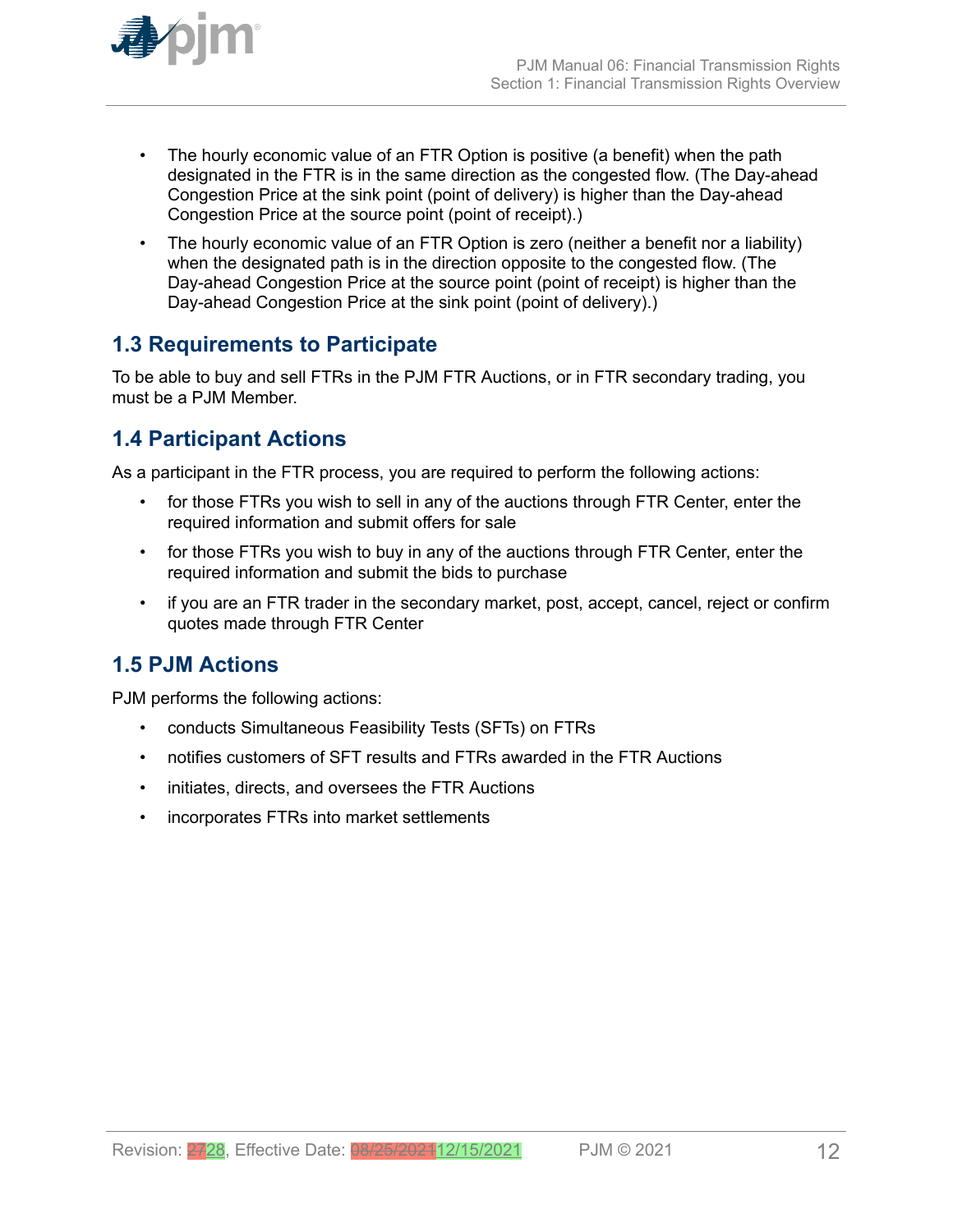<span id="page-12-0"></span>

### **Section 2: Auction Revenue Rights Overview**

Welcome to the *Auction Revenue Rights Overview* section of the *PJM Manual for Financial Transmission Rights*. In this section, you will find the following information:

- A definition of Auction Revenue Rights (ARRs) and their purpose (see "Definition and Purpose of ARRs").
- How the economic value of ARRs is calculated (see "Valuation of ARRs").
- Requirements to participate in the acquisition and allocation of ARRs (see "Requirements to Participate").
- An overview of the ARR-related actions performed by Market Participants (see "Participant Actions").
- An overview of the ARR-related actions performed by PJM (see "PJM Actions").

## **2.1 Definition and Purpose of ARRs**

Auction Revenue Rights (ARRs) are the mechanism by which the proceeds from the Annual FTR Auction are allocated. Auction Revenue Rights are entitlements allocated annually to Firm Transmission Service Customers that entitle the holder to receive an allocation of the revenues from the Annual FTR Auction.

Auction Revenue Rights will be allocated to Network Transmission Service Customers and Firm Point-to-Point Transmission Customers. Market Participants will request ARRs, and PJM will approve all, part or none of the request based on the results of the Simultaneous Feasibility Test. At the beginning of each Annual Planning Period, ARRs are allocated to Network Transmission customers and to Firm Point to Point Transmission customers for the duration of the Annual Planning Period.

- Network Integration Service Network Integration Service ARRs are designated along paths from specific generation resource(s) to the customer's aggregated load. The Network Service Customer has the option to request ARRs for all or any portion of an active historic generation resource or Qualified Replacement Resource (QRR). A Network Service Customer's total ARR designation to a zone cannot exceed the customer's total network load in that zone. Network Service Customers make ARR requests through FTR Center.
- Firm Point-to-Point Service PJM allocates ARRs to Firm Point-to-Point Service customers for approved service requests, subject to passing the Simultaneous Feasibility Test. The point of receipt is either a generation resource within the PJM RTO or the interconnection point with the sending Control Area. The point of delivery is the set of load buses designated in OASIS or the point of interconnection with the receiving Control Area. The duration of the ARR is the same as for the associated Transmission Service Request (TSR). The Point-to-Point Customer has the option to request ARRs consistent with the transmission reservation.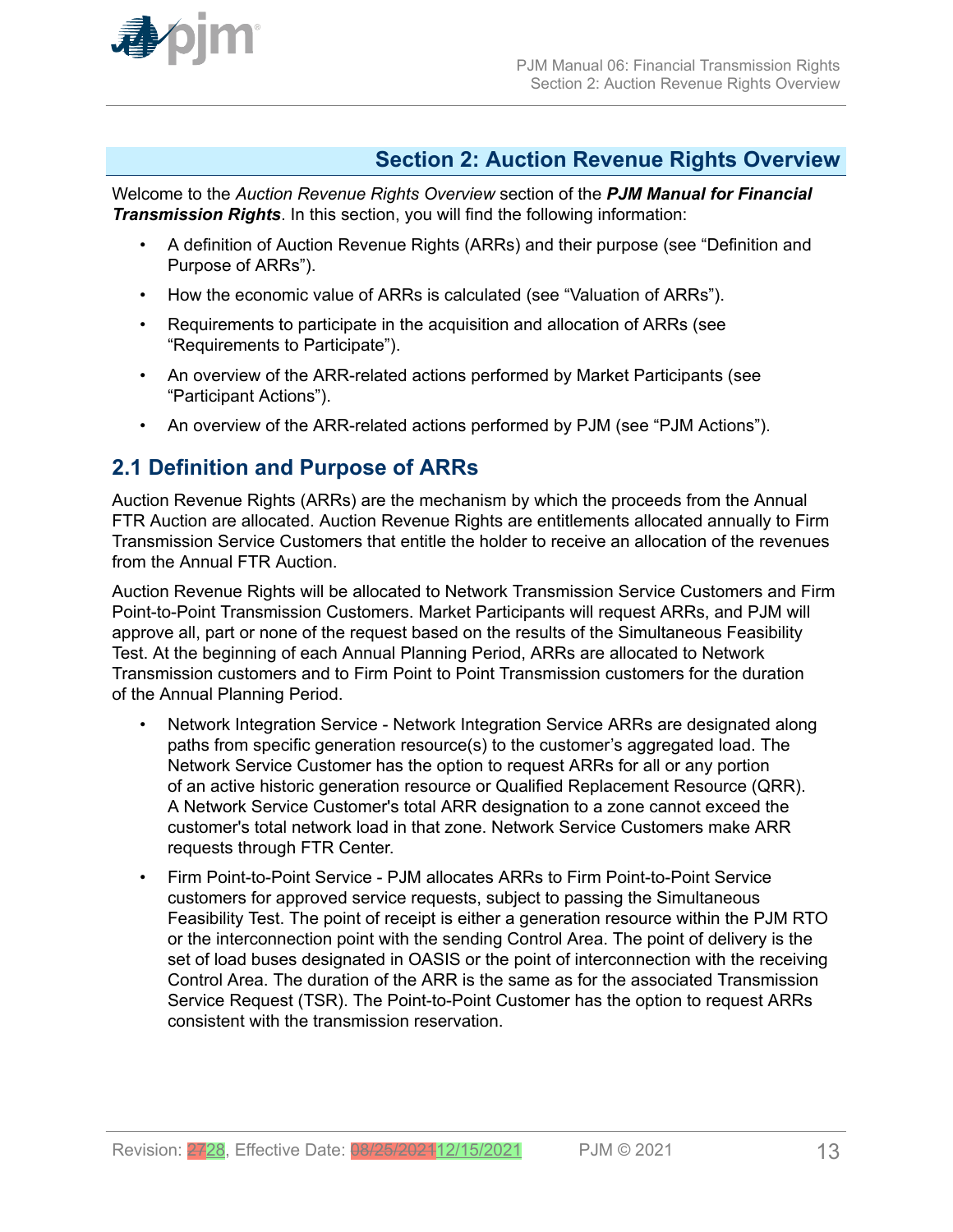<span id="page-13-0"></span>

## **2.2 Valuation of ARRs**

Auction Revenue Rights are defined from a source Price Node to a sink Price Node for a specific MW amount.

The economic value of each ARR is based on the MW amount and on the Locational Price differences between the source and sink node for FTR Obligations resulting from the Annual FTR Auction. The economic value of an Auction Revenue Right can either be positive (a benefit) or negative (a liability).

Annual FTR Auction revenue is distributed to Auction Revenue Rights holders in proportion to, but not to exceed, the economic value of the ARRs when compared to the clearing prices for FTR Obligations in each round of the Annual FTR Auction proportionally.

The settlements for Auction Revenue Rights will be based on the clearing prices from each round of the Annual FTR Auction. The amount of the credit that the ARR holder should receive for each round is equal to the MW amount of the ARR (divided by the number of rounds) times the price difference from the ARR sink point (delivery point) to the ARR source point as shown in the following formula:

ARR Target Allocation =  $(ARR MW / # of rounds)*(LMP<sub>Sink</sub> - LMP<sub>Source</sub>)$ 

#### **Note:**

The LMP values in the above equation are results for FTR Obligations from the appropriate round of the Annual FTR auction.

Holders of Auction Revenue Rights may retain allocated ARRs, and receive associated allocations of revenues from the Annual FTR Auction. ARR holders may also utilize the revenues from allocated ARRs to purchase FTRs by "self-scheduling" an ARR into an FTR in the first round of the Annual FTR Auction. When "self-scheduled", an FTR must have the same path as the associated ARR. Additionally, holders of ARRs may bid into the Annual FTR Auction to acquire an FTR on an alternative path or for an alternative product.

### **2.3 Requirements to Participate**

In order to be granted an ARR by PJM, you must be a PJM Firm Transmission Service customer – that is, you are using either Network Integration Service or Firm Point-to-Point Transmission Service. Network Integration Service and Firm Point-to-Point Transmission Service is available to Market Participants who have fulfilled the requirements defined in the *PJM Manual for Transmission Service Request (M-02)*.

### **2.4 Participant Actions**

As a participant in the ARR process, you are required to perform the following actions:

- submit requests for Network Integration Service ARRs
- submit Transmission Service Requests (TSRs) for Firm Point-to-Point Service

### **2.5 PJM Actions**

PJM performs the following actions: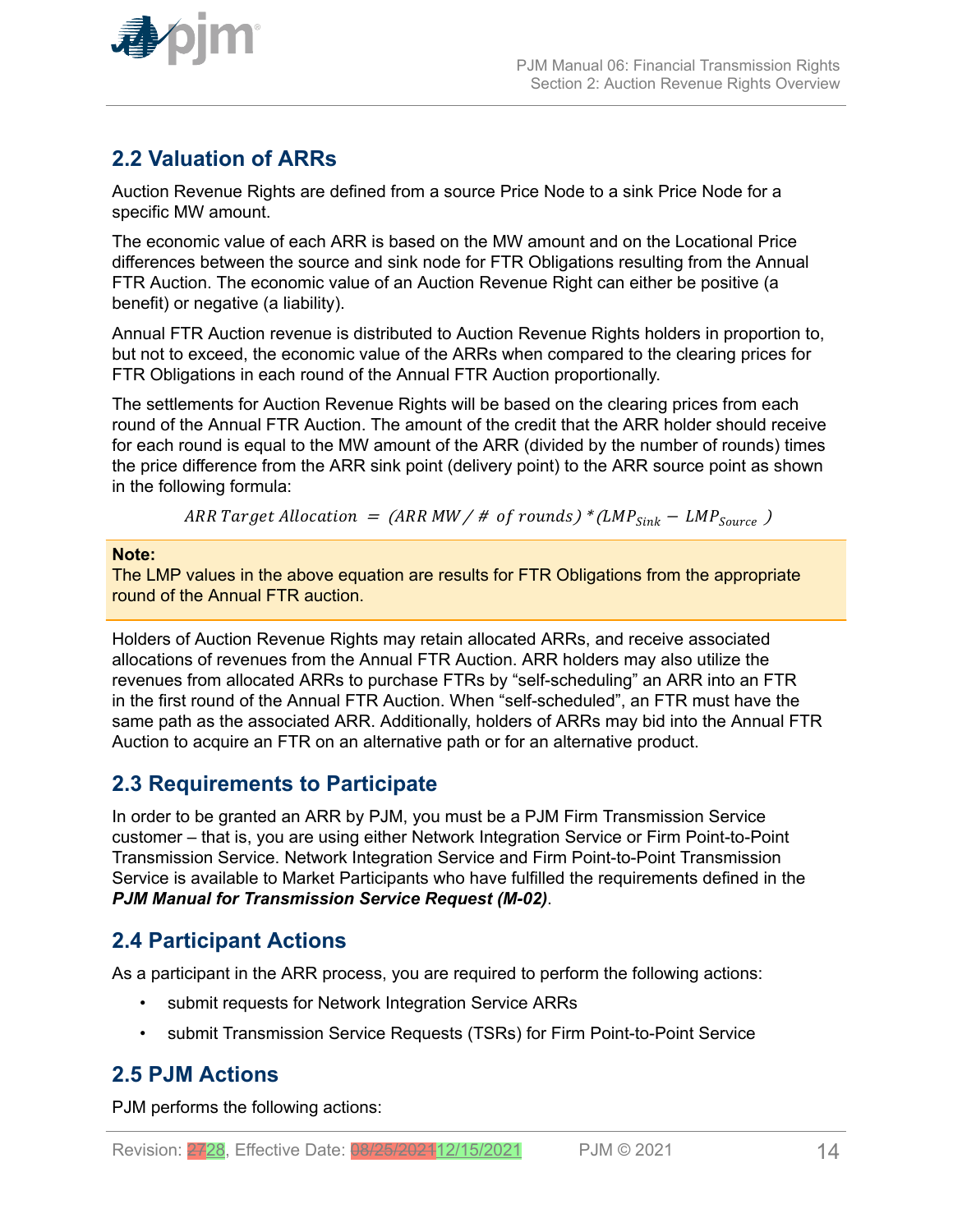

- confirms receipt of all TSRs and Network Integration Service ARR requests
- conducts Simultaneous Feasibility Tests (SFTs) on ARRs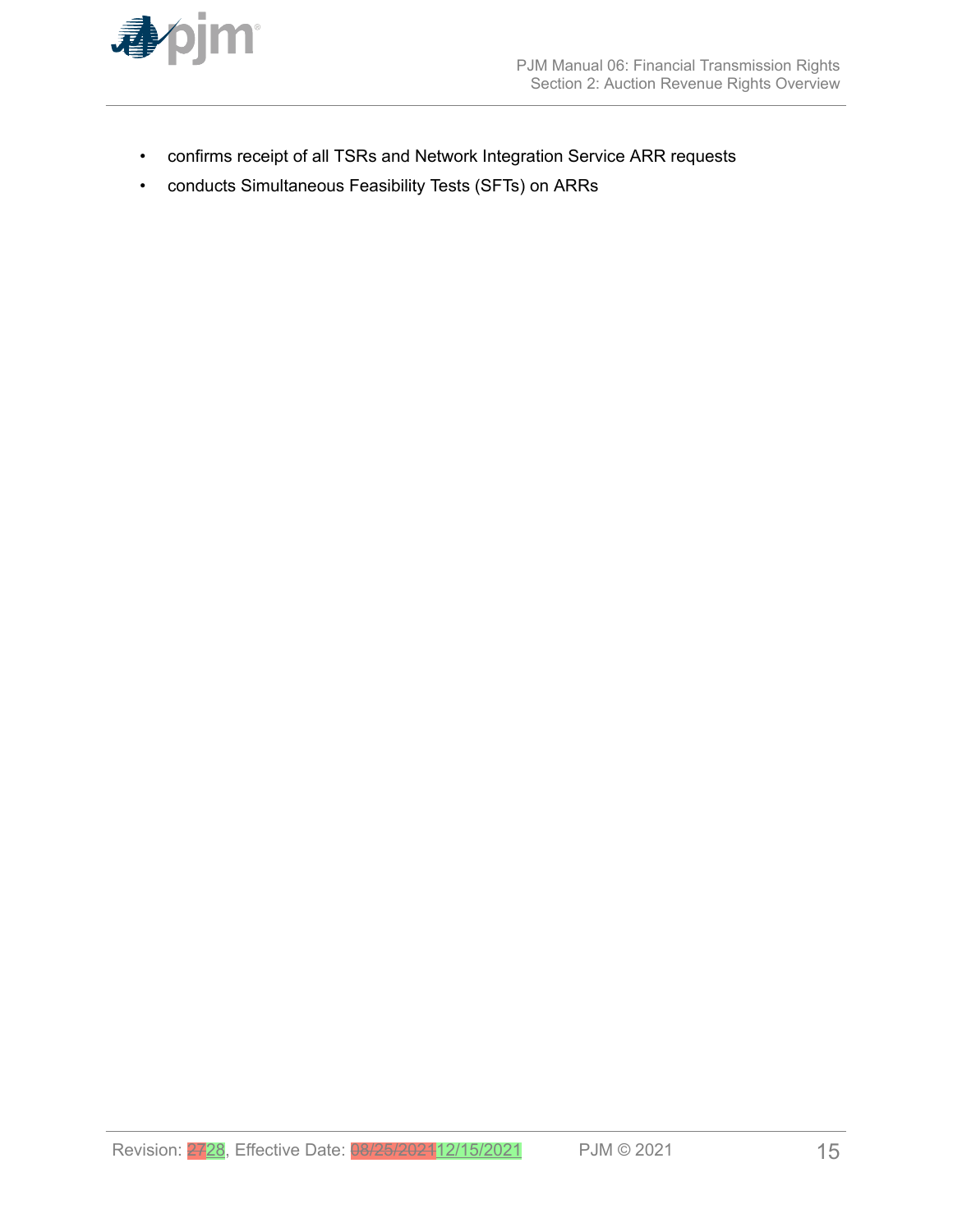<span id="page-15-0"></span>

### **Section 3: Auction Revenue Rights Request and Approval Process**

Welcome to the Auction Revenue Rights Request & Approval Process section of the **PJM Manual for Financial Transmission Rights.** In this section, you will find the following information:

- How participants request Network Integration Service ARRs and how PJM processes those requests (see "Network Integration Service Auction Revenue Rights (ARRs)").
- How ARRs for Firm Point-to-Point Service are awarded by PJM (see "Firm Point-to-Point Transmission Auction Revenue Rights (ARRs)").

## **3.1 Network Integration Service Auction Revenue Rights (ARRs)**

The following procedure is used in requesting and processing Network Integration Service ARRs:

- The Network Service Customer submits requests to Network Integration Service ARRs using *FTR Center*.
- PJM enters accepted ARRs into the PJM FTR database.

### **3.1.1 Rules and Guidelines**

The following is a list of business rules and guidelines to follow when requesting Network Integration Service ARRs:

- All Network Integration Service ARR requests must pass a Simultaneous Feasibility Test before being given PJM approval.
- PJM can approve all, part, or none of the ARR request based on the results of the Simultaneous Feasibility Test.
- The path for each Network Integration Service ARR is defined from specific active historical generation resources or Qualified Replacement Resources to the Energy Settlement Area in the Transmission Zone or other designated Load Aggregation Zone. If the path of the ARR is to the Residual Metered Load aggregation zone, the participant can elect to have its ARRs allocated to the aggregate load buses in the Transmission Zone.
- The total ARRs for an active historical generation resource or Qualified Replacement Resource to the LSE load cannot be greater than the MW amount of the resource that was assigned to the LSEs on a pro-rata basis.
- A participant's total ARR amount to a transmission zone or load aggregation zone cannot exceed the participant's total network load in that zone or load aggregation zone.
- ARRs are specified to the nearest 0.1 MW.

### **3.2 Firm Point-to-Point Transmission Auction Revenue Rights (ARRs)**

To qualify for an annual allocation of ARRs, firm point-to-point ARR requests must be associated with firm point-to-point service that spans the entire next planning period and is confirmed by the opening of the Annual ARR Allocation window.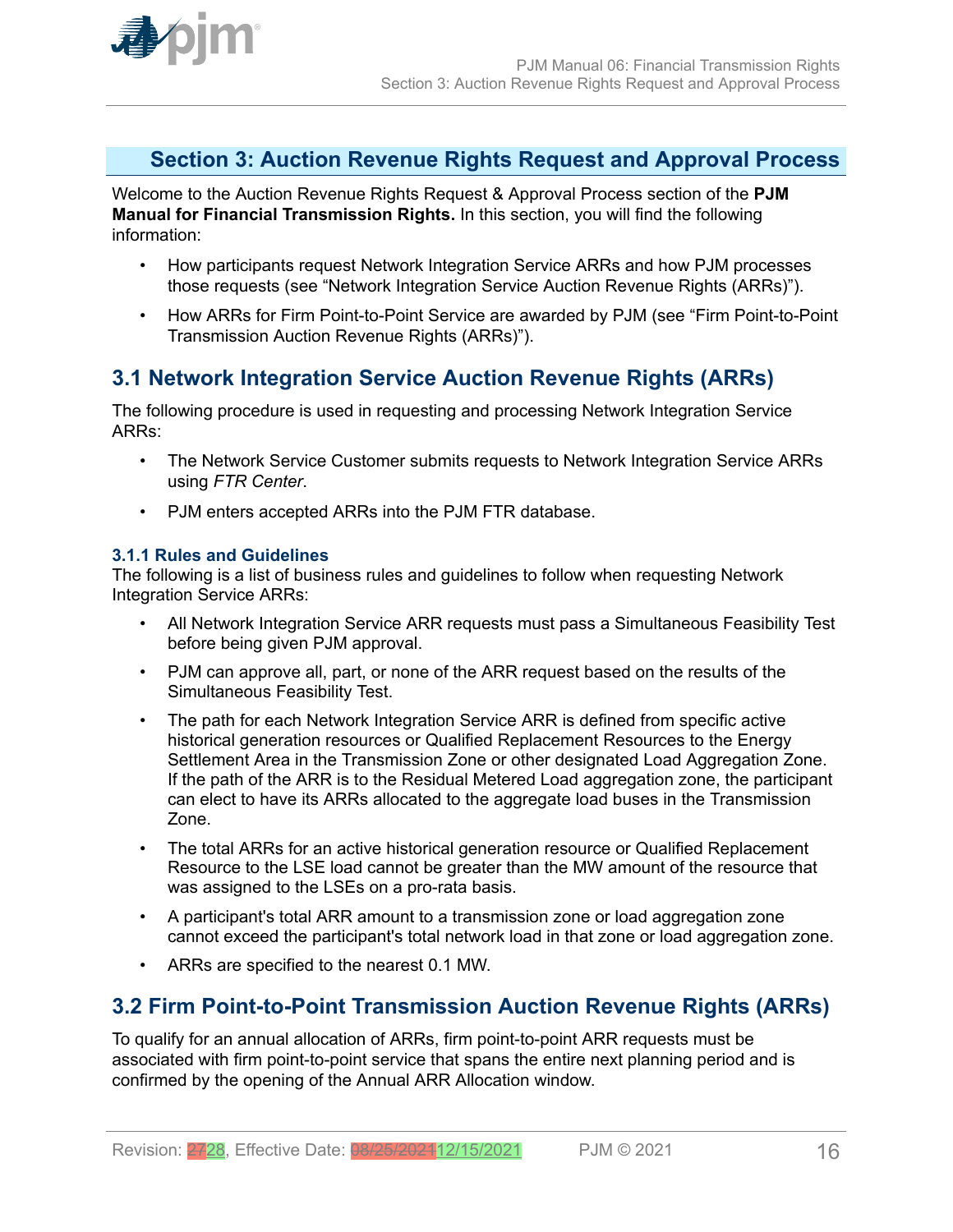<span id="page-16-0"></span>

The following procedure is used in processing Firm Point-to-Point ARRs outside of the Annual ARR Allocation window:

- The Firm Point-to-Point Transmission Customer submits Transmission Service Requests (TSRs) via OASIS according to the procedure outlined in the PJM Manual for Transmission Service Request (M-02) and the PJM OASIS Users Guide.
- If the ARR associated with the Transmission Service Request is desired, the Firm Pointto-Point Transmission Customer notifies PJM of the ARR request.
- PJM conducts a Simultaneous Feasibility Study of the ARR request and notifies the Transmission Customer of TSR and ARR status via email.
- Firm Point-to-Point Transmission Customers notify PJM of acceptance or rejection of TSRs and their associated ARRs via email.

### **3.2.1 Rules and Guidelines**

The following is a list of business rules and guidelines concerning Firm Point-to-Point ARRs:

- All Point-to-Point ARR requests must pass a Simultaneous Feasibility Test before being given PJM approval.
- PJM can approve all, part, or none of the ARR request based on the results of the Simultaneous Feasibility Test.
- The path for each Point-to-Point ARR is defined from the source to the sink, as specified in the TSR.
- The MW value of each Firm Point-to-Point ARR may be up to the megawatts of the Firm Transmission Service being provided.
- Firm Point-to-Point Transmission Service Customers must notify PJM of the amount of ARRs they desire. This value is considered an "up to" amount. Therefore, a Transmission Customer should request the maximum amount of the ARRs that they desire, not to exceed the capacity value of the transaction.
- Communication should be sent to FTRGroup@pjm.com.
- For Firm Point-to-Point Transmission Service out of or through the PJM RTO, the Source is either the generation resource within the PJM RTO or the interconnection with the sending Control Area; and the sink of delivery is the point of interconnection with the receiving Control Area.
- The duration of each Firm Point-to-Point ARR is the same as the associated Firm Transmission Service, which may be one year (starting at the beginning of any month), one month (starting the first day of the month), one week (Monday through Sunday), or one day (hours 1 through 24).
- If an approved ARR spans multiple planning periods, the ARR is technically only approved until the end of the first Planning Period. Prior to each new Planning Period, PJM re-evaluates all ARRs for feasibility. If ARR reductions are required due to infeasibility, then the ARRs are reduced in proportion to their MW value and level of impact on the binding constraint in the Simultaneous Feasibility Test.
- An ARR associated with long term (1 year or more) Firm Point-to-Point Transmission Service will be allocated on a first come first served basis if the request falls outside the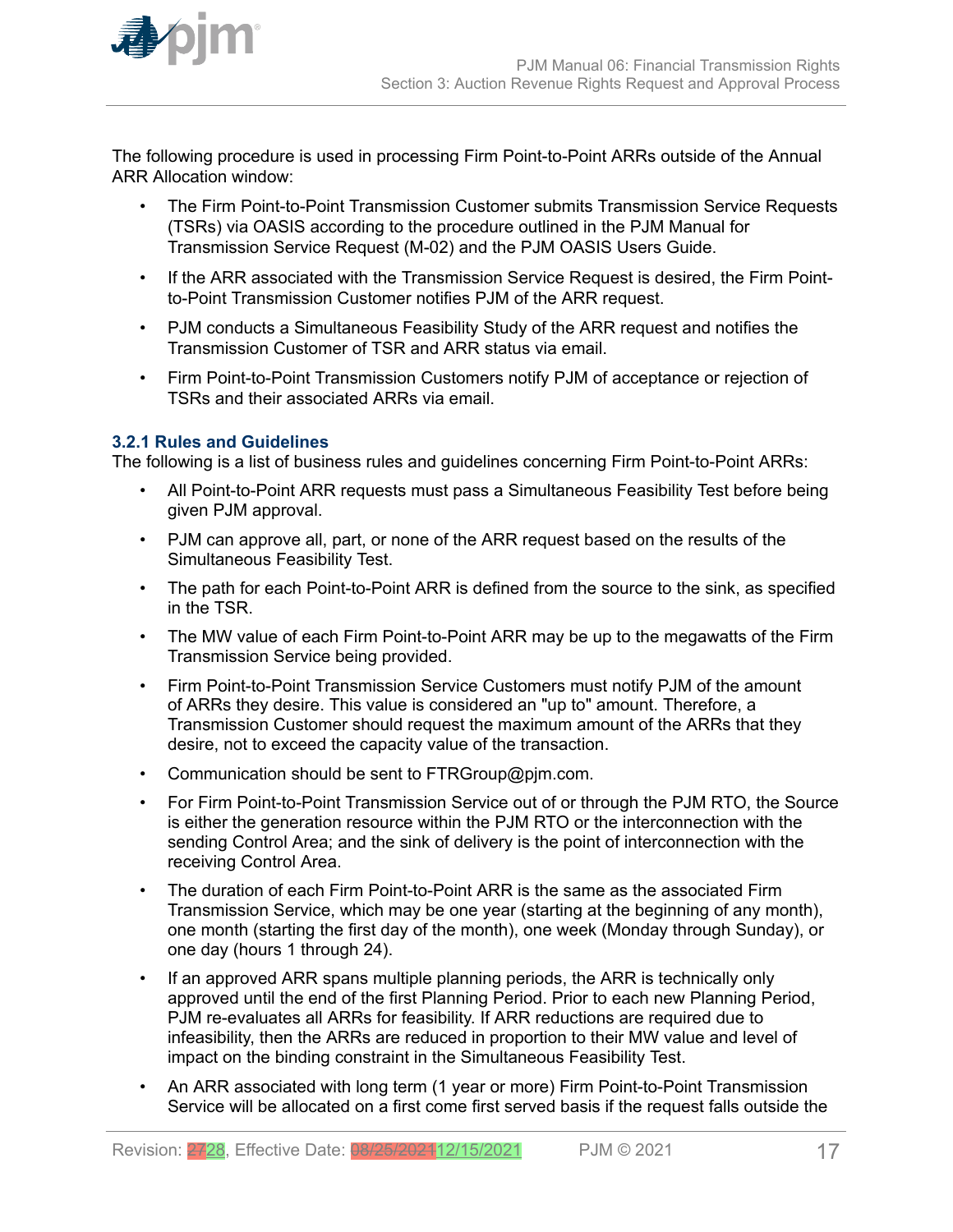

Annual open enrollment window. If the request can be considered within the annual open enrollment window, then the request will be processed on the same priority as Network Integration Service-based requests.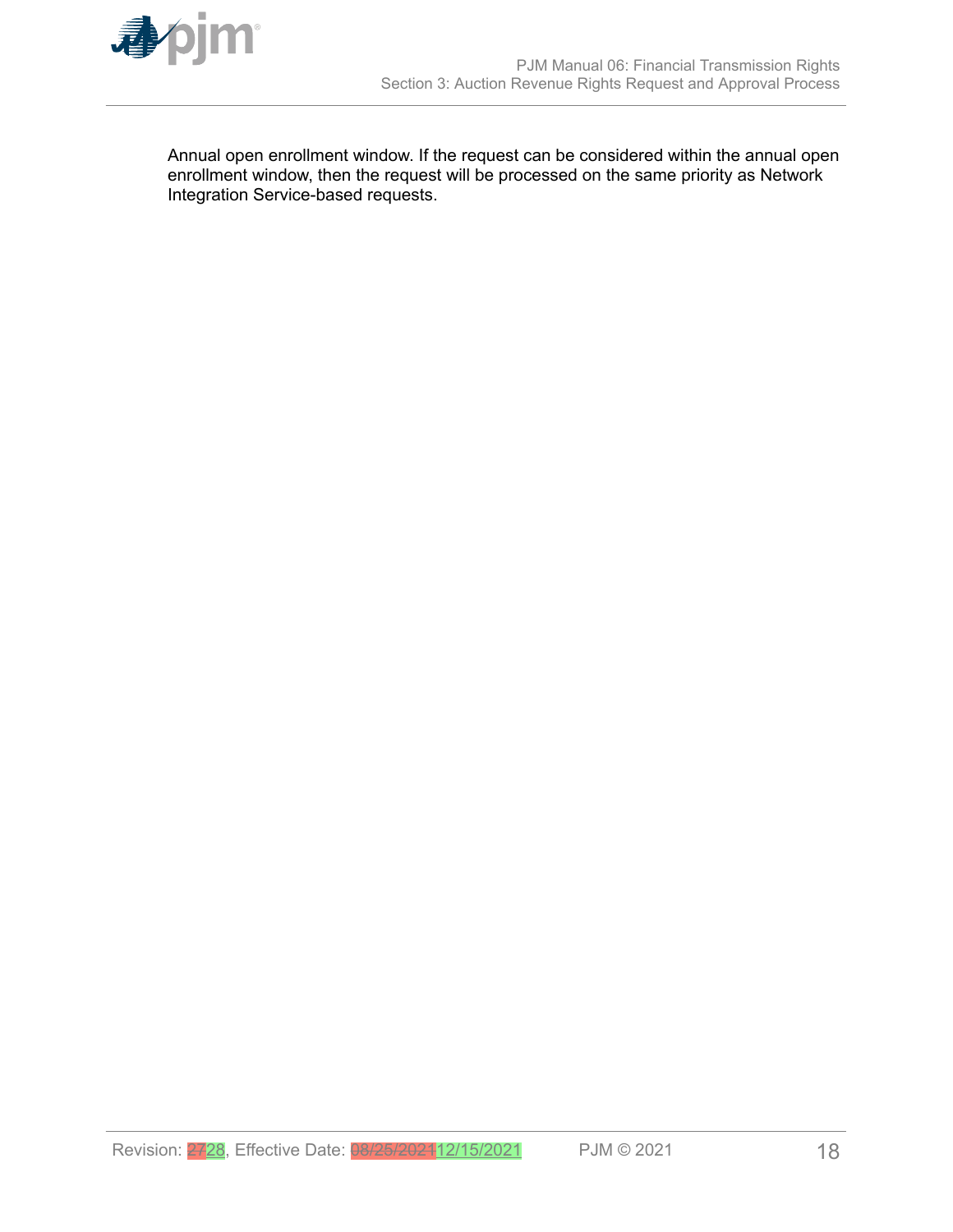<span id="page-18-0"></span>

### **Section 4: Annual ARR Allocation**

Welcome to the *Annual ARR Allocation* section of the *PJM Manual for Financial Transmission Rights*. In this section, you will find the following information:

- A general overview of the PJM Annual ARR Allocation (see "Annual ARR Allocation Overview").
- How Auction Revenue Rights (ARRs) are allocated in Stage 1A of the Annual ARR Allocation (see "Annual Allocation of Auction Revenue Rights (ARRs) – Stage 1A").
- How Auction Revenue Rights (ARRs) are allocated in Stage 1B of the Annual ARR Allocation (see "Annual of Auction Revenue Rights (ARRs) – Stage 1B").
- How Auction Revenue Rights (ARRs) are allocated in Stage 1 of the Annual ARR Allocation for External Load Serving Entities (see "Stage 1 Participation for External Load Serving Entities").
- How Auction Revenue Rights (ARRs) are allocated in Stage 2 of the Annual ARR Allocation (see "Annual Allocation of Auction Revenue Rights (ARRs) – Stage 2").
- How ARRs are reassigned for Shifts in Load Responsibility (see "Reassignment of ARRs").
- How New Stage 1 Resources can be added to the resource list (see "New Stage 1 Resources").
- How Alternate Stage 1 resources can be added to the resource list (see "Alternate Stage 1 Resources").
- How Incremental Auction Revenue Rights (ARRs) associated with Transmission Expansion are allocated (see "Allocation of Incremental Auction Revenue Rights (IARRs)").
- How Auction Revenue Rights can be allocated for transmission upgrades that increase Stage 1 capability (see "Residual Auction Revenue Rights").

### **4.1 Annual ARR Allocation Overview**

Auction Revenue Rights (ARRs) are the mechanism by which the proceeds from the Annual FTR Auction are allocated. ARRs are allocated to Network Service Customers and to Firm Point-to-Point Transmission Customers for the duration of the Annual Planning Period.

Auction Revenue Rights will be distributed to Network Service Customers and Firm Point-to-Point Transmission Customers. Market Participants submit ARR requests for the planning period during the Annual ARR Allocation process. The Annual ARR Allocation is a two-stage allocation process designed to provide long-term certainty along with increased flexibility. The first stage of the allocation consists of two parts, Stage 1A and Stage 1B. In this first stage, Network Service Customers make ARR requests based on active generation resources that historically served load in each transmission zone or Qualified Replacement Resources. Also in Stage 1, Firm Transmission Customers that are deemed as Qualifying Transmission Customers can make ARR requests based on the megawatts of firm service provided between the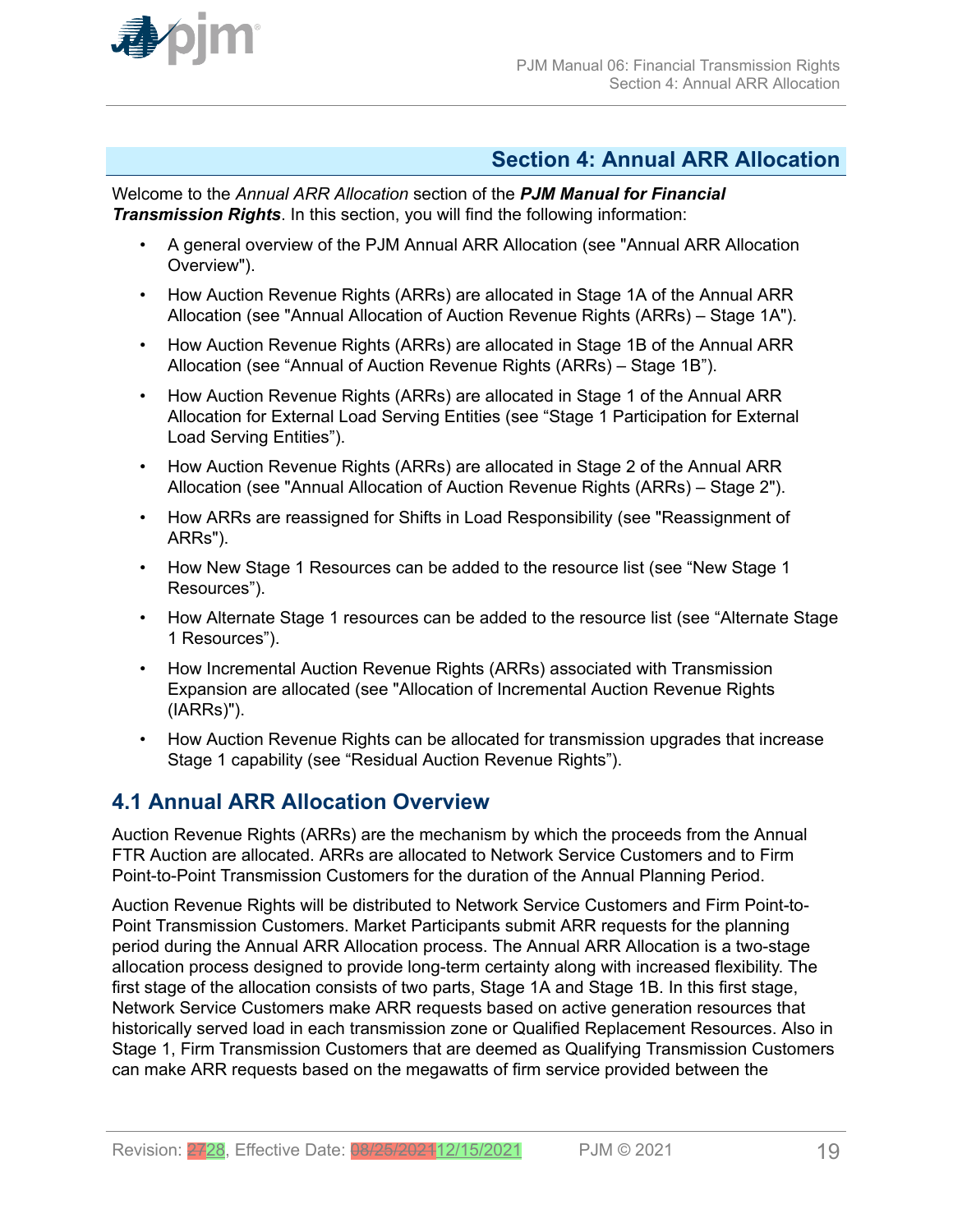<span id="page-19-0"></span>

receipt and delivery points as to which the Transmission Customer had Firm Point-to-Point Transmission Service during the historical reference year.

The second stage, Stage 2, is a three-round allocation procedure that allows market participants to adjust their hedging paths on an annual basis. PJM will allocate ARRs that pass a Simultaneous Feasibility Test to Firm Transmission Customers based on priority (feasibility).

## **4.2 Annual Allocation of Auction Revenue Rights (ARRs) - Stage 1A**

The first stage of the Annual ARR Allocation is based on active generation resources that historically served load in each transmission zone or Qualified Replacement Resources. In Stage 1 of the Annual ARR Allocation, participants submit ARR requests for the planning period based on the following business rules:

• All ARR requests must pass a Simultaneous Feasibility Test during the allocation process.

In Stage 1A, Network Services Customers must specify specific active historical generation resources or Qualified Replacement Resources (source) to aggregate Network Customer Load in the Transmission Zone or other designated Load Aggregation Zone (sink) up to value of base load. "Zonal Base Load" shall mean the lowest daily zonal peak load from the twelve month period ending October 21 of the calendar year immediately preceding the calendar year in which an annual Auction Revenue Right allocation is conducted, increased by the projected load growth rate for the relevant Zone, when non-extraordinary conditions exist for the applicable twelve month period, as determined by PJM. If the lowest daily zonal peak load from the applicable twelve month period is abnormally low due to extraordinary circumstances, as determined by PJM, Zonal Base Load shall mean the next lowest daily zonal peak load that was not affected by extraordinary circumstances during the applicable twelve month period, increased by the projected load growth rate for the relevant Zone. For the purposes of this definition, extraordinary circumstances shall mean a significant event, or combination of events, that affect the operation of the bulk power system in an atypical manner and results in an abnormal reduction in the consumption of energy within a Zone. If the path of the ARR is to the Residual Metered Load aggregation zone, the participant can elect to have its ARRs allocated to the aggregate load busses in the Transmission Zone.

- In Stage 1A, Firm Transmission Customers that are deemed as Qualifying Transmission Customers may request ARRs up to 50% of the megawatts of firm service provided between receipt and delivery points as to which the Transmission Customer had Pointto-Point Transmission Service during the historical reference year.
- All Network Integration Service ARRs allocated in Stage 1A are designated from an active historical generation resource or Qualified Replacement Resource.
- All requests received during each stage of the Annual ARR Allocation are deemed to have arrived simultaneously.
- A Network Service Customer's total ARR amount allocated to a transmission zone or load aggregation zone cannot exceed the participant's total network base load in that zone or load aggregation zone.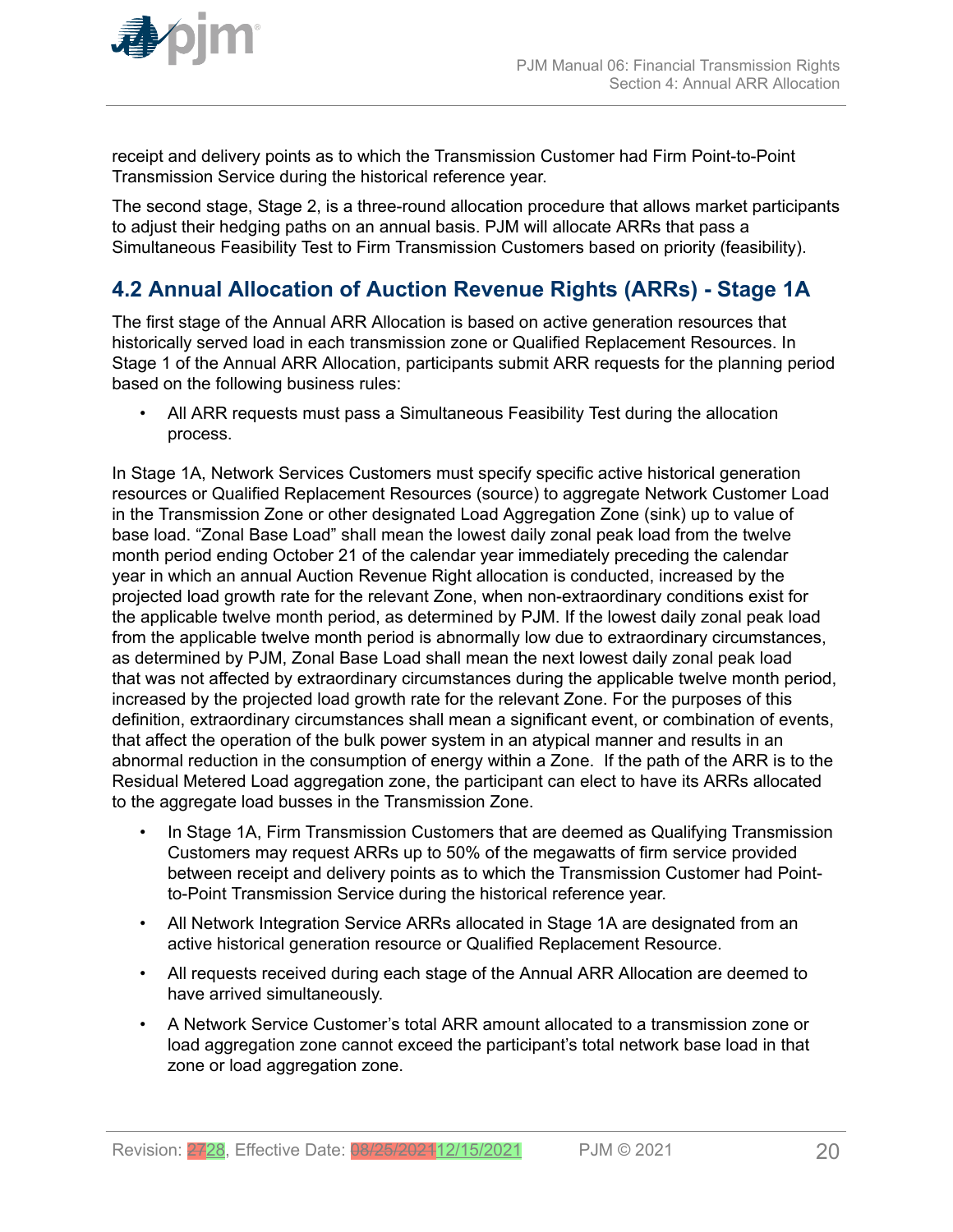

- The sum of a Qualifying Transmission Customers ARR amount must be equal to or less than 50% of the megawatts of Firm Point-to-Point Transmission Service provided between the receipt and delivery points as to which the Transmission Customer had Point-to-Point Transmission Service during the historical reference year.
- Qualifying Transmission Customers are any Firm Transmission Customers with an agreement for Long-Term Point-to-Point Transmission Service used to deliver energy from a designated network resource to load located either outside or within the PJM Region, and that was confirmed and in effect during the historical reference year for the zone in which the resource is located.
- Such agreement must also have remained in effect continuously following the historical reference year to continue in effect for the period addressed by the allocation, either by its term or by renewal.
- The megawatts of Auction Revenue Rights the Qualifying Transmission Customer may request in the Stage 1A of the allocation may not exceed the lesser of: (i)50% of the megawatts of firm service between the designated network resource and the load delivery point (or applicable point at the border of the PJM Region for load located outside such region) under contract during the historical reference year; and (ii)50% of the megawatts of firm service presently under contract between such historical reference year receipt and delivery points.
- A Qualifying Transmission Customer may request Auction Revenue Rights in either or both of the first stage or second stage of the allocation without regard to whether such customer is subject to a charge for firm Point-to-Point Transmission Service under Tariff, Attachment K-Appendix, section 7.1 ("Base Transmission Charge").
- PJM determines the set of eligible ARR sources for each transmission zone or for each historic load aggregation zone within a transmission zone based on the historical reference year that corresponds to the LMP-based market implementation for the transmission zone.
- A historic load aggregation zone is defined as a sub-region of a transmission zone that was served under a separate set of supply contracts and/or generation resources (i.e. by a municipal or cooperative utility) than the other non-municipal/cooperative load in the transmission zone.
- Only long-term supply contracts or historical capacity contracts that were in place during the reference year and have a contract term of ten (10) years or greater (or were contracts with renewable options that have been exercised, and such exercised option term(s) plus the original contract term were or will be equal to a term of ten (10) years or more prior to the reference year are eligible to be considered historical generation resources for the purposes of Stage 1 allocation. This would include generation that was owned by an LSE and later sold but retained under a supply contract such that the generation was designated to serve the load continuously for ten (10) years or greater.
- Prior to the end of each PJM Planning Period PJM will determine which Stage 1 Resources are no longer active for the next PJM Planning Period and then will replace such source points with Qualified Replacement Resources (i.e., Capacity Resources that pass the Simultaneous Feasibility Test and which are economic) as outlined in Tariff,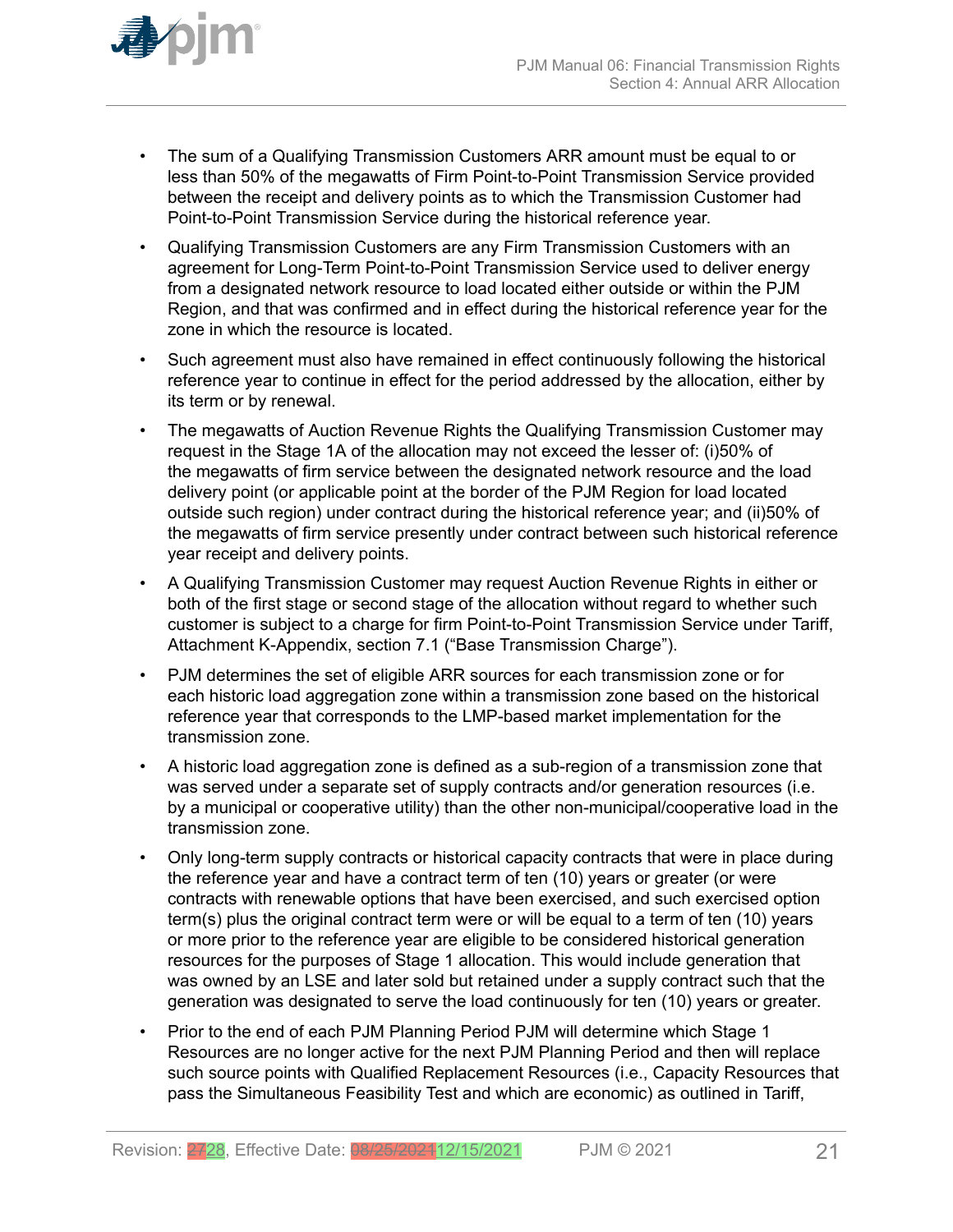

Attachment K-Appendix, section 7.4.2. A Stage 1 Resource will be considered no longer active if it was designated to be delivered to load based on the historical reference year, but has since been deactivated or the installed capacity value of such resource has been reduced as of the annual allocation of ARRs for the target PJM planning Period.

- Potential Qualified Replacement Resources will be categorized into rate-based and nonrate-based resources. Rate-based resources must meet the criteria specified in Tariff, Attachment K-Appendix, sections 7.6 and 7.7 concerning New Stage 1 Resources and Alternate Stage 1 Resources. Requests to classify rate-based resources as such must be sent to the PJM FTR Group with supporting documentation by the January 1st prior to the effective planning period.
- Each potential Qualified Replacement Resource will be ranked in economic order such that Qualified Replacement Resources that maximize ARR value will be tested for simultaneous feasibility first as outlined in Tariff, Attachment K-Appendix, section 4.

A potential Qualified Replacement Resource shall be considered to pass the simultaneous feasibility test if that resource does not cause an appreciable increase in the flow across any binding constraint as determined from the previous year's Stage 1 ARR flow, utilizing a model derived from the 10 year allocation model. If load within a historic load aggregation zone disaggregates, then active historic Stage 1 resources and Qualified Replacement Resources associated with the historic load aggregation zone will be allocated according to load ratio share unless a FERC-accepted agreement explicitly states some other method of Stage 1 resource allocation.

PJM will assign to each LSE a pro-rata amount of the MW capability from each generator that is designated to the transmission zone or load aggregation zone based on the LSE's percentage of the total peak load in the transmission zone or in the load aggregation zone. LSE is notified of the generation resource assignments. Each LSE chooses the set of ARRs that it wants to request based on the generator sources it was assigned. The requested ARRs must source at the designated generator and must sink at the LSEs aggregate load in the transmission zone or in the load aggregation zone. The ARR request is limited to an amount not greater than the designated MW amount.

PJM performs a Simultaneous Feasibility test to determine the set of ARRs that can be awarded to each Network customer. PJM notifies each LSE of the ARR awards resulting from the Stage 1 allocation process.

A participant may surrender any portion of the ARR awards resulting from Stage 1 of the Annual ARR Allocation process prior to the commencement of Stage 2 of the Annual ARR Allocation process provided that all remaining outstanding ARRs are simultaneously feasible following the return of such ARRs.

ARRs may be traded but trades must be made no later than the opening of the first round of the Annual FTR Auction and all trades are effective for the entire planning period. An LSE wishing to trade its ARRs must trade all of its ARRs associated with a particular zone. The LSE's zonal network service peak load is also automatically transferred to the new ARR owner for purposes of ARR allocation and reassignment. The new ARR owner is then subject to ARR reassignment associated with shifts in the original owners zonal network service peak load. Credit responsibility for an ARR that is traded within PJM's systems remains with the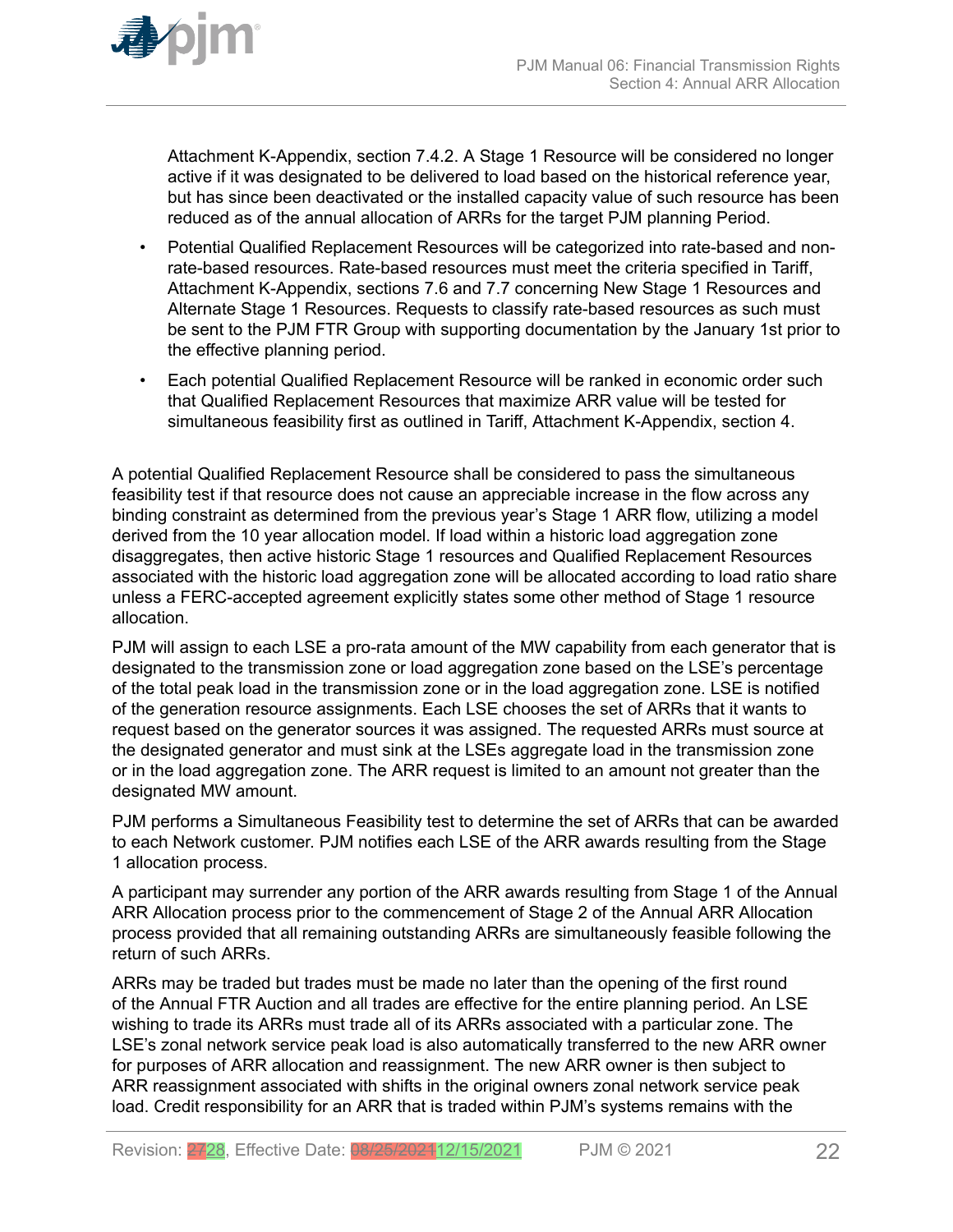original party unless/until the receiving party ("3rd party") establishes to PJM's satisfaction, and consistent with the PJM credit policy, that it has sufficient credit with PJM and agrees by providing written notice to the PJM Treasury Department that it will fully assume the credit responsibility associated with the traded ARR. Since ARR value is derived from the annual FTR auction clearing prices, the credit requirement associated with traded ARRs cannot be determined until after completion of the annual FTR auction.

PJM will include the ARR credit and FTR payments and revenue credits (for any FTRs generated by the self-scheduling of the ARR) on the 3rd party's bill each month, but the original party retains the obligation to pay for any net negative ARR portfolio obligation and the self-scheduled FTR (offset by associated FTR congestion credits) if the 3rd party defaults on its payment obligation to PJM prior to credit responsibility being transferred to the 3rd party. Once the 3rd party establishes sufficient credit acceptable to PJM for its new ARR obligation, then PJM will notify both parties that the 3rd party has assumed credit responsibility for the ARR, and the original party is released from its credit responsibility for the ARR. PJM cannot guarantee that a 3rd party will establish sufficient credit acceptable to PJM. Market Participants trading ARRs to 3rd parties may retain credit responsibility for those ARRs up to the full term of the ARR.

Within the planning period, as load changes from one LSE to another within a transmission zone, a proportionate share of the ARRs defined to sink into the zone are reassigned from the old LSE to the new LSE. The reassignment of ARRs must be initiated by a request made by the LSE gaining load as described in the "Reassignment of ARRs for Shifts in Load Responsibility" section.

The planning process described in this manual will be conducted on an annual basis to determine the transmission system adequacy needed to maintain the 10-year feasibility of Stage 1A ARRs. PJM shall develop transmission system upgrades to maintain the feasibility of Stage 1A ARRs.

If statutory or regulatory changes are introduced that affect the rights going forward, the Stage 1A ARRs are preserved for at least ten consecutive PJM Planning Periods, and the term of the rights would decrease by one PJM Planning Period during each annual ARR allocation process so that the rights expire at the end of the relevant period.

PJM will conduct an annual simultaneous feasibility analysis to determine if the transmission system can accommodate Stage 1A ARRs to cover base load for the next 10-year period. A zonal growth rate will be applied to each zone's base load to develop a zonal base load for years 2 through 10. A simultaneous feasibility test of Stage 1A ARRs to base load will be conducted for each year of the relevant 10-year period. The simultaneous feasibility analysis for Base Load ARRs will include all requested Stage 1A ARRs plus additional ARRs to cover zonal base load for which no Stage 1A ARRs were requested. For zonal base load not covered by Stage 1A ARR requests, additional ARR MWs will be assumed from capacity remaining on eligible Stage 1 resources which have a historical LMP which is lower than the historical zonal LMP. ARR MWs will be delivered from such Stage 1 resources up to the maximum MW capacity of the resource until the historical LMP of the next highest price resource exceeds the historical zonal LMP or until the zonal base load is met. If an SFT violation occurs in any year of the analysis, then a transmission upgrade or acceleration of a planned upgrade to resolve the violation will be identified by PJM and such upgrades will be recommended for inclusion into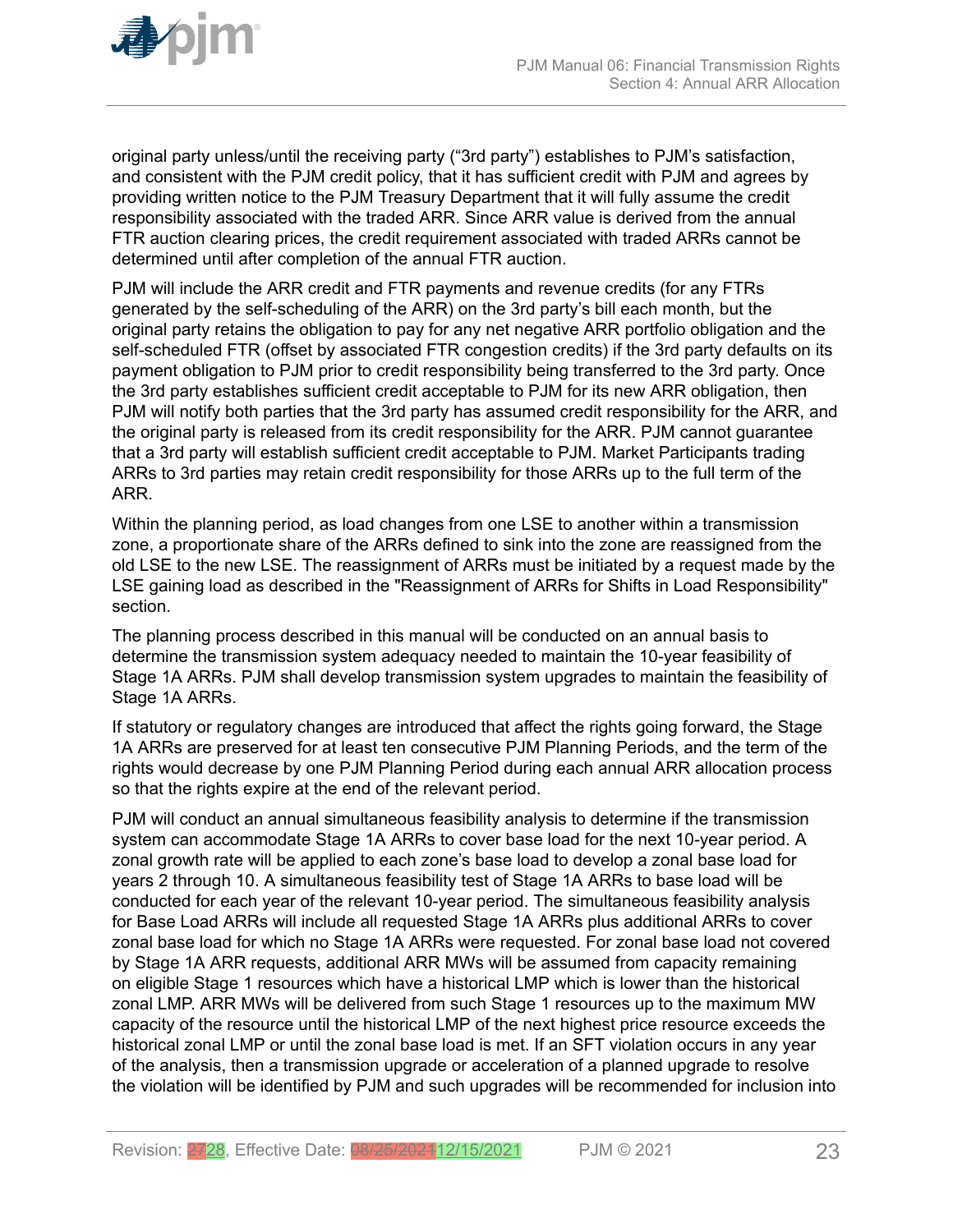<span id="page-23-0"></span>

the PJM RTEP. This recommendation will include an analysis of the economic benefits of the upgrade as additional information.

## **4.3 Annual Allocation of Auction Revenue Rights (ARRs) - Stage 1B**

The first stage of the Annual ARR Allocation is based on active generation resources that historically served load in each transmission zone or Qualified Replacement Resources. In Stage 1B of the Annual ARR Allocation, participants submit ARR requests for the planning period based on the following business rules:

- All ARR requests must pass a Simultaneous Feasibility Test during allocation process.
- In Stage 1B, Network Services Customers must specify specific active historical generation resources or Qualified Replacement Resources (source) to aggregate Energy Settlement Area in the Transmission Zone or other designated Load Aggregation Zone (sink) up to value of network service peak load minus awarded ARRs from Stage 1A. If the path of the ARR is to the Residual Metered Load aggregation zone, the participant can elect to have its ARRs allocated to the aggregate load busses in the Transmission Zone.
- In Stage 1B, Firm Transmission Customers that are deemed as Qualifying Transmission Customers may request ARRs up to the remainder of the megawatts of firm service not awarded in Stage 1A provided between receipt and delivery points as to which the Transmission Customer had Point-to-Point Transmission Service during the historical reference year.
- All Network Integration Service ARRs allocated in Stage 1B are designated from an active historical generation resource or Qualified Replacement Resource.
- All requests received during each stage of the Annual ARR Allocation are deemed to have arrived simultaneously.
- A Network Service Customer's total ARR amount allocated to a transmission zone or load aggregation zone cannot exceed the participant's total network peak load in that zone or load aggregation zone minus the awarded ARRs from Stage 1A.
- The sum of a Qualifying Transmission Customers ARR amount must be equal to or less than the remainder of megawatts of Firm Point-to-Point Transmission Service not awarded in Stage 1A provided between the receipt and delivery points as to which the Transmission Customer had Point-to-Point Transmission Service during the historical reference year.
- Qualifying Transmission Customers are any Firm Transmission Customers with an agreement for Long-Term Point-to-Point Transmission Service used to deliver energy from a designated network resource to load located either outside or within the PJM Region, and that was confirmed and in effect during the historical reference year for the zone in which the resource is located.
- Such agreement must also have remained in effect continuously following the historical reference year to continue in effect for the period addressed by the allocation, either by its term or by renewal.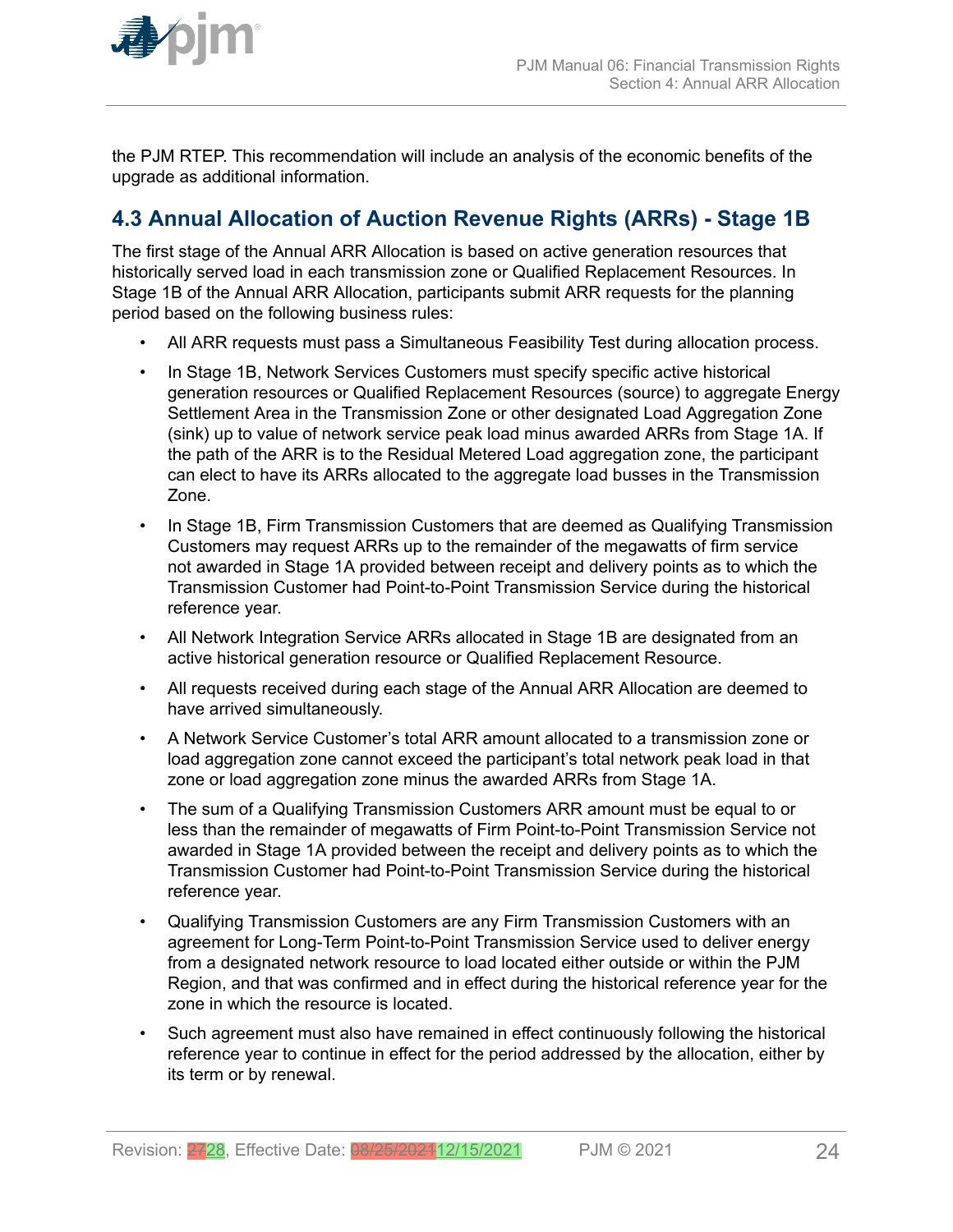

- The megawatts of Auction Revenue Rights the Qualifying Transmission Customer may request in Stage 1B of the allocation may not exceed the lesser of: (i) Remainder of megawatts not awarded in Stage 1A of firm service between the designated network resource and the load delivery point (or applicable point at the border of the PJM Region for load located outside such region) under contract during the historical reference year; and (ii) Remainder of the megawatts not awarded in Stage 1A of firm service presently under contract between such historical reference year receipt and delivery points.
- A Qualifying Transmission Customer may request Auction Revenue Rights in either or both of the first stage or second stage of the allocation without regard to whether such customer is subject to a charge for firm Point-to-Point Transmission Service under Tariff, Attachment K-Appendix, section 7.1 ("Base Transmission Charge").
- PJM determines the set of eligible ARR sources for each transmission zone or for each historic load aggregation zone within a transmission zone based on the historical reference year that corresponds to the LMP-based market implementation for the transmission zone.
- A historic load aggregation zone is defined as a sub-region of a transmission zone that was served under a separate set of supply contracts and/or generation resources (i.e. by a municipal or cooperative utility) than the other non-municipal/cooperative load in the transmission zone.
- Only long-term supply contracts or historical capacity contracts that were in place during the reference year and have a contract term of ten (10) years or greater (or were contracts with renewable options that have been exercised, and such exercised option term(s) plus the original contract term were or will be, equal to a term of ten (10) years or more prior to the reference year are eligible to be considered historical generation resources for the purposes of Stage 1 allocation. This would include generation that was owned by an LSE and later sold but retained under a supply contract such that the generation was designated to the serve the load continuously for ten (10) years or greater.
- Prior to the end of each PJM Planning Period PJM will determine which Stage 1 Resources are no longer active for the next PJM Planning Period and then will replace such source points with Qualified Replacement Resources (i.e., Capacity Resources that pass the Simultaneous Feasibility Test and which are economic) as outlined in Tariff, Attachment K-Appendix, section 7.4.2. A Stage 1 Resource will be considered no longer active if it was designated to be delivered to load based on the historical reference year, but has since been deactivated or the installed capacity value of such resource has been reduced as of the annual allocation of ARRs for the target PJM Planning Period.
- Potential Qualified Replacement Resources will be categorized into rate-based and nonrate-based resources. Rate-based resources must meet the criteria specified in Tariff, Attachment K-Appendix, sections 7.6 and 7.7 concerning New Stage 1 Resources and Alternate Stage 1 Resources. Requests to classify rate-based resources as such must be sent to the PJM FTR Group with supporting documentation by the January 1st prior to the effective planning period.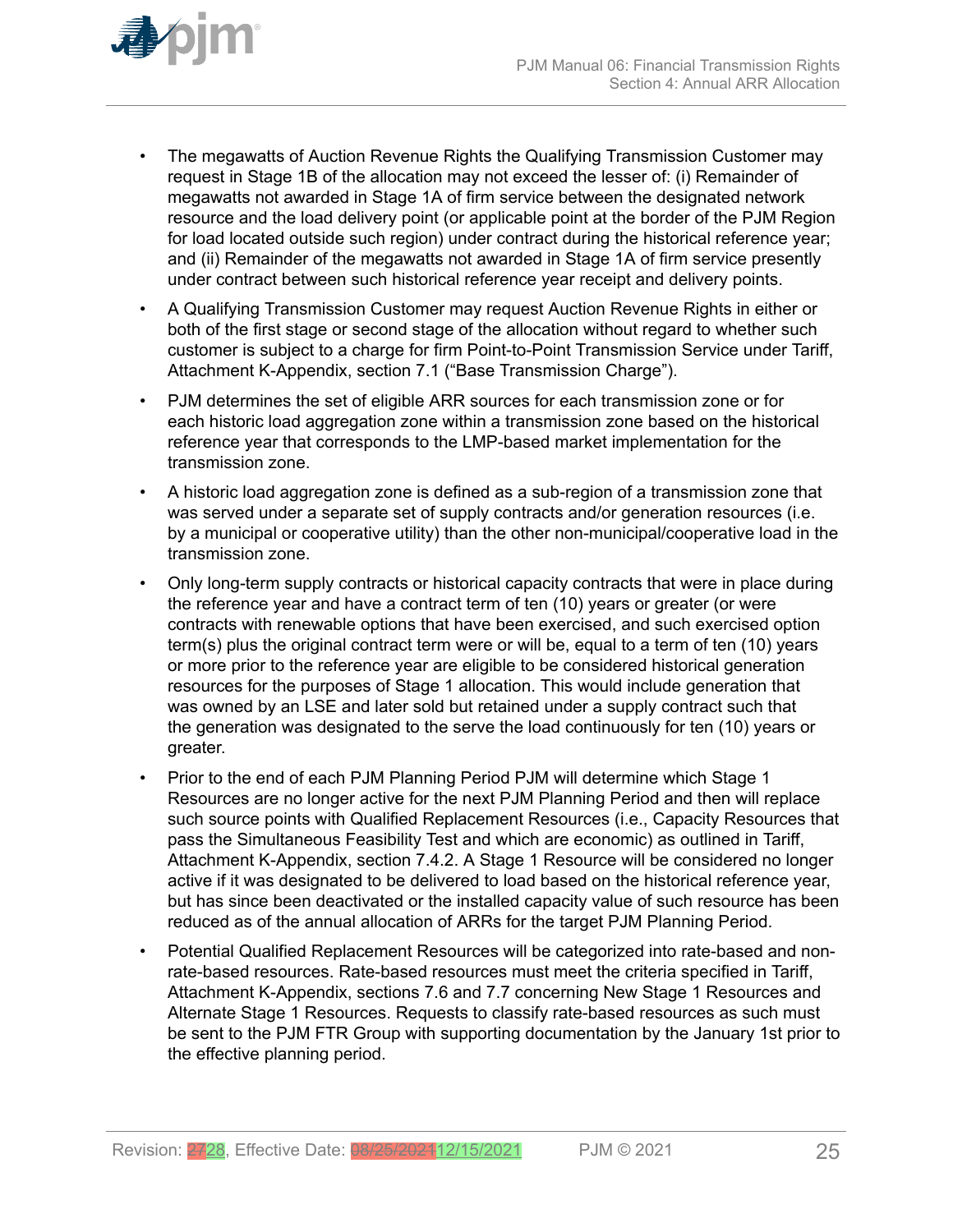<span id="page-25-0"></span>

- Each potential Qualified Replacement Resource will be ranked in economic order such that Qualified Replacement Resources that maximize ARR value will be tested for simultaneous feasibility first as outlined in Tariff, Attachment K-Appendix, section 7.4.
- A potential Qualified Replacement Resource shall be considered to pass the simultaneous feasibility test if that resource does not cause an appreciable increase in the flow across any binding constraint as determined from the previous year's Stage 1 ARR flow, utilizing a model derived from the 10 year allocation model.

PJM will assign to each LSE a pro-rata amount of the MW capability from each generator that is designated to the transmission zone or load aggregation zone based on the LSE's percentage of the total peak load in the transmission zone or in the load aggregation zone. LSE is notified of the generation resource assignments. Each LSE chooses the set of ARRs that it wants to request based on the generator sources it was assigned. The requested ARRs must source at the designated generator and must sink at the LSEs aggregate load in the transmission zone or in the load aggregation zone. The ARR request is limited to an amount not greater than the designated MW amount.

PJM performs a Simultaneous Feasibility test to determine the set of ARRs that can be awarded to each Network customer. PJM notifies each LSE of the ARR awards resulting from the Stage 1B allocation process.

A participant may surrender any portion of the ARR awards resulting from Stage 1B of the Annual ARR Allocation process prior to the commencement of Stage 2 of the Annual ARR Allocation process provided that all remaining outstanding ARRs are simultaneously feasible following the return of such ARRs.

ARRs may be traded but trades must be made no later than the opening of the first round of the Annual FTR Auction and all trades are effective for the entire planning period. An LSE wishing to trade its ARRs must trade all of its ARRs associated with a particular zone. The LSE's zonal network service peak load is also automatically transferred to the new ARR owner for purposes of ARR allocation and reassignment. The new ARR owner is then subject to ARR reassignment associated with shifts in the original owners zonal network service peak load.

Within the planning period, as load changes from one LSE to another within a transmission zone, a proportionate share of the ARRs defined to sink into the zone are reassigned from the old LSE to the new LSE. The reassignment of ARRs must be initiated by a request made by the LSE gaining load as described in the "Reassignment of ARRs for Shifts in Load Responsibility" section.

## **4.4 Stage 1 Participation for External Load Serving Entities**

Long-Term Firm Point-to-Point Transmission Service customers that are not Qualifying Transmission Customers and Network Service Users serving Non-Zone Network Load may participate in Stage 1 of the Annual Allocation of Auction Revenue Rights pursuant to Tariff, Attachment K-Appendix, section 7.4.2(a)-(c), subject to the following conditions:

The relevant transmission service shall be used to deliver energy from a designated network resource located either outside or within the PJM region to load located outside the PJM Region.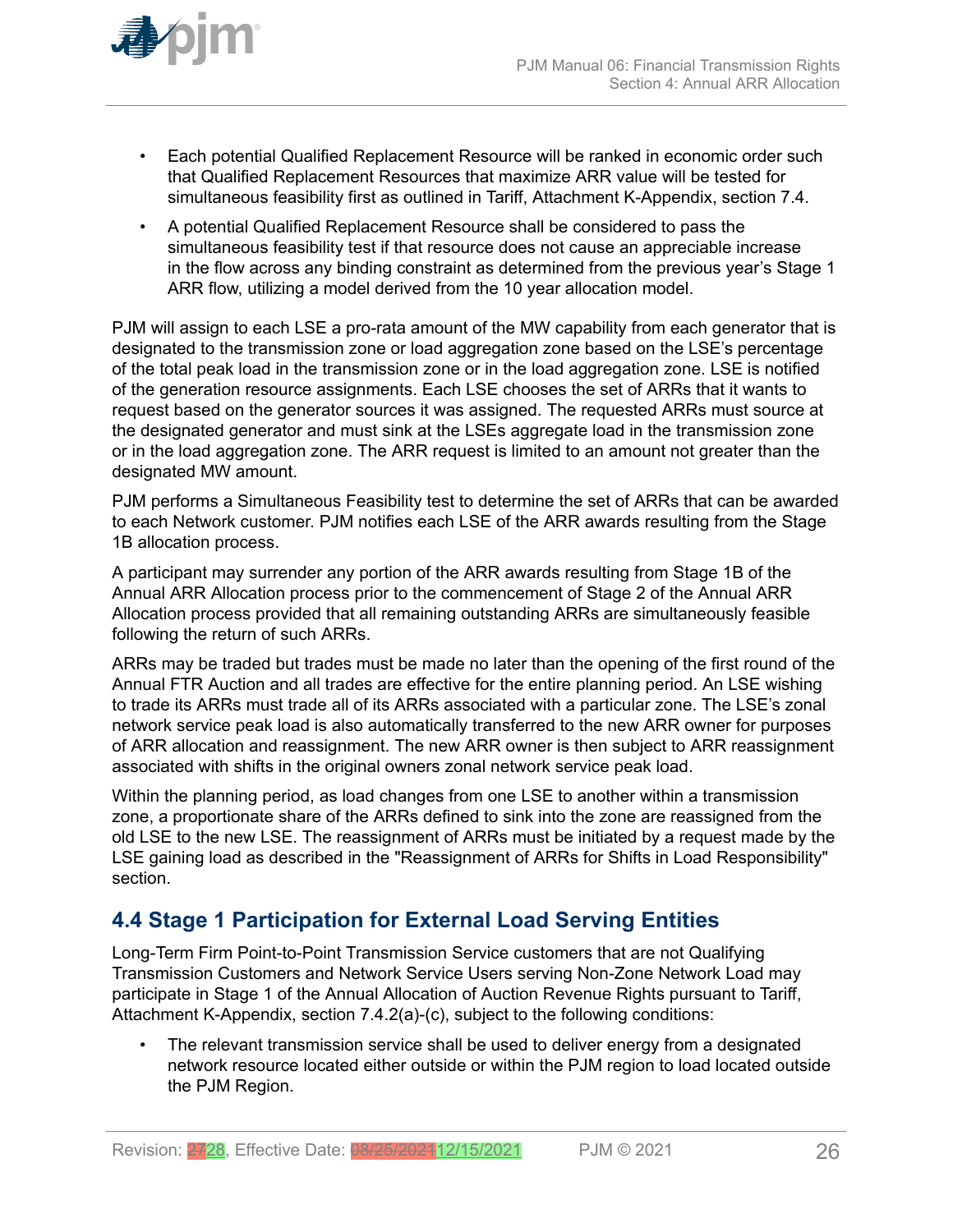

- To be eligible to participate in Stage 1A of the annual Auction Revenue Rights allocation: 1) the relevant transmission service shall remain in effect for the Stage 1A period addressed by the allocation; and 2) the control area in which the external load is located has similar rules for load external to the relevant control area.
- Source points for Stage 1 requests shall be limited to: 1) generation resources owned by the LSE serving the load located outside the PJM Region; or 2) generation resources subject to a bona fide firm energy and capacity supply contract executed by the LSE to meet its load obligations, provided that such contract remains in force and effect for a minimum term of ten (10) years from the first effective Planning Period that follows the initial Stage 1 request.
- For Long-Term Firm Point-to-Point Transmission customers requesting Stage 1 Auction Revenue Rights, the generation resource(s) designated as source points may not include any portion of the generating capacity of such resource(s) that, at the time of the request, is identified as a Capacity Resources.
- For Network Service Users requesting Stage 1 Auction Revenue Rights, the generation resource(s) designated as source points must either be committed into PJM's RPM market or be designated as part of the entity's FRR Capacity Plan for the purpose of serving the capacity requirement of the external load.
- All Stage 1 source point requests made shall not increase the MW flow on facilities binding in the relevant annual Auction Revenue Rights allocation or in future Stage 1A allocations and shall not cause MW flow to exceed applicable ratings on any other facilities in either set of conditions in the simultaneous feasibility test.
- To ensure the conditions are met, a simultaneous feasibility test shall be conducted: 1) based on next allocation year with all existing Stage 1 and Stage 2 Auction Revenue Rights modeled as fixed injection-withdrawal pairs; and 2) based on 10 year allocation model with all eligible Stage 1A Auction Revenue Rights for each year including base load growth for each year.
- Requests for Stage 1 Auction Revenue Rights that are received by PJM by November 1st of a Planning Period shall be processed for the next annual Auction Revenue Rights allocation. Requests received after November 1st shall not be considered for the upcoming annual Auction Revenue Rights allocation. If all requests are not simultaneously feasible then requests will be awarded on a pro-rata basis.
- Requests for new or alternate Stage 1 resources made by Network Service Users and External LSEs that are received by November 1st shall be evaluated at the same time. If all requests are not simultaneously feasible then requests will be awarded on a pro-rata basis.
- Stage 1 Auction Revenue Rights source points that qualify shall be eligible as Stage 1 Auction Revenue Rights source points in subsequent annual Auction Revenue Rights allocations.
- Long-Term Firm Point-to-Point Transmission customers requesting Stage 1 Auction Revenue Rights may request Auction Revenue Rights MWs up to the lesser of: 1) the customer's Long-Term Firm Point-to-Point Transmission service contract MW amount; or 2) the customer's Firm Transmission Withdrawal Rights.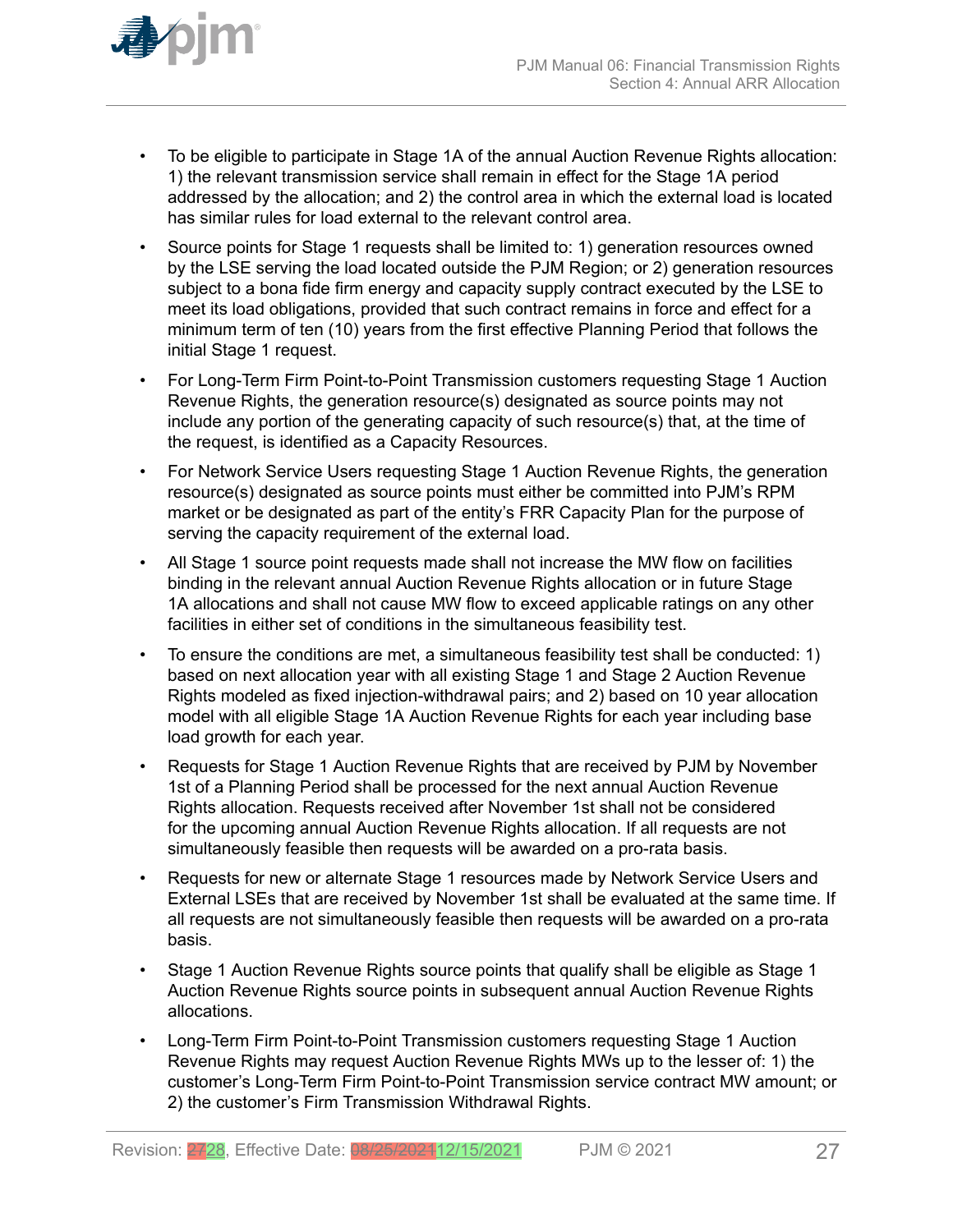<span id="page-27-0"></span>

- Network Service Users requesting Stage 1 Auction Revenue Rights may request Auction Revenue Rights MWs up to the lesser of: 1) the customer's network service peak load; or 2) the customer's Firm Transmission Withdrawal Rights.
- Stage 1A Auction Revenue Rights requests shall not exceed 50% of the maximum allowed MWs. Stage 1B Auction Revenue Rights requests shall not exceed the difference between the maximum allowed MWs authorized and the Auction Revenue Rights MWs granted in Stage 1A.
- In each round of Stage 2 of an annual allocation of Auction Revenue Rights MW requests shall be equal to or less than one third of the difference between the maximum allowed MWs authorized and the Auction Revenue Rights MW amount allocated in Stage 1.
- Stage 1 Auction Revenue Rights sources established and the associated Auction Revenue Rights MW amount may be replaced with an alternate resource pursuant to the process established in the Alternate Stage 1 Resources section of this manual.

## **4.5 Annual Allocation of Auction Revenue Rights (ARRs) – Stage 2**

The second stage, Stage 2, of the allocation is a three-round allocation procedure. In Stage 2 of the Annual ARR Allocation, participants submit ARR requests for the planning period based on the following business rules:

- All Network Service ARR requests must pass a Simultaneous Feasibility Test before being given PJM approval.
- PJM can approve all, part, or none of the ARR request based on the results of the Simultaneous Feasibility Test.
- The path for each Network Integration Service ARR is defined from a generator bus, hub, zone or interface to aggregate Energy Settlement Area or other designated Load Aggregation Zone. If the path of the ARR is to the Residual Metered Load aggregation zone, the participant can elect to have its ARRs allocated to the aggregate load buses in the Transmission Zone.
- A participant's total ARR amount to a transmission zone or load aggregation zone cannot exceed the participant's total network load in that zone or load aggregation zone.
- The source point of each ARR request may be any available generator bus, Hub or external interface or load zone for which PJM calculates and posts a Day-ahead Congestion Price value.
- The sink point of each ARR request must be the Network LSEs aggregate load in the Energy Settlement Area in the transmission zone or load aggregation zone if the path of the ARR is to the Residual Metered Load aggregation zone, the participant can elect to have its ARRs allocated to the aggregate load buses in the Transmission Zone.
- ARRs are specified to the nearest 0.1 MW.

PJM will perform an iterative allocation process that consists of three sequential rounds, with one third of the remaining system ARR capability allocated in each round. Network Service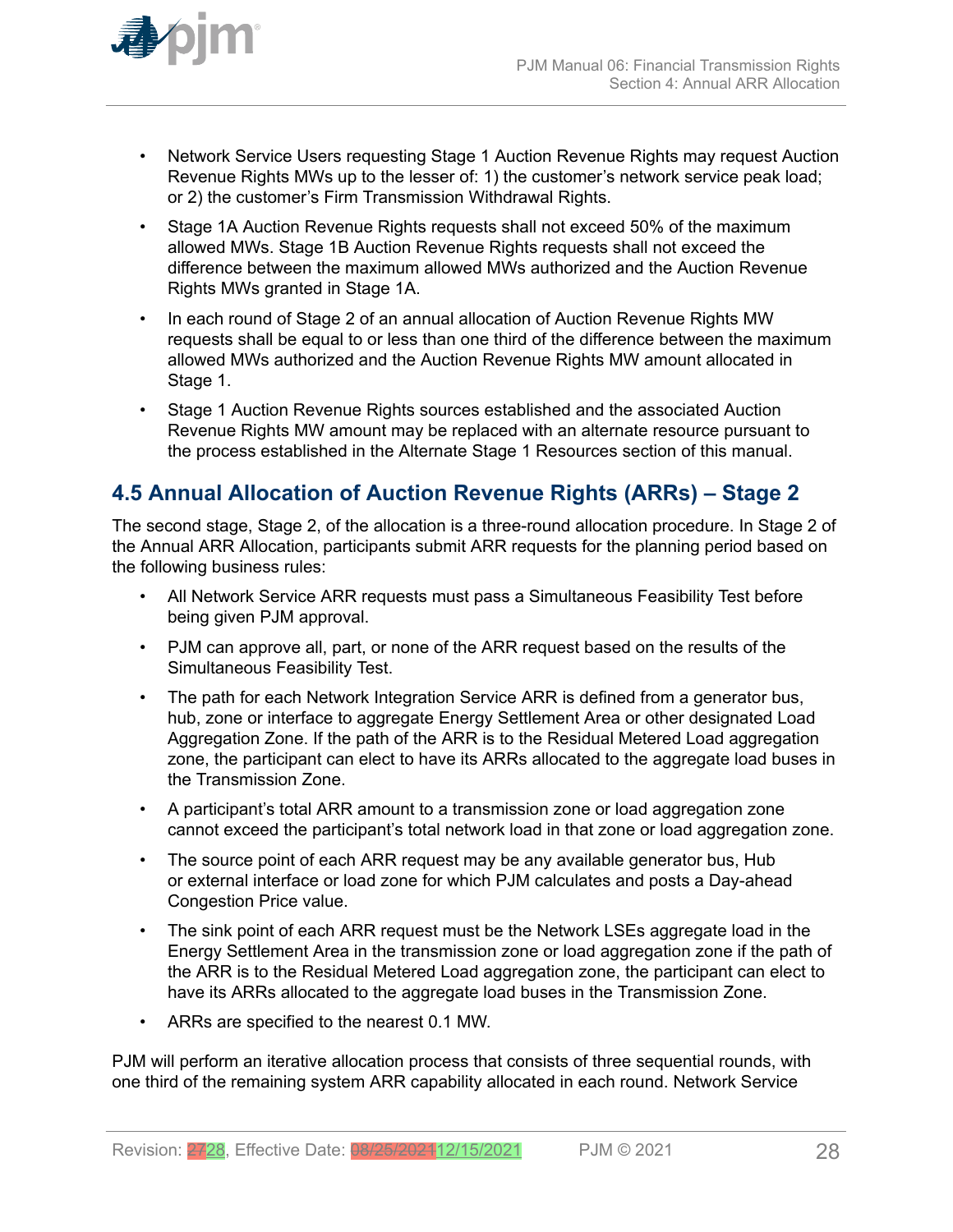<span id="page-28-0"></span>

customers and Firm Transmission customers can view the results of each allocation round before submitting their ARR requests for a subsequent round.

In every round of the three-round allocation process, the Network Customer's ARR requests are limited to one third of the Network customer's peak load remaining unallocated after the Stage 1 allocation process.

For example, if the Network customer's peak load is 100 MW and they had received 70 MW of ARRs in Stage 1, then the ARR requests in each round of Stage 2 are limited to (100-70)/3 = 10 MW.

A Firm Transmission Customer, that is deemed a Qualifying Transmission Customer, may request Auction Revenue Rights in each round of the second stage of the allocation process in a number of megawatts equal to or less than one third of the difference between the number of megawatts of firm service being provided between the receipt and delivery points as to which the Transmission Customer currently has firm Point-to-Point Transmission Service and its Auction Revenue Right Allocation from the first stage of the allocation process.

A Firm Transmission Customer, that is not deemed a Qualifying Transmission Customer, may request Auction Revenue Rights in the second stage of the allocation process, but only if it is subject to a Base Transmission Charge, or if it is expressly identified on a grandfathering schedule approved by FERC in connection with the elimination of such Base Transmission Charge. PJM transmission customers that serve load in MISO using service from non-historic sources may participate in Stage 2 but in no event can they receive an allocation of ARRs/FTRs from PJM greater than their firm service to loads in MISO. Requests for firm point-to-point ARRs must be associated with firm point-to-point service that spans the entire next planning period, either by its term or by renewal, and is confirmed by the opening of the Annual ARR Nomination period. Firm point-to-point requests are separated into thirds and each third is assigned to each round of Stage 2.

In each round, PJM staff performs the Simultaneous Feasibility test to determine the feasible set of ARRs that can be awarded. If all ARR requests are not simultaneously feasible, then proration is required. If ARR proration is required due to infeasibility then ARRs are allocated in proportion to the MW value requested and in inverse proportion to the effect on the binding constraint as illustrated in the following example:

Line A to B Capacity is 50 MW

Two ARR requests are submitted exceeding 50 MW capability of Line A-B:

|    | <b>ARR#</b> Requested ARRs | Path       | <b>Effect per MW on Line AB</b> | <b>Resulting Line AB Flow</b><br><b>Impact</b> |
|----|----------------------------|------------|---------------------------------|------------------------------------------------|
| #1 | 200 MW                     | A to B     | .50                             | 100 MW                                         |
| #2 | 200 MW                     | $C$ to $D$ | .25                             | 50 MW                                          |

### *Exhibit 1: ARR Proration Example*

Because the total flow impact on Line A-B resulting from the two ARR requests is 150 MW, proration is required because the capability of Line A-B is only 50 MW.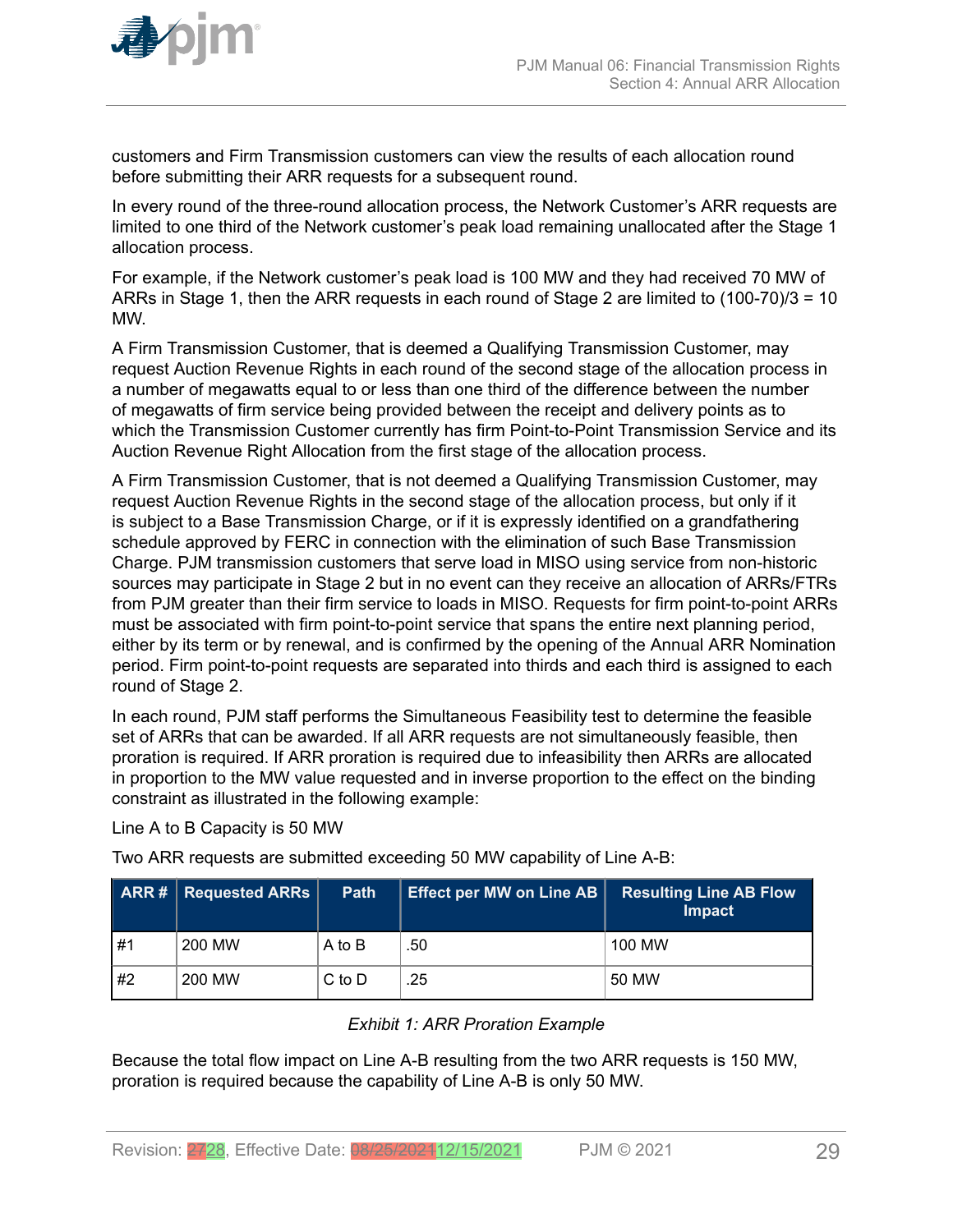<span id="page-29-0"></span>

Proration Calculation:

Prorated ARR Amount Awarded = (Line Capability MW) x (Requested MW / Total Requested ARR MW) x (1/ ARR Effect per MW on Line A-B)

ARR #1 Prorated MW Awarded =  $(50 \text{ MW}) \times (200 \text{ MW} / 400 \text{ MW}) \times (1/0.50) = 50 \text{ MW}$ 

ARR #2 Prorated MW Awarded = (50 MW) x (200 MW / 400 MW) x (1/.25) = 100 MW

At the end of each round PJM notifies each Network Customer or Firm Transmission Customer of the ARRs that they were awarded as a result of Round 1. After viewing the results, Network Customers or Firm Transmission Customer submit ARR requests for next round. The allocation process continues in an iterative manner for three rounds.

ARRs may be traded but trades must be made no later than the opening of the first round of the Annual FTR Auction and all trades are effective for the entire planning period. An LSE wishing to trade its ARRs must trade all of its ARRs associated with a particular zone. The LSE's zonal network service peak load is also automatically transferred to the new ARR owner for purposes of ARR allocation and reassignment. The new ARR owner is then subject to ARR reassignment associated with shifts in the original owners zonal network service peak load.

Within the planning period, as load changes from one LSE to another within a transmission zone, a proportionate share of the ARRs defined to sink into the zone are reassigned from the old LSE to the new LSE. The reassignment of ARRs must be initiated by a request made by the LSE gaining load as described in the "Reassignment of ARRs for Shifts in Load Responsibility" section.

## **4.6 Reassignment of Auction Revenue Rights (ARRs)**

ARRs allocated for the planning period will be reassigned on a proportional basis within a zone as load switches between within the planning period. As load shifts from one LSE to another within a transmission zone, a proportionate share of the ARRs defined to sink into the zone are reassigned from the old LSE to the new LSE. The reassignment of ARRs is an automatic process that is conducted on a daily basis.

ARRs are only reassigned from those LSEs that have lost load in a zone and have a net positive economic ARR position to that zone. An LSE that loses load will lose ARR MWs in proportion to the amount of load lost and this same proportion will reduce each individual ARR assigned to the LSE. ARRs are initially allocated to the nearest 0.1 MW but reassigned to the nearest .001 MW. The total set of ARRs to be forfeited by LSEs losing load in a zone will be reallocated to LSEs gaining load in the zone in proportion to each LSE's MW load gain relative to the total load shifted in the zone.

On a daily basis, Auction Revenue Rights are reassigned using the following procedure:

• PJM compares each LSE's Network Service Peak Load in a zone to the Network Service Peak Load of the previous day.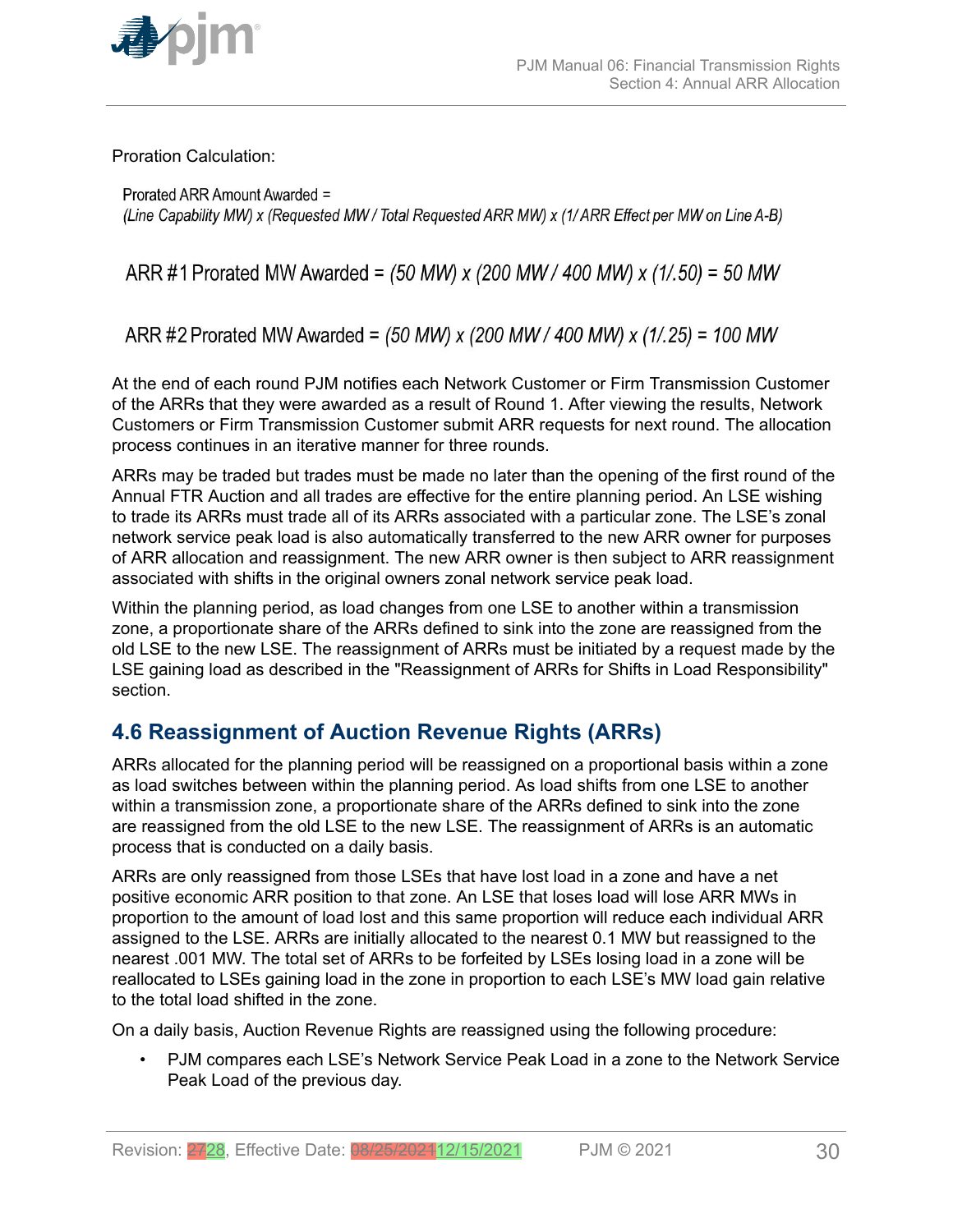<span id="page-30-0"></span>

- PJM analyzes each LSE's net economic ARR position. For each LSE losing load and having a net positive economic ARR position for that zone:
- The percentage of load lost for each LSE is determined,
- Each ARR owned by each LSE losing load is reduced by this same percentage
- PJM assigns the total set of forfeited ARRs to LSEs gaining load in the zone:
- The percentage of ARRs to be assigned to each LSE gaining load is determined. The percentage will be equal to the MW load gain by the LSE divided by the total MWs of load shifting in the zone.
- Each LSE gaining load is assigned a percentage of each ARR in this set of forfeited ARRs.

### **4.7 New Stage 1 Resources**

A Network Service User may request the addition of new Stage 1 resources to the Stage 1 resource list if the capacity of the historical resources for a zone is less than the zonal base load. Such requests are subject to the simultaneous feasibility tests described below and are limited to generation resources either owned by the requesting party or subject to ten-year or longer firm energy and capacity contracts that have been executed to serve load eligible for Stage 1A ARRs and remains in effect for a minimum term of ten years.

Simultaneous feasibility tests for new Stage 1 resource requests shall ensure that the requests for a new base resource does not increase the MW flow on facilities binding in the current ARR allocation or in future Stage 1A allocations and does not cause MW flow to exceed applicable ratings in either set of conditions. The most limiting set of conditions will be used as the limiting condition. A simultaneous feasibility test of new Stage 1 resource requests will assess the feasibility of the requests under the following conditions:

- Based on the next allocation year with all existing Stage 1 and Stage 2 ARRs modeled as fixed injection-withdrawal pairs.
- Based on the 10 year allocation model with all eligible Stage 1 ARRs for each year including base load growth for each year.

The amount of MWs that can be nominated from the new base resource will be the lower of the contract MW or 1.15 times the Network Service User's NSPL value minus the Network Service User's share of the existing Stage 1 MW capability for the zone. Requests for new Stage 1 resource that are received by PJM by November 1 will be processed for the next Annual ARR Allocation. Requests received after this date will not be considered for the upcoming Annual ARR Allocation. All requests for new or alternate Stage 1 resources that are received by November 1 will be deemed to have been submitted simultaneously and will be evaluated at the same time.

### **4.8 Alternate Stage 1 Resources**

A Network Service User may replace one or more of its existing Stage 1 resources and its associated MW amount of ARRs with an alternate resource. Such requests are subject to the simultaneous feasibility tests described below and are limited to generation resources either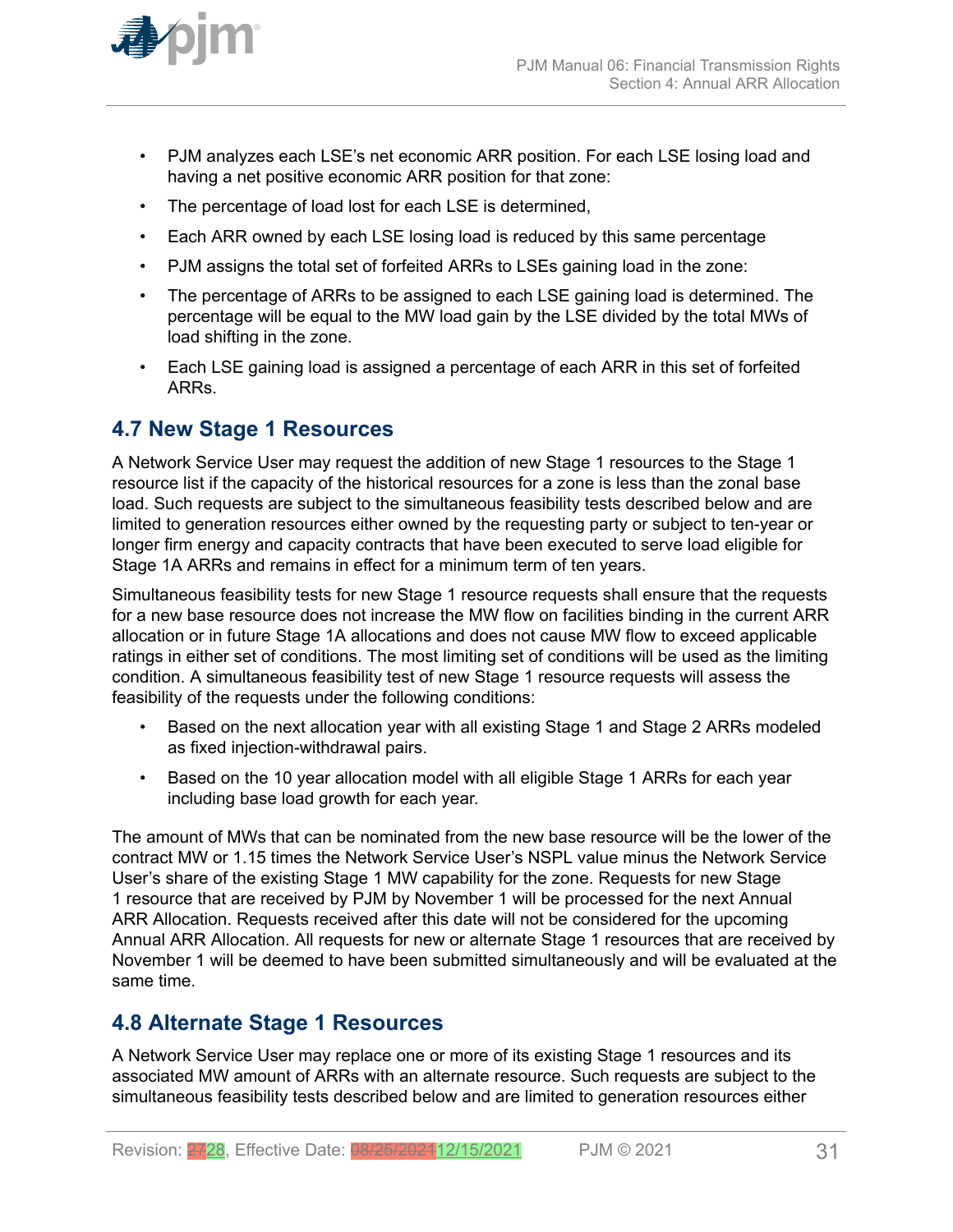<span id="page-31-0"></span>

owned by the requesting party or subject to ten-year or longer firm energy and capacity contracts that have been executed to serve load eligible for Stage 1A ARRs and remains in effect for a minimum term of ten years.

Simultaneous feasibility tests for alternate Stage 1 resource requests shall ensure that relative to the existing resource, the alternate base resource does not consume a greater amount of transmission capability on facilities binding in the current ARR allocation or future Stage 1A allocations, and does not allow MW flow(s) to exceed applicable ratings on any other facilities. A simultaneous feasibility test of alternate Stage 1 resource requests will assess the feasibility of the requests under the following conditions:

- Based on the next allocation year with all existing Stage 1 and Stage 2 ARRs modeled as fixed injection-withdrawal pairs.
- Based on the 10 year allocation model with all eligible Stage 1 ARRs for each year including base load growth for each year.

The amount of MWs that can be nominated from the alternate resource cannot exceed the original awarded Stage 1 MW amount of ARRs associated with the original Stage 1 resource. Requests for new Stage 1 resource that are received by PJM by November 1 will be processed for the next Annual ARR Allocation. Requests received after this date will not be considered for the next Annual ARR Allocation. All requests for new or alternate Stage 1 resources that are received by November 1 will be deemed to have been submitted simultaneously and will be evaluated at the same time.

If the Network Service User accepts the MW amount of ARRs associated with the alternate resource as established by the simultaneous feasibility test, the alternate resource will replace the relevant existing Stage 1 resource beginning with the next Annual ARR Allocation. If the Network Service User rejects the MW amount of ARRs associated with the alternate resource as established by the simultaneous feasibility test, the original Stage 1 resource will remain in effect.

## **4.9 Allocation of Incremental Auction Revenue Rights (IARRs)**

### **4.9.1 Merchant and Generation Interconnection IARRs**

Transmission expansion projects associated with new generation interconnection and Merchant Transmission Expansion projects will be allocated incremental ARRs in a three-round allocation process in which the customer requests incremental ARRs for three pairs of point-to-point combinations (one point-to-point combination is requested per round).

In each round, one-third of the Incremental ARRs made available by the expansion project will be assigned to the requester. After each of rounds one and two, the requester may accept the assigned Incremental ARRs or refuse them. Acceptance of the assignment will remove the assigned Incremental ARRs from availability in the next rounds. Refusal of the assignment will result in the Incremental ARR being available for the next round. The Incremental ARR assignment made in round three will be final and binding. The final and binding Incremental Auction Revenue Right assignment for a requested point-to-point combination in each round shall in no event be less than one third of 80% and no greater than one-third of 100% of the non-binding estimate of Incremental Auction Revenue Rights for that point-to-point combination that was provided to the New Service Customer.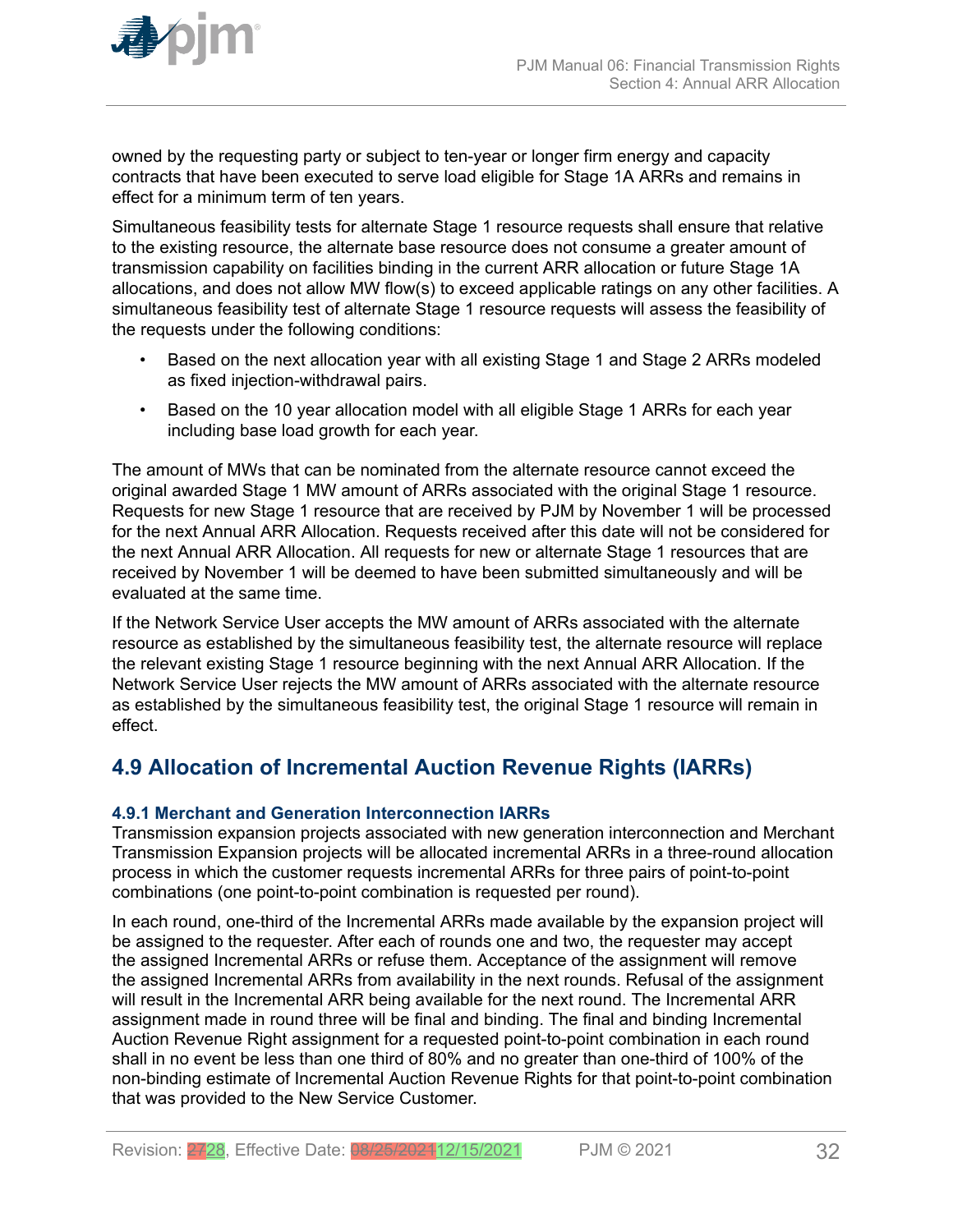<span id="page-32-0"></span>

Incremental ARRs will be effective for thirty years or the life of the facility or upgrade, whichever is less.

At any time during this thirty-year period, in lieu of continuing this thirty-year ARR, the Interconnection Customer shall have a one-time choice to switch to an optional mechanism, whereby, on an annual basis, the customer has the choice to request an ARR during the Annual ARR Allocation process between the same source and sink, subject to simultaneous feasibility. Once this option is chosen, the Interconnection Customer must request the Incremental ARR during each annual ARR enrollment window for the upcoming planning period. If no request is made, the Incremental ARR is forfeited for that planning period.

At any time during this thirty-year period, an Interconnection Customer may return Incremental ARRs that it no longer desires, provided that all remaining outstanding ARRs can be simultaneously accommodated following the return of such ARRs. In the event an Interconnection Customer returns Incremental ARRs, the Interconnection Customer shall have no further rights regarding such Incremental ARRs.

#### **4.9.2 Regional Transmission Expansion Plan (RTEP) IARRs**

RTEP Projects Eligible for Allocation of IARRs will be calculated for any RTEP upgrade the costs of which will be allocated on a regional basis. IARRs created by a project will be allocated to Responsible Customers in proportion to each Responsible Customers' share of the project cost. Responsible Customers as defined in Schedule 12 of the Tariff that are Network Customers, Transmission Customers with an agreement for Firm Point-To-Point Service, or Merchant Transmission Providers that are assigned cost responsibility for a Regional Facility or a Necessary Lower Voltage Facility ("Regionally Assigned Facility").

#### **RTEP IARR Calculation Method**

The source point of the IARR will be a new aggregate pricing point comprised of up to ten (10) generator buses having the largest positive distribution factor (DFAX) on the constraint being relieved by upgrade (i.e. – where increased generation increases the flow on the constraint being relieved).

The sink point of the IARR will be a new aggregate pricing point comprised of the load-weighted average of the transmission zone for which the aggregate DFAX on the constraint being relieved by upgrade is negative (i.e. – where increased load increases the flow on the constraint being relieved).

IARRs associated with an upgrade are calculated by determining the incremental ARR capability between the source and sink points created by the project.

- Using the base network topology, ARR capability between the specified source-sink combination is measured by increasing MW transfers from the specified source to the specified sink until a transmission limit is encountered.
- Using a network topology which includes the expansion project, the ARR capability between the specified source-sink combination is measured by increasing MW transfers from the specified source to the specified sink until a transmission limit is encountered.
- The incremental ARR (IARR) capability between the source-sink combination created by the expansion project is the difference between the ARR capability in the base system and the ARR capability in the system which include the project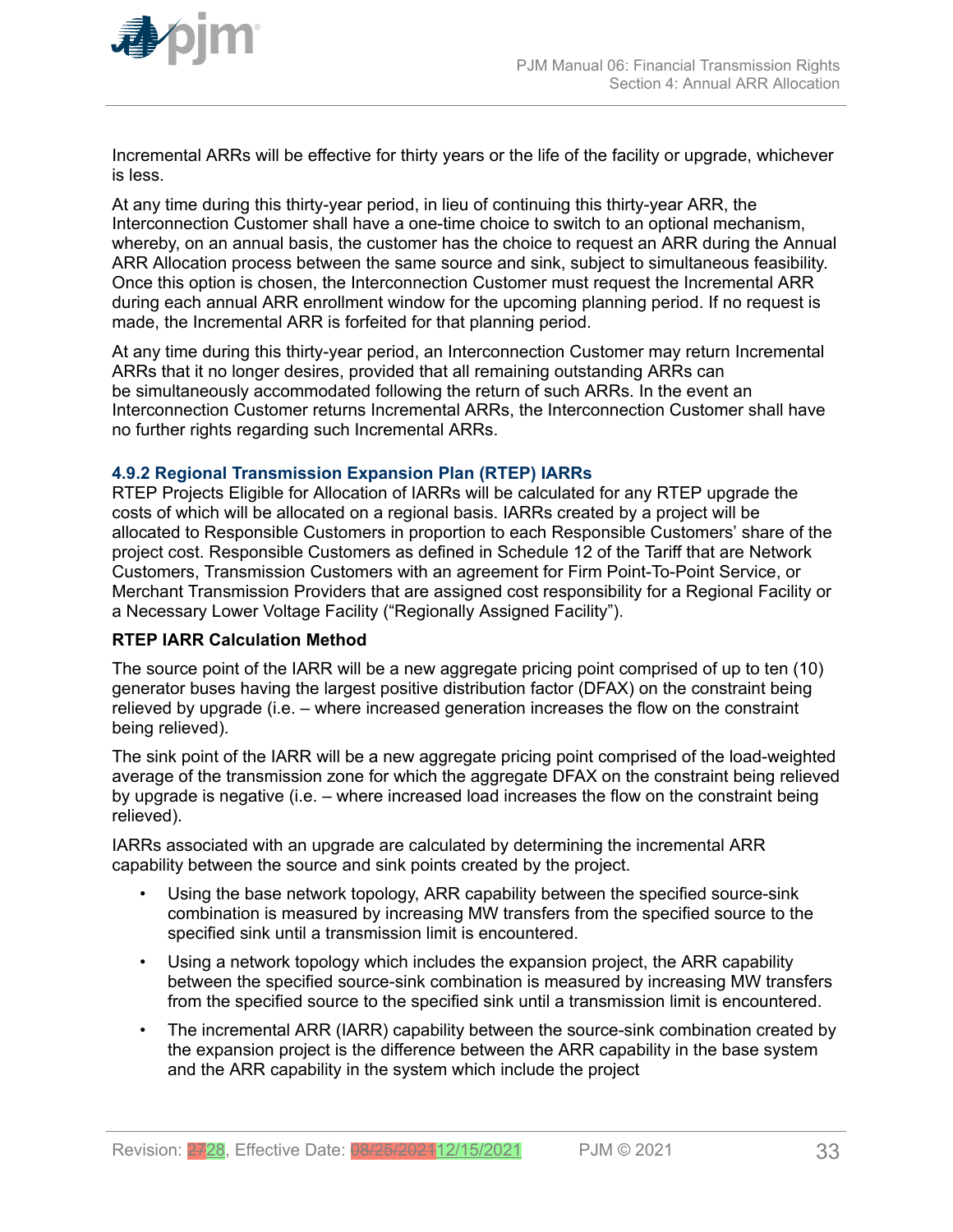<span id="page-33-0"></span>

PJM will determine the quantity of IARRs to be allocated within three months prior to the actual in-service date of the upgrade.

### **RTEP IARR Allocation Method**

Each Responsible Customer will be allocated IARR MWs in proportion to the Responsible Customers' share of the project cost.

Within each zone, each network customer will be allocated a share of the zone's IARRs in proportion to the customer's share of the zonal NSPL.

Allocation of the IARRs will occur for each identified RTEP upgrade for each of the 30-years following implementation of the upgrade. Potential recipients of the rights will be determined on an annual basis according to shares of the zonal NSPL for the upcoming Planning Year. Identified recipients will then have the opportunity to turn down the allocated rights prior to the initiation of the annual ARR allocation process.

#### **4.9.3 Elective Upgrade IARRs**

Section 7.8 of Schedule 1 of the Operating Agreement sets forth provisions to permit any party to request and obtain Incremental ARRs by agreeing to fund upgrades necessary to support the requested rights. Attachment EE to the PJM Tariff is the form for the upgrade request. Requests must specify a source, sink and MW amount.

PJM will assess the simultaneous feasibility of the requested Incremental ARRs and all outstanding ARRs against the base system ARR capability and Stage 1A ARR capability for the future 10 year period. Based on this preliminary assessment, PJM will conduct studies to determine the upgrades required to accommodate the requested Incremental ARRs and ensure that all outstanding ARRs are simultaneously feasible. If a party elects to fund the upgrades PJM will notify the party of the actual amount of Incremental ARRs that will be awarded based on the allocation process established pursuant to Section 231 of Part VI of the Tariff.

#### **4.9.4 Duration and Value of IARRs**

IARRs will become effective on the first day of the first month that the upgrade is included in the transmission system model for the monthly FTR auction.

Incremental ARRs will be effective for thirty years or the life of the facility or upgrade, whichever is less.

For IARRs that become effective at the beginning of a planning year, their value will be determined identically to that of annually allocated ARRs, based on the nodal prices resulting from the annual FTR auction. If IARRs become effective during a planning year, then their value for each month remaining in that planning year will be based on the results of the prompt-month FTR auctions. For each planning year thereafter, the value of IARRs will be determined identically to that of annually allocated ARRs, based on the nodal prices resulting from the annual FTR auction.

### **4.10 Residual Auction Revenue Rights**

Residual Auction Revenue rights (ARRs) are defined as Network Service or Firm Point-to-Point Auction Revenue rights that were made available as a result of transmission upgrades that occur after the Annual ARR Allocation. Residual ARRs are defined for transmission upgrades or other increased transmission system capability that was not modeled in the Annual ARR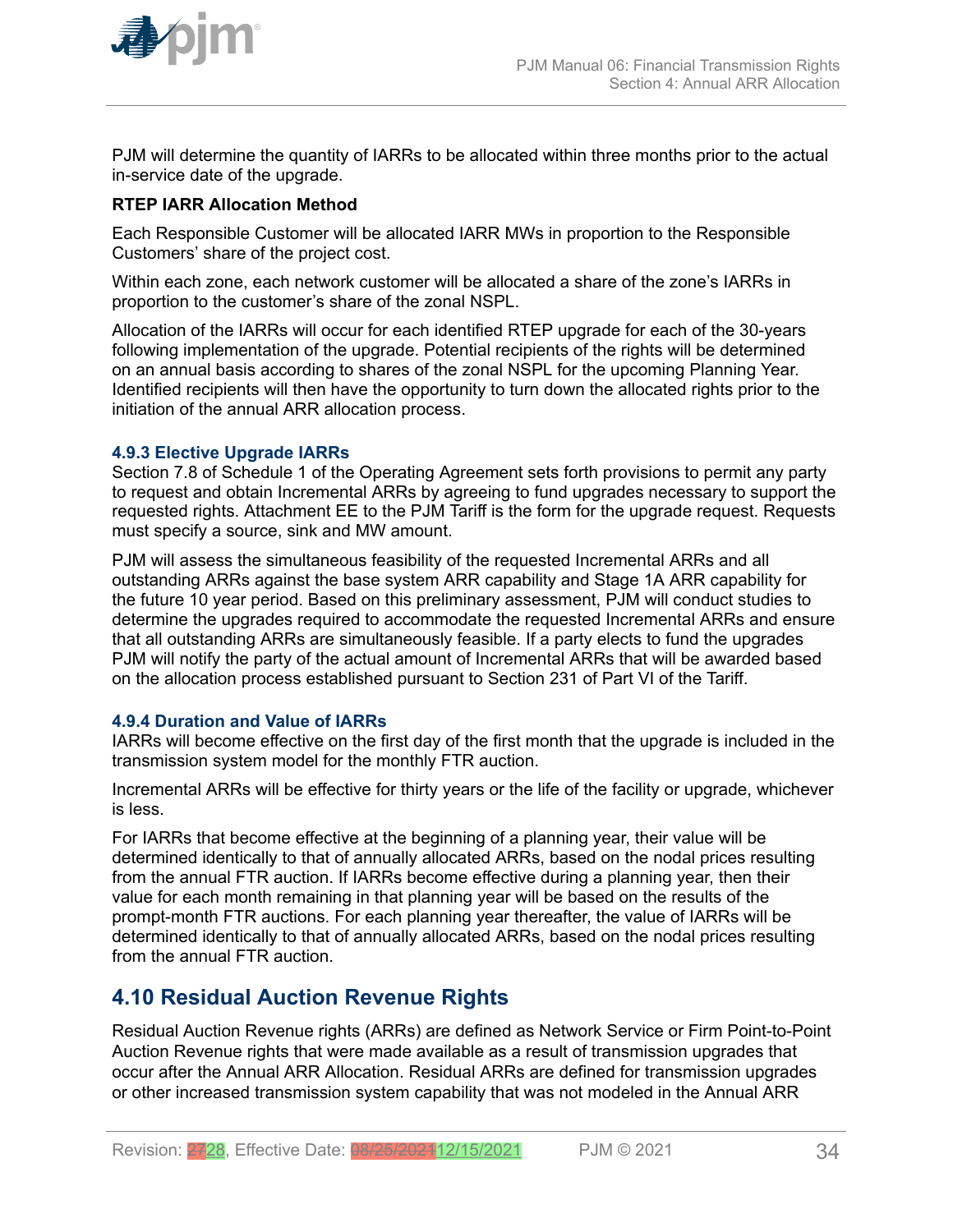

Allocation, and if such increased capability had been modeled, a greater amount of ARRs would have been allocated in Stage 1. Residual ARRs available for allocation will be only those rights in excess of rights allocated directly to entities to whom cost responsibility for the same upgrades has been assigned. PJM will calculate the Residual ARRs made available by the increased transmission capability for paths which were pro-rated in Stage 1 of the Annual ARR Allocation. This calculation will be made prior to when the increase in the transmission capability occurs. Firm Transmission Customers that had ARRs pro-rated in Stage 1 of the Annual ARR Allocation would be eligible for Residual ARRs. Residual ARR MWs plus previously awarded Stage 1 and Stage 2 MWs cannot exceed the Network Service Peak Load value for a particular participant. Residual ARRs become effective the first month that the increased transmission capability is included in the SFT of the Monthly FTR Auction and terminate at the end of the current Planning Period. Residual ARRs values will be determined for participants whose Stage 1 requests were prorated and then shifted to reflect load shifts occurring between June 1st of the current planning year and the effective month. The economic value of each Residual ARR is a monthly quantity based on the MW amount and on the nodal clearing price difference between the source and sink nodes for FTR Obligations resulting from each Monthly FTR Auction of the effective period of the Residual ARR. (For example the economic value of a Residual ARR that becomes effective in April, is based on April clearing prices from April FTR Auction). Prior to the effective month, PJM will remove all negatively valued Residual ARRs resulting from the corresponding Monthly FTR Auction and recalculate the Residual ARRs made available by the increased transmission capability for paths which were pro-rated in Stage 1 of the Annual ARR Allocation. PJM will allocate positively valued Residual ARRs only.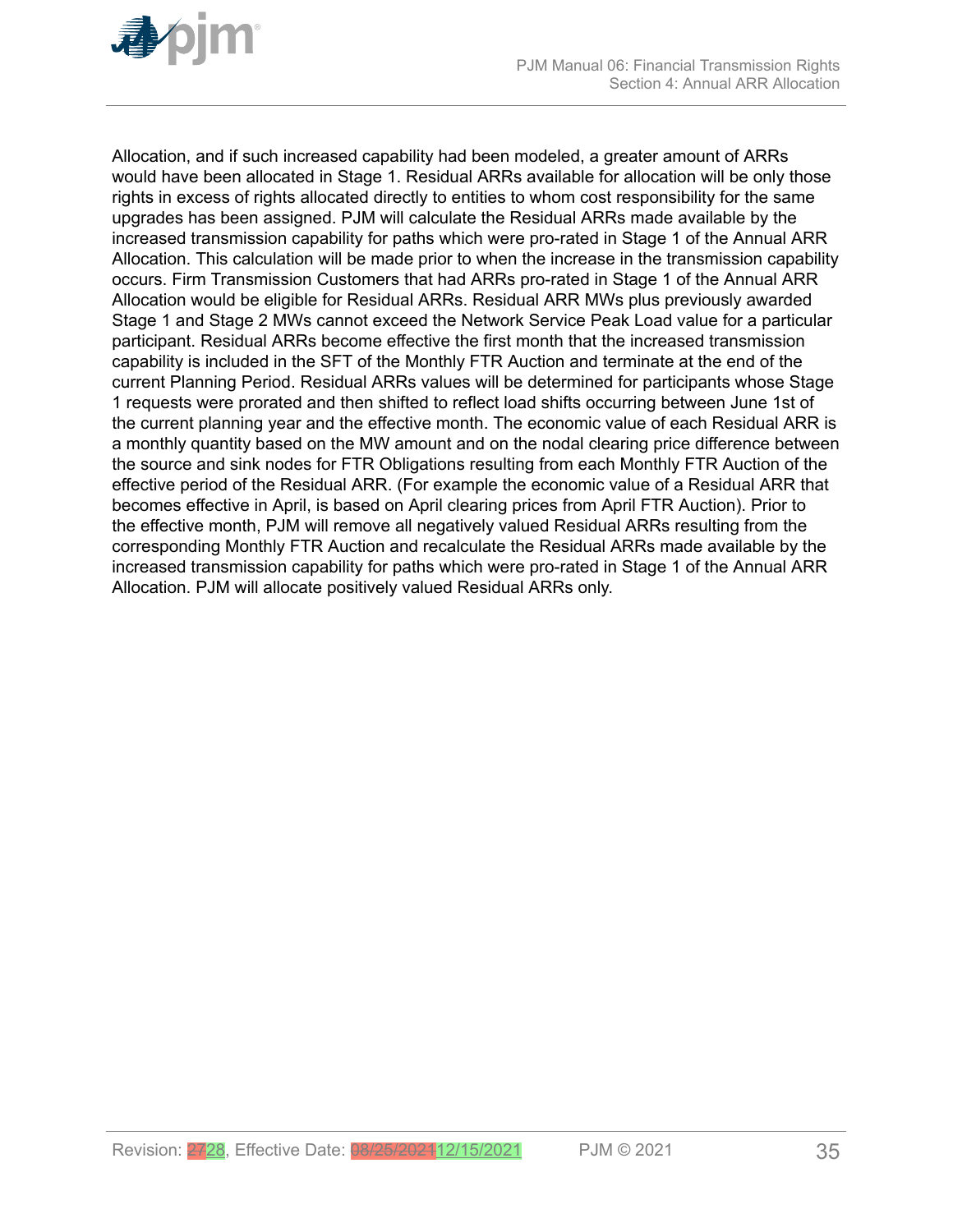<span id="page-35-0"></span>

### **Section 5: Financial Transmission Rights (FTRs) for New Load in Zones Associated with Market Growth**

Welcome to the Financial Transmission Rights (FTRs) for New Load in Zones Associated with Market Growth section of the **PJM Manual for Financial Transmission Rights**. In this section, you will find the following information:

- An overview of the FTR Allocation Process for New Load in Zones Associated with Market Growth (see "FTR Allocation Process for New Load in Zones Associated with Market Growth").
- How participants request Network Integration Service FTRs for New Load in Zones Associated with Market Growth and how PJM processes those requests (see "Network Integration Service Financial Transmission Rights (FTRs) for New Load in Zones Associated with Market Growth").
- How FTRs for Firm Point-to-Point Service are awarded by PJM (see "Firm Point-to-Point Transmission Financial Transmission Rights (FTRs)").
- How FTRs are reassigned for Shifts in Load Responsibility (see "Reassignment of FTRs")

## **5.1 FTR Allocation Process for New Load in Zones Associated with Market Growth**

A transitional FTR Allocation will be conducted for a new zone load being added as a result of market growth. This transitional allocation of FTRs will cover the period of time between the implementation of the new zone added as a result of market growth and the next Annual ARR Allocation.

For a transitional period, Network Service Users and those Firm Transmission Customers that receive, and pay for, that take service that sinks or sources, in new PJM zones, at their election, may receive a direct allocation of Financial Transmission Rights instead of an allocation of Auction Revenue Rights. This transitional period covers the succeeding two Annual FTR Auctions after the integration of the new zone into the PJM interchange energy market. The election of a direct FTR Allocation shall be made prior to the commencement of each Annual FTR Auction.

- 1. Network Service Users and Firm Transmission Customers in new PJM zones that elect not to receive direct allocations of Financial Transmission Rights, may receive allocations of Auction Revenue Rights. Network Service Users and Firm Transmission Customers in new PJM zones must choose to receive either an FTR Allocation or an ARR Allocation. A Network Service User or Firm Transmission Customer cannot choose to receive both an FTR Allocation and an ARR Allocation.
- 2. All FTR requests in new zones made during these transition periods will be subject to the same allocation procedures as those set forth in the Annual ARR Allocation process as described in the "Annual ARR Allocation" section (Section 4). As part of the integration of new zones into the PJM Market, PJM will identify the set of eligible FTR sources for the Stage 1 allocation process based on historic and contractual delivery patterns.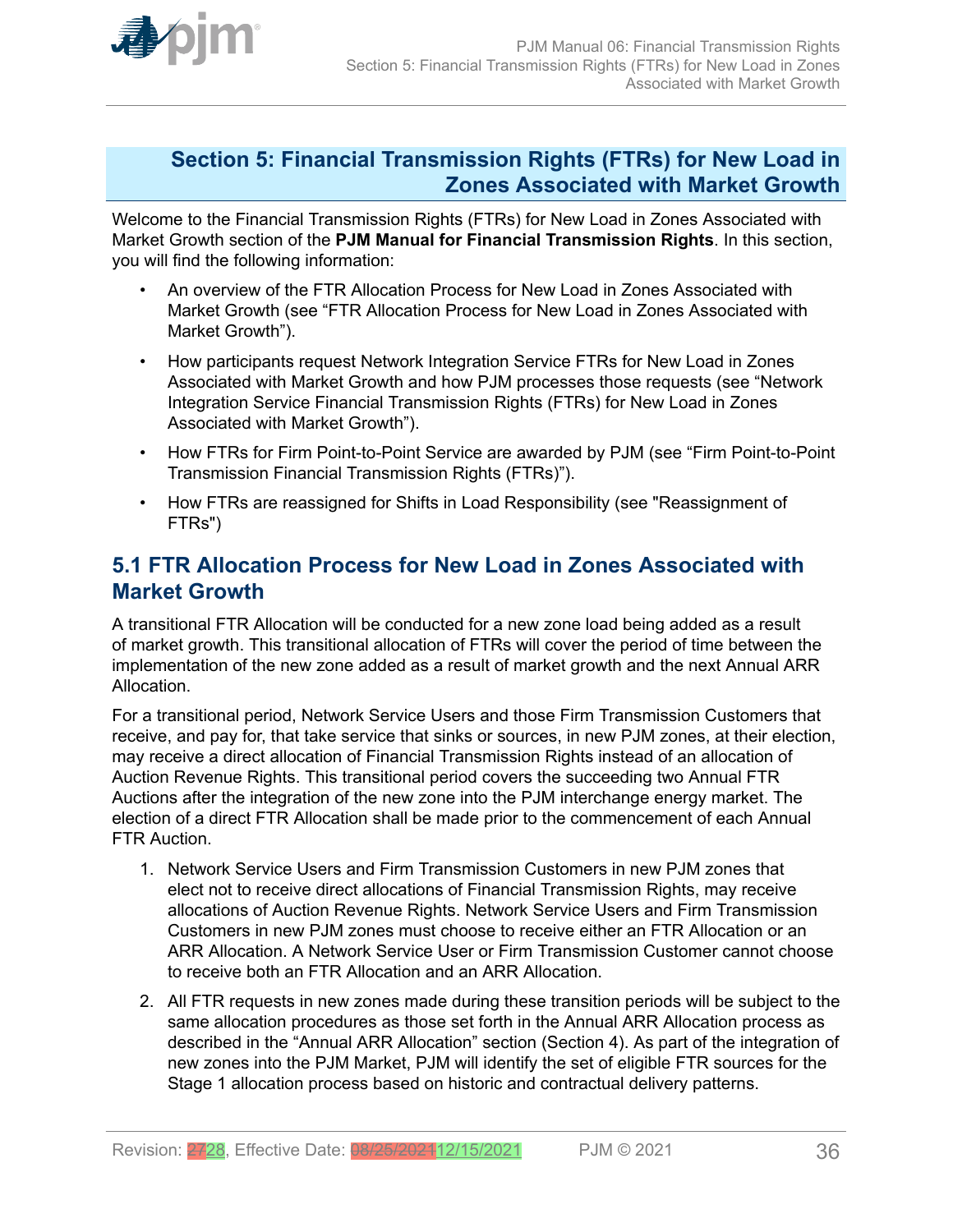<span id="page-36-0"></span>

3. These FTR requests must satisfy the same requirements as mentioned above for Annual ARR requests. The Annual FTR Allocation process for new zones will be conducted simultaneously with the Annual ARR Allocation process for the other zones to ensure Simultaneous Feasibility of all rights.

## **5.2 Network Integration Service Financial Transmission Rights (FTRs)**

The following procedure is used in requesting and processing Network Integration Service FTRs:

- The Network Service Customer submits requests to Network Integration Service FTRs using FTR Center.
- PJM enters accepted FTRs into the PJM FTR database.

### **5.2.1 Rules and Guidelines**

The following is a list of business rules and guidelines to follow when requesting Network Integration Service FTRs:

- All Network Integration Service FTR requests must pass a Simultaneous Feasibility Test before being given PJM approval.
- PJM can approve all, part, or none of the FTR request based on the results of the Simultaneous Feasibility Test.
- The path for each Network Integration Service FTR is defined from specific historical generation resources to aggregate Network Customer Load in the Transmission Zone or other designated Load Aggregation Zone.
- The total FTRs for a historical generation resource to the LSE load cannot be greater than the MW amount of the resource that was assigned to the LSEs on a pro-rata basis.
- A participant's total FTR amount to a transmission zone or load aggregation zone cannot exceed the participant's total network load in that zone or load aggregation zone.
- FTRs are specified to the nearest 0.1 MW.
- FTR requests are time-stamped and processed in the order in which they are received.

## **5.3 Firm Point-to-Point Transmission Financial Transmission Rights (FTRs)**

To qualify for an allocation of FTRs, firm point-to-point FTR requests must be associated with firm point-to-point service that spans the entire next planning period and is confirmed by the opening of the Annual FTR Allocation window.

The following procedure is used in processing Firm Point-to-Point FTRs outside of the Annual FTR Allocation window:

• The Firm Point-to-Point Transmission Customer submits Transmission Service Requests (TSRs) via OASIS according to the procedure outlined in the PJM Manual for Transmission Service Request (M-02) and the PJM OASIS Users Guide.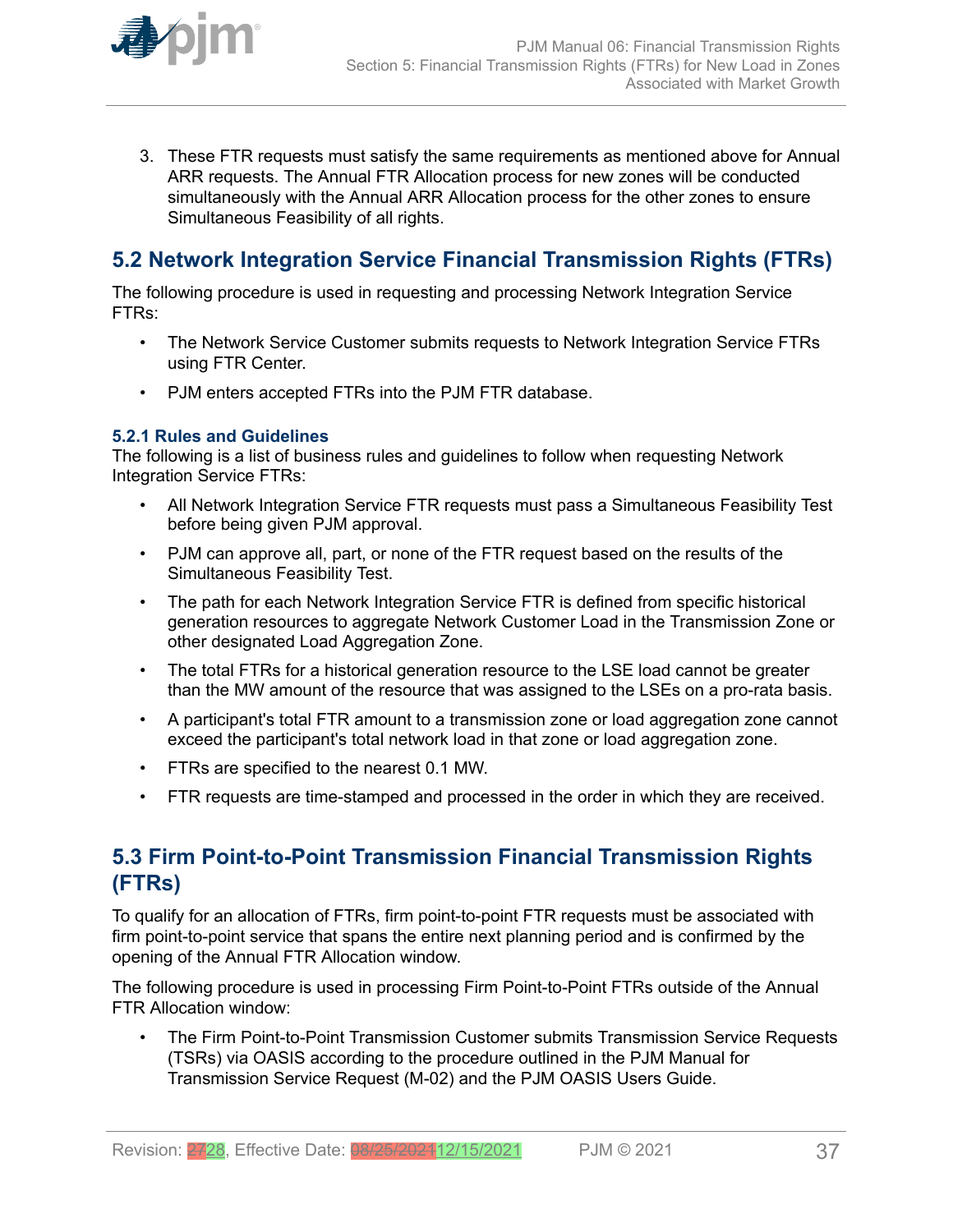<span id="page-37-0"></span>

- If the FTR associated with the Transmission Service Request is desired, the Firm Pointto-Point Transmission Customer notifies PJM of the FTR request.
- PJM conducts a Simultaneous Feasibility Study of the FTR request and notifies the Transmission Customer of TSR and FTR status via email.
- Firm Point-to-Point Transmission Customers notify PJM of acceptance or rejection of TSRs and their associated FTRs via email.

### **5.3.1 Rules and Guidelines**

The following is a list of business rules and guidelines concerning Firm Point-to-Point FTRs:

- All Point-to-Point FTR requests must pass a Simultaneous Feasibility Test before being given PJM approval.
- PJM can approve all, part, or none of the FTR request based on the results of the Simultaneous Feasibility Test.
- The path for each Point-to-Point FTR is defined from the source to the sink, as specified in the TSR.
- The MW value of each Firm Point-to-Point FTR may be up to the megawatts of the Firm Transmission Service being provided.
- Firm Point-to-Point Transmission Service Customers must notify PJM of the amount of FTRs they desire. This value is considered an "up to" amount. Therefore, a Transmission Customer should request the maximum amount of the FTRs that they desire, not to exceed the capacity value of the transaction.
- Communication should be sent to FTRGroup@pjm.com.
- For Firm Point-to-Point Transmission Service out of or through the PJM RTO, the Source is either the generation resource within the PJM RTO or the interconnection with the sending Control Area; and the sink of delivery is the point of interconnection with the receiving Control Area.
- The duration of each Firm Point-to-Point FTR is the same as the associated Firm Transmission Service, which may be one year (starting at the beginning of any month), one month (starting the first day of the month), one week (Monday through Sunday), or one day (hours 1 through 24).
- If an approved FTR spans multiple planning periods, the FTR is technically only approved until the end of the first Planning Period. Prior to each new Planning Period, PJM re-evaluates all FTRs for feasibility. If FTR reductions are required due to infeasibility, then the FTRs are reduced in proportion to their MW value and level of impact on the binding constraint in the Simultaneous Feasibility Test.
- An FTR associated with long term (1 year or more) Firm Point-to-Point Transmission Service will be allocated on a first come first served basis if the request falls outside the Annual open enrollment window. If the request can be considered within the annual open enrollment window, then the request will be processed on the same priority as Network Integration Service-based requests.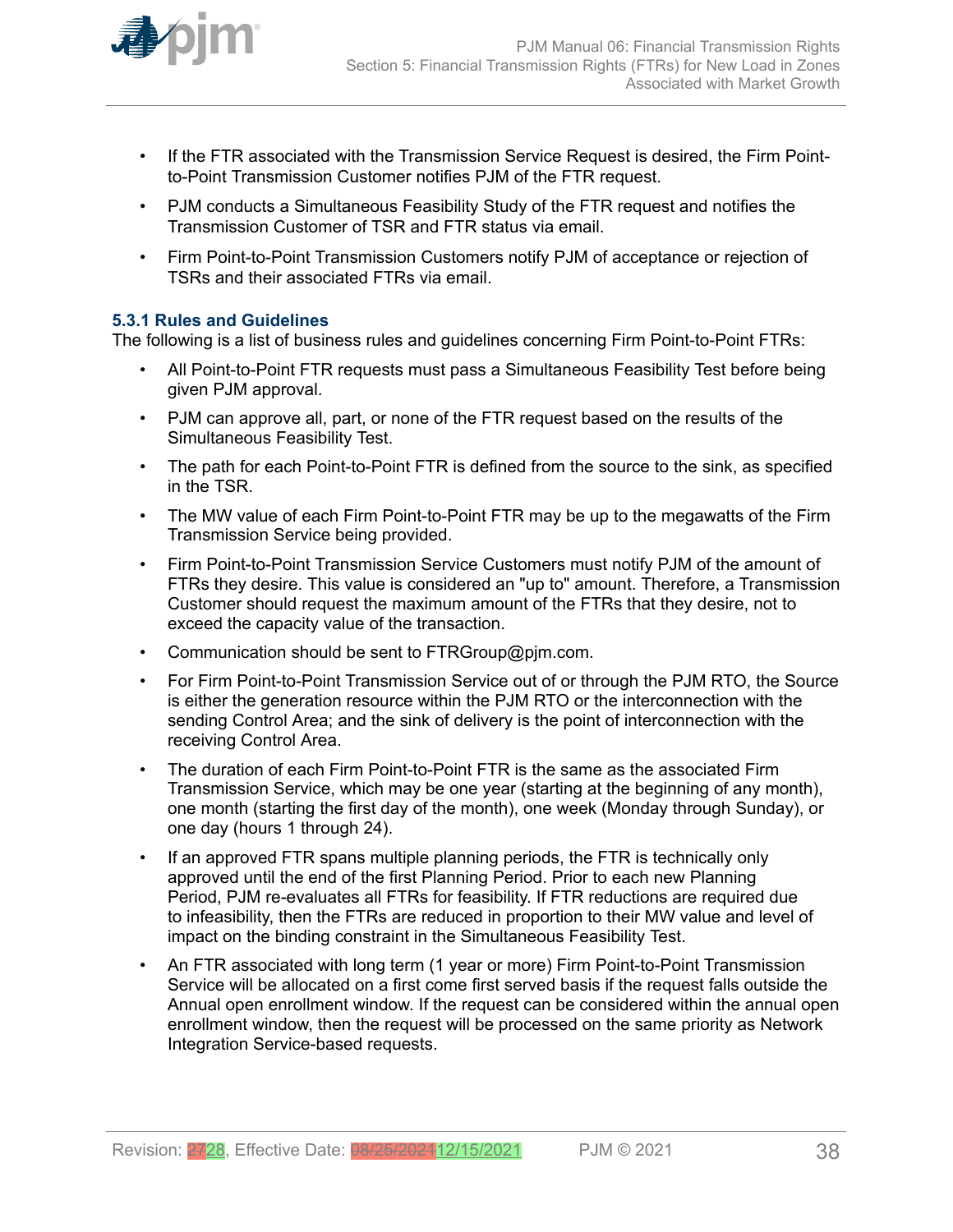<span id="page-38-0"></span>

## **5.4 Reassignment of Financial Transmission Rights (FTRs)**

During this transitional period, if load shifts within the transmission zone, FTRs will be reallocated. As load shifts from one LSE to another within a transmission zone, a proportionate share of the FTRs defined to sink into the zone are forfeited by the LSE that loses load.

FTRs allocated for the transition period will be reassigned on a proportional basis within a transmission zone or load aggregation zone as load switches between LSEs within the transition period. The reassignment of FTRs is an automatic process, which is conducted by PJM as frequently as necessary. An LSE that loses load will lose a pro-rata share of their FTRs in proportion to the amount of load lost.

The total set of FTRs lost by LSEs losing load in a transmission zone or load aggregation zone will be reallocated to LSEs gaining load in the zone or load aggregation zone in proportion to each LSE's MW load gain relative to the total load shifted in the zone or load aggregation zone. The FTRs are awarded to the LSE subject to simultaneous feasibility.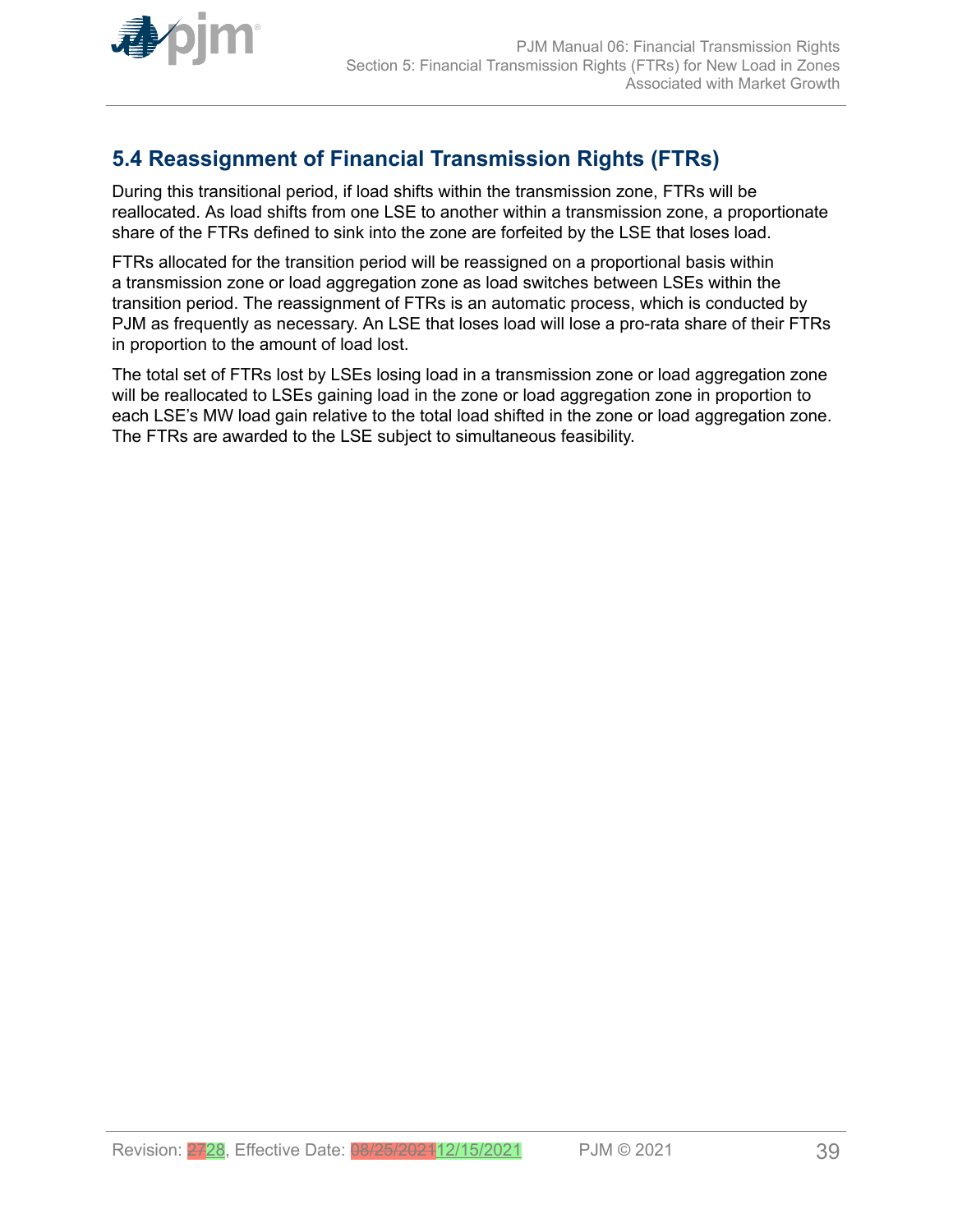<span id="page-39-0"></span>

### **Section 6: FTR Auctions**

Welcome to the *FTR Auctions* section of the *PJM Manual for Financial Transmission Rights*. In this section, you will find the following information:

- A general overview of the PJM FTR Auctions (see "FTR Auctions Overview").
- How the winning quotes are determined (see "Determining the Winning Quotes").
- A description of the Long-term FTR Auction timeline (see "Long-term FTR Auction Timeline").
- A description of the Annual FTR Auction timeline (see "Annual FTR Auction Timeline").
- A description of the Monthly FTR Auction timeline (see "Monthly FTR Auction Timeline").
- A description of the FTR Auctions business rules (see "FTR Auctions Business Rules").
- A description of the credit requirements for PJM's FTR Auctions (see "FTR Auctions Credit Business Rules").
- A description of the process for Terminating FTR Positions for Credit Defaults (see "FTR Termination").

### **6.1 FTR Auctions Overview**

Throughout the year, PJM oversees the process of selling and buying FTRs through FTR Auctions. Market Participants purchase FTRs by participating in Long-term, Annual and Monthly FTR Auctions.

• Long-term FTR Auction – PJM conducts a Long-term FTR process of selling and buying FTRs through a multi-round process for FTRs for three consecutive Planning periods immediately subsequent to the Planning Period during which the Long-term FTR Auction is conducted. The capacity offered for sale in Long-term FTR Auctions shall be the residual system capability after the assumption that all Auction Revenue Rights allocated in the immediately prior Annual Auction Revenue Rights allocation process, including additional Auction Revenue Rights that become available through an offline annual allocation without the modeling of transmission outages, are self-scheduled into FTRs, which shall be modeled as fixed injections and withdrawals in the Long-term FTR Auction. The Long-term FTR Auction is a multi-round auction consisting of five rounds. In each round 20 percent of the feasible FTR available capability is awarded. FTRs that are purchased in one round may be offered for sale in later rounds. Auction Revenue Rights that become available through the offline annual allocation are determined only for modeling purposes and will not be allocated to market participants. Additionally, residual Stage 1 and Stage 2 Annual Auction Revenue Rights that become available through incremental capability created by future transmission upgrades shall be modeled as fixed injections and withdrawals in the long-term Financial Transmission Rights auction. The long-term Financial Transmission Rights auction model shall include all upgrades planned to be placed into service on or before June 30th of the first Planning Period within the three year period covered by the auction. The transmission upgrades to be modeled for this purpose shall only include those upgrades that, individually, or together, have 10% or more impact on the transmission congestion on an individual constraint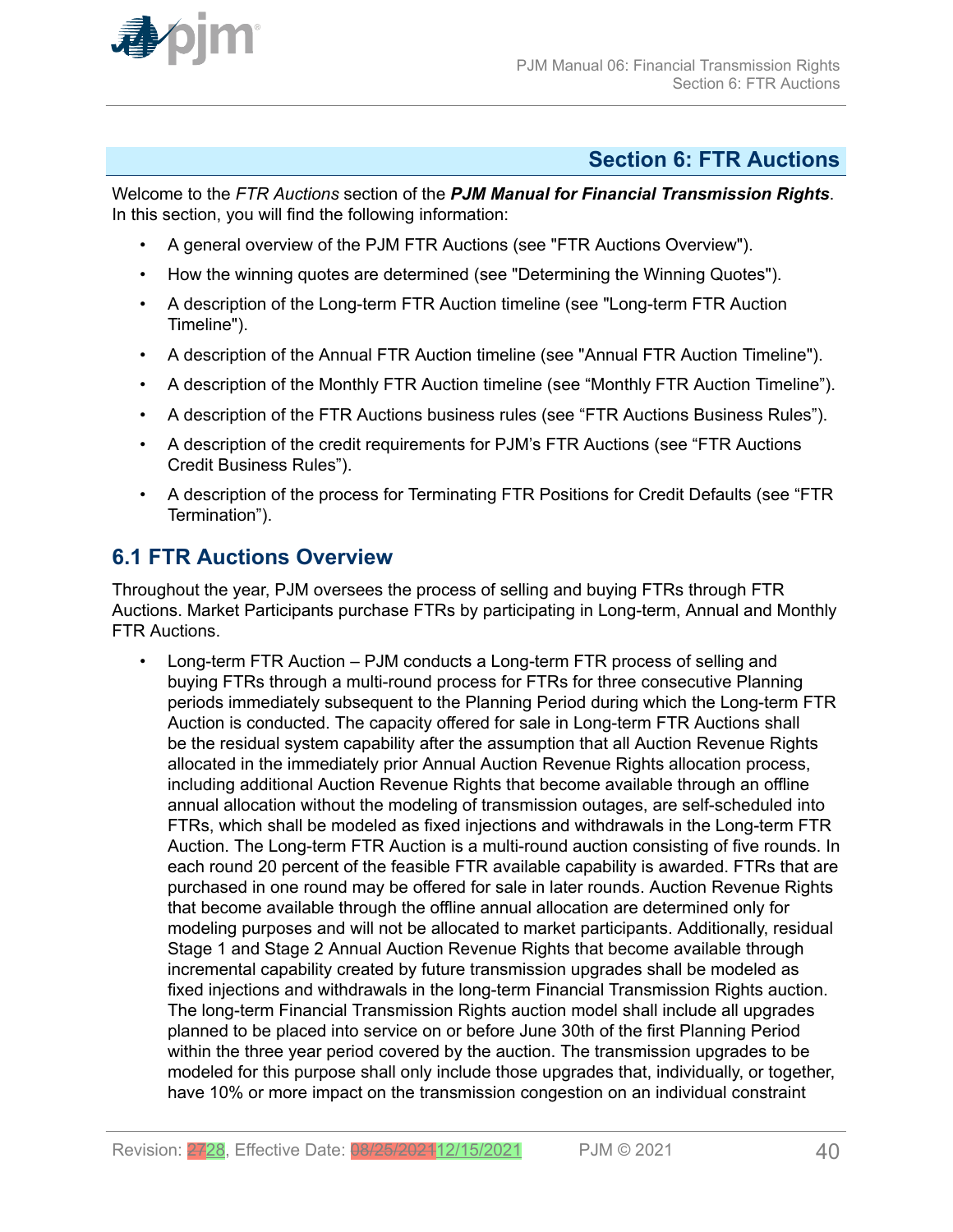

or constraints with congestion of \$5 million or more affecting a common congestion path. Transmission upgrades modeled for this purpose also will be modeled in the subsequent long-term Financial Transmission Rights auction. Residual Auction Revenue Rights created by an increase in transmission capability due to future transmission upgrades, as specified above, are determined only for modeling purposes and will not be allocated to market participants.

- Annual FTR Auction The Annual FTR Auction offers for sale the entire transmission entitlement that is available on the PJM system on an annual basis. The Annual FTR Auction is a multi-round auction consisting of four rounds. In each of the four rounds, 25% of the feasible FTR capability of the entire PJM system is awarded. FTRs that are purchased in one round may be offered for sale in subsequent rounds.
- Monthly FTR Auctions In each calendar month, Monthly FTR Auctions provide a method of auctioning the residual FTR capability that remains on the PJM Transmission System after the Long-term and Annual FTR Auction is conducted. The Monthly FTR Auctions are single-round auctions, where the residual FTR capability is awarded. The Monthly FTR Auctions also allow Market Participants an opportunity to offer for sale any FTRs that they currently hold. An auction participant must own any FTR that is offered for sale. In the Monthly FTR Auctions, Market Participants may bid to buy or offer to sell FTRs that have the following terms:
	- o Any single calendar month remaining in the Planning Period.

The clearing mechanism of the FTR Auctions will maximize the quote-based value of FTRs awarded in each auction. Auction Revenue Rights (ARRs) are the mechanism by which the proceeds from the FTR Auctions are allocated. The proceeds from the Annual FTR Auction are distributed to ARR holders. All Long-term and monthly auction revenues are first allocated among ARR holders in proportion to the holder's deficiencies from the Annual FTR Auction. Any monthly auction revenues remaining after this allocation are treated as excess congestion charges and are distributed starting with Stage Two as described in the "Market Settlements" section.

FTRs are awarded in the FTR Auctions for the following products:

- FTRs can be either options or obligations for the Annual and monthly FTR Auctions and obligations only for the Long-term FTR Auctions.
- An on-peak FTR product is valid for hours ending 0800 to 2300 weekdays, except NERC holidays.
- An off-peak FTR product is valid for hours ending 2400 to 0700 on weekdays and for hours ending 0100 to 2400 on weekends and NERC holidays.
- A 24-hour FTR product is valid for hours ending 0100 to 2400 on all days.

FTRs that are awarded in FTR Auctions have the following characteristics:

- FTRs hedge the FTR holder against congestion payments to PJM when energy delivery is consistent with the FTR's definition.
- FTRs do not hedge the FTR owner against payment for losses.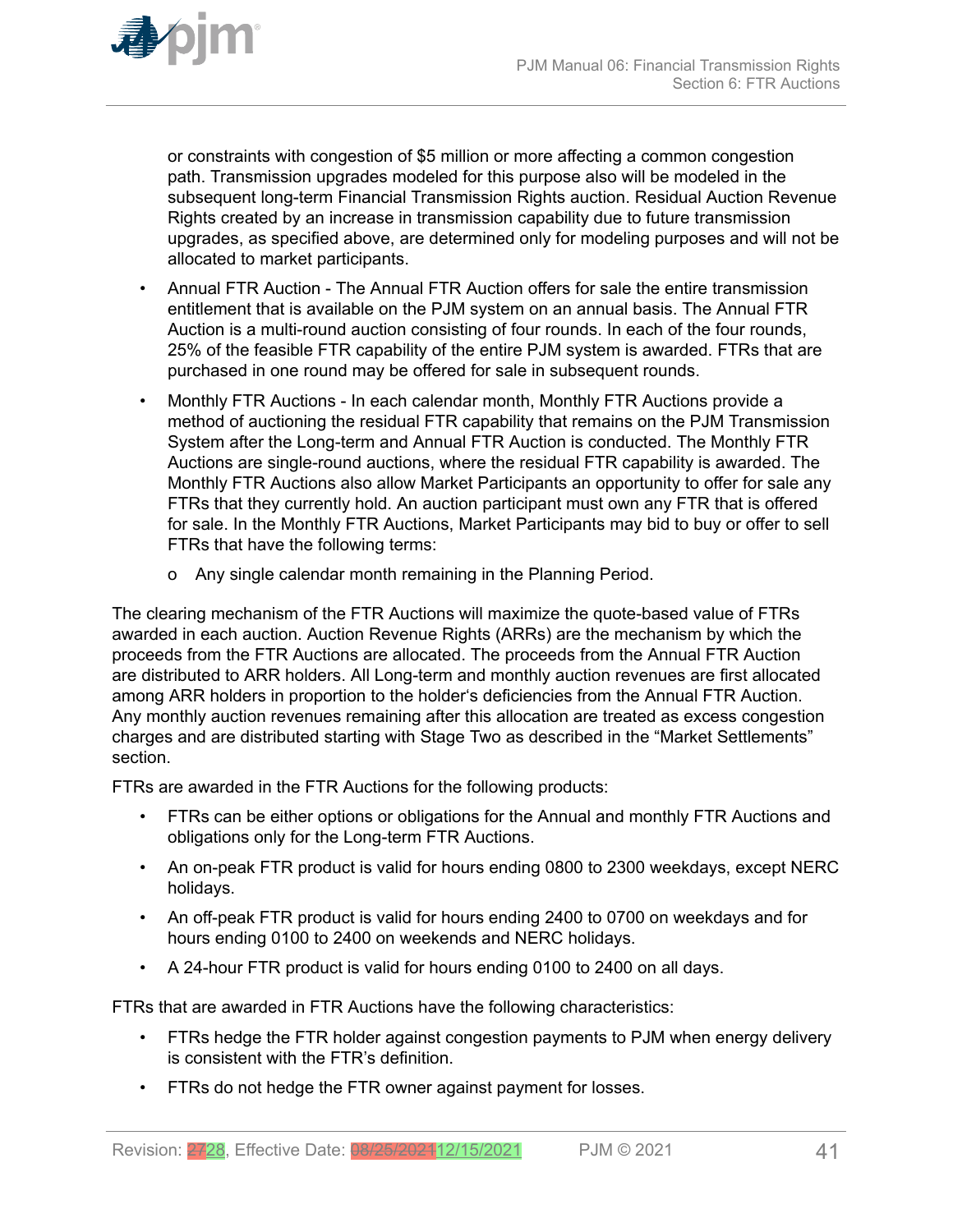

- FTRs acquired in the Long-term FTR Auctions have a term of one year.
- FTRs acquired in the Annual FTR Auction have a term of one year.
- FTRs acquired in the Monthly FTR Auctions have a term of one month for any of individual months remaining in the Planning Period
	- o Prompt-month period refers to the first calendar month addressed by each Monthly FTR Auction.
- FTRs acquired in the FTR Auctions entitle the holder to credits for transmission congestion charges for the term of the purchased FTR.
- Valid FTR sources and sinks in the Long-term and Annual FTR Auctions are limited to available hubs, zones, aggregates, generators, and interface buses (subject to simultaneous feasibility).
- Valid FTR sources and sinks in the Monthly FTR Auction are limited to available hubs, zones, aggregates, generators, and interface buses for bids that cover any month beyond the next month. Valid FTR sources and sinks in the Monthly FTR Auctions for bids that cover the single calendar month period immediately following the month in which the monthly auction is conducted are any available single bus or combination of buses for which an LMP is calculated and posted(subject to simultaneous feasibility). The list of buses includes available hubs, zones, aggregates, interface buses and single generator and load buses. The list of available sources and sinks for each auction will be posted before the start of the bidding window.
- Only a subset of paths will be eligible for FTR Option bids in the Annual and Monthly FTR Auctions in order to prevent potential auction clearing performance issues. FTR Option bids are not available in the Long-term FTR Auctions.
- FTRs in all FTR Auctions may be designated from injection buses outside PJM and withdrawal locations outside PJM or buses with injections and withdrawals within PJM.
- In the Annual FTR Auction, an ARR holder may self-schedule an FTR Obligation (up to the ARR MW reservation amount) into the Annual FTR auction as a "price-taker" auction buy bid. The self-scheduled FTR must have exactly the same source and sink points as the ARR. This feature can only be used in Round 1 and must be for a 24-hour FTR Obligation product. 25% of the MW amount self-scheduled in Round 1 will clear in each round.
- In all FTR Auctions, FTRs can be reconfigured, meaning that the FTR auction not only allows Market Participants to purchase the FTRs offered into the auction by sellers, but also enables buyers to purchase FTRs that are different from any of the FTRs offered into the auction by sellers.
- Quotes in the Auctions with a \$0 bid price are allowed in the auctions. However, because such bids can cause serious performance degradation to the FTR software and have no impact on the algorithm's objective function, the following rule will be applied: \$0 bids will not be awarded on paths with a clearing price of \$0.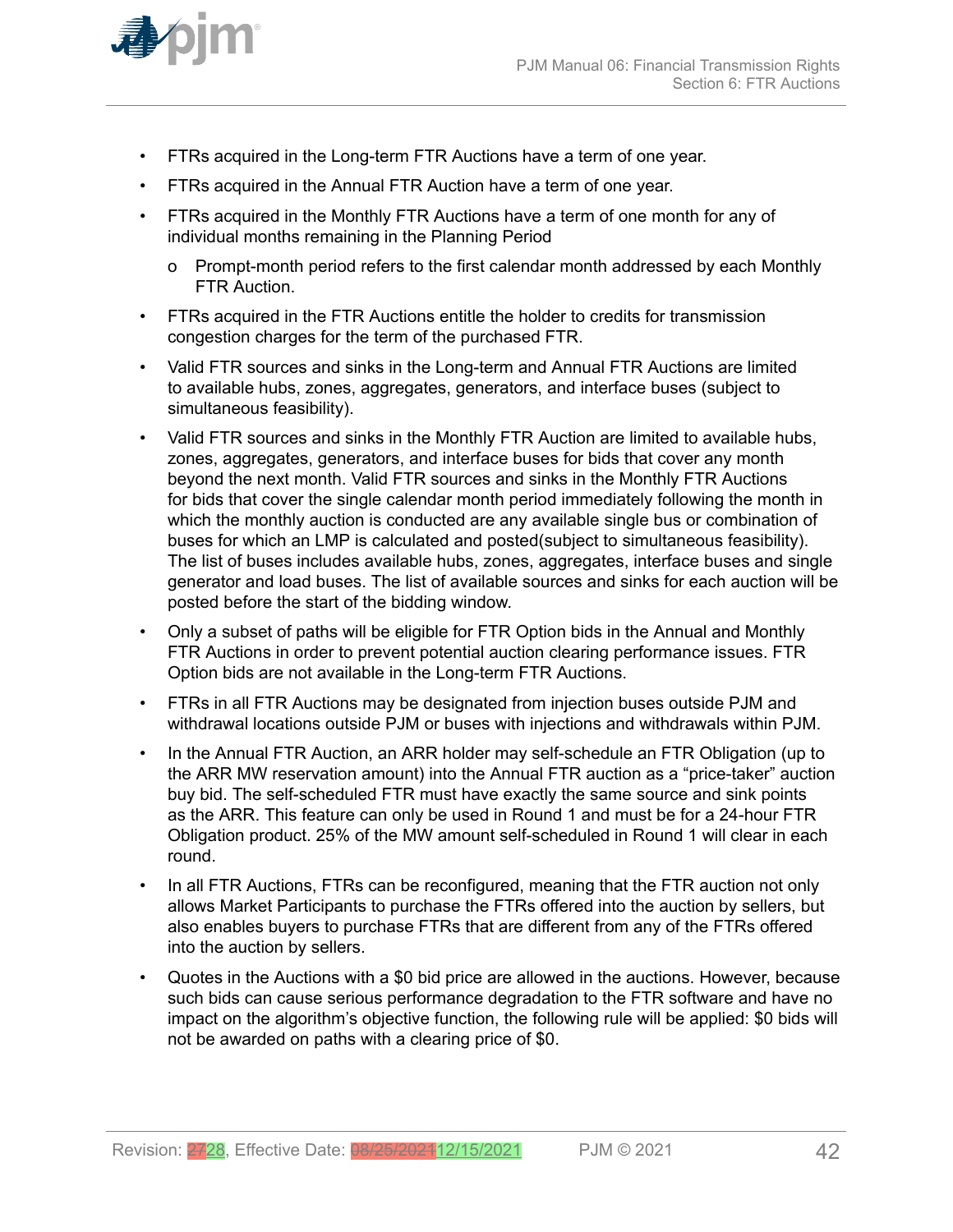

Section 6: FTR Auctions

<span id="page-42-0"></span>

## **6.2 Determining the Winning Quotes**

The winning quotes are determined by the set of simultaneously feasible FTRs with the highest total auction value, as determine by the bids of the buyers and taking into account the reservation prices of the sellers.

- The valuation of the awarded FTRs during the auction is based on the quotes submitted into each FTR Auction. Therefore, the set of quotes that maximizes the quote-based value of the awarded FTRs to the Market Participants that would receive them is the winning set.
- This ensures that PJM awards the set of FTRs and allocates them among auction participants in such a way that the value-based transmission utilization is maximized.

The FTR Auctions will calculate the clearing prices for all FTR Obligations at all buses, regardless of whether they are bought or sold in the auction. The FTR Auctions will calculate the clearing prices of FTR Options for all valid FTR Option paths, regardless of whether they are bought or sold in the auction.

- The clearing price of any FTR Obligation can be computed directly from the nodal prices.
- The clearing price of an A-to-B FTR Obligation is equal to the negative of the clearing price of a B-to-A FTR Obligation. This is not true for the FTR Options since the clearing prices of FTR Options are never negative.
- The clearing price of an FTR Option Buy Bid will never be less than zero.
- The clearing price of an FTR Option will always be greater than or equal to the clearing price of an FTR Obligation for the same path.
- The clearing price of an FTR Option is a function of the shadow price of each binding constraint and cannot be computed directly from the nodal prices.
- To ensure feasibility, each constraint is monitored for limit violation by the worst case combination of awarded FTR Options. Counterflow created by an FTR Option is ignored.

The major steps performed to determine the winning quotes include:

- *Step One* Downloading data for the FTR market user database.
- *Step Two* Solving the linear program problem.
- *Step Three* Checking the simultaneous feasibility of the FTR auction solution.
- *Step Four* Repeating Steps 2 and 3.
- *Step Five Uploading the results to the FTR MUI. After determining the winning quotes,* settlements occur. Winning bidders pay market price for FTRs acquired in the auction; FTR sellers are paid market price for the FTRs they surrender to PJM. This settlement is separate from the transmission congestion settlements.

### **6.3 Long-term FTR Auction Timeline**

• PJM initiates, directs, and oversees the following process for the Long-term FTR Auction. The Long-term FTR Auction consists of five rounds. The first round shall be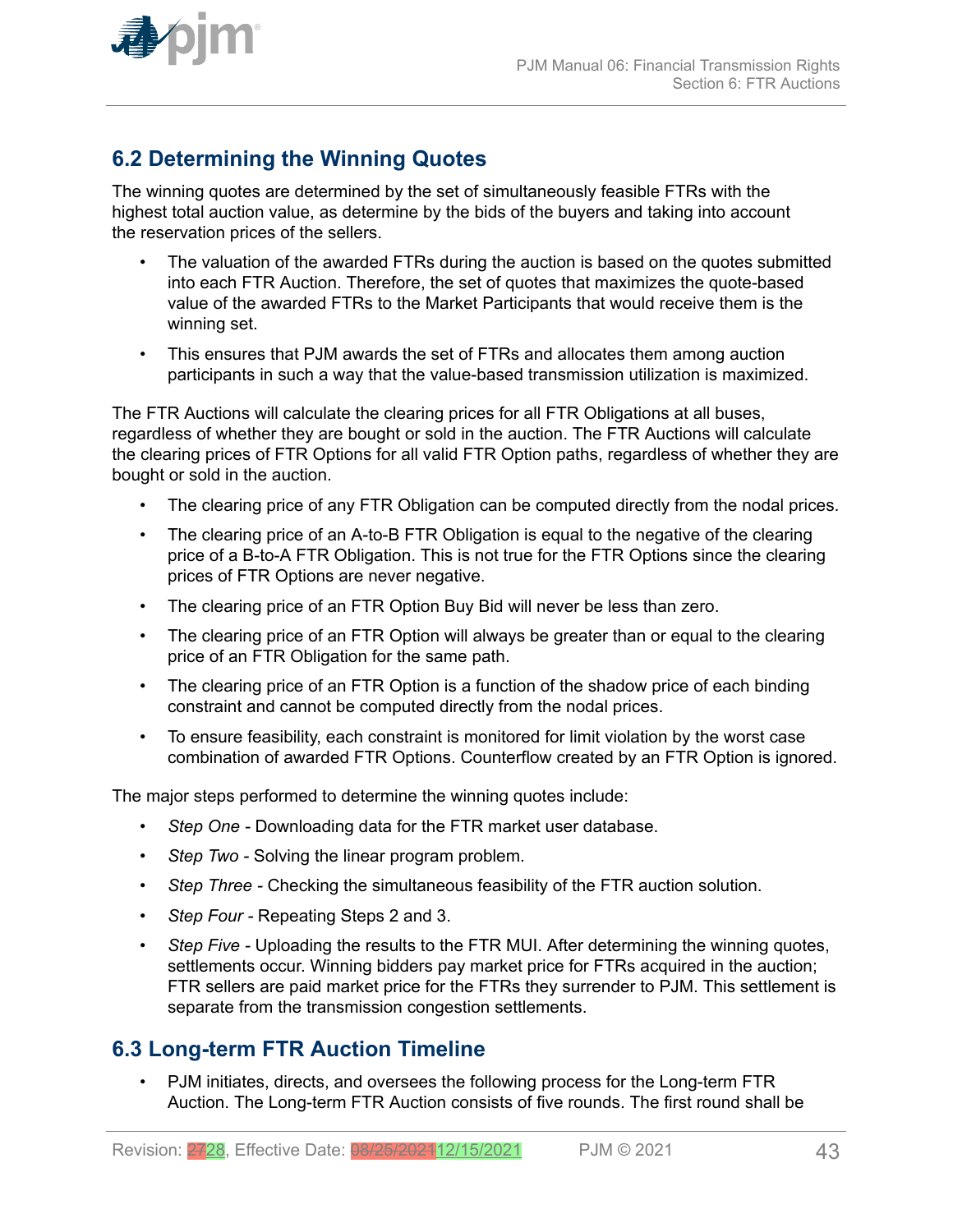<span id="page-43-0"></span>

conducted approximately 11 months prior to the start of the three planning period term covered by the relevant Long-term FTR Auction. The second round shall be conducted approximately 2 months after the first round. The third round shall be conducted approximately 2 months after the second round. The fourth round shall be conducted approximately 2 months after the third round, and the fifth round shall be conducted approximately 3 months after the fourth round. In each round 20 percent of total capability available in the Long-term FTR Auction shall be offered for sale.

- o Prior to the opening of each round, PJM will conduct an additional offline residual Annual Auction Right allocation consisting of Stage 1B through Stage 2 Round 3 to determine additional ARR capability created by transmission upgrades modeled in the corresponding Long Term FTR Auction, as outlined in section 9.1. Specific to these allocations, ARR capability will not be awarded. The sole purpose of these allocations is to preserve additional ARR capability as fixed injections and withdrawals in the Long Term FTR model, but will not be allocated to ARR holders. Additionally, specific to these allocations, each ARR holder's NSPL will be increased by the corresponding load growth rate.
- o Once a year, coincident with the timing of the annual Auction Revenue Rights allocation, PJM will conduct an additional offline Annual Auction Right allocation consisting of Stage 1B through Stage 2 Round 3, utilizing the same topology as the normal allocation with the exception that all transmission outages will be removed. In each round, the FTR group will perform the Simultaneous Feasibility test to determine the feasible set of ARRs. If all ARR requests are not simultaneously feasible then proration will be required. The resulting, additional ARRs that are created by this change in topology will be carved out of the long-term auction model.
- PJM opens the Bidding Period for each round and Market Participants may submit bids to purchase and offers to sell FTRs.
- The Bidding Period for each round of the Long-term FTR Auction will be open for three business days, closing at 1700 (Eastern Prevailing Time) on the last day.
- PJM performs the FTR auction clearing analysis.
- Within five business days of the Bidding Period closing, PJM posts FTR auction results on the MUI, unless circumstances beyond PJM's control prevent PJM from meeting the applicable deadline. Under such circumstances, PJM will post the auction results at the earliest possible opportunity.

## **6.4 Annual FTR Auction Timeline**

- PJM initiates, directs, and oversees the following process for the Annual FTR Auction. The Annual FTR Auction must be conducted prior to the June Monthly FTR Auction. Annually, PJM conducts a multi-round auction that consists of four (4) rounds:
- PJM opens the Bidding Period for each round and Market Participants may submit bids to purchase and offers to sell FTRs.
- The Bidding Period for each round of the Annual FTR Auction will be open for three business days, closing at 1700 (Eastern Prevailing Time) on the last day.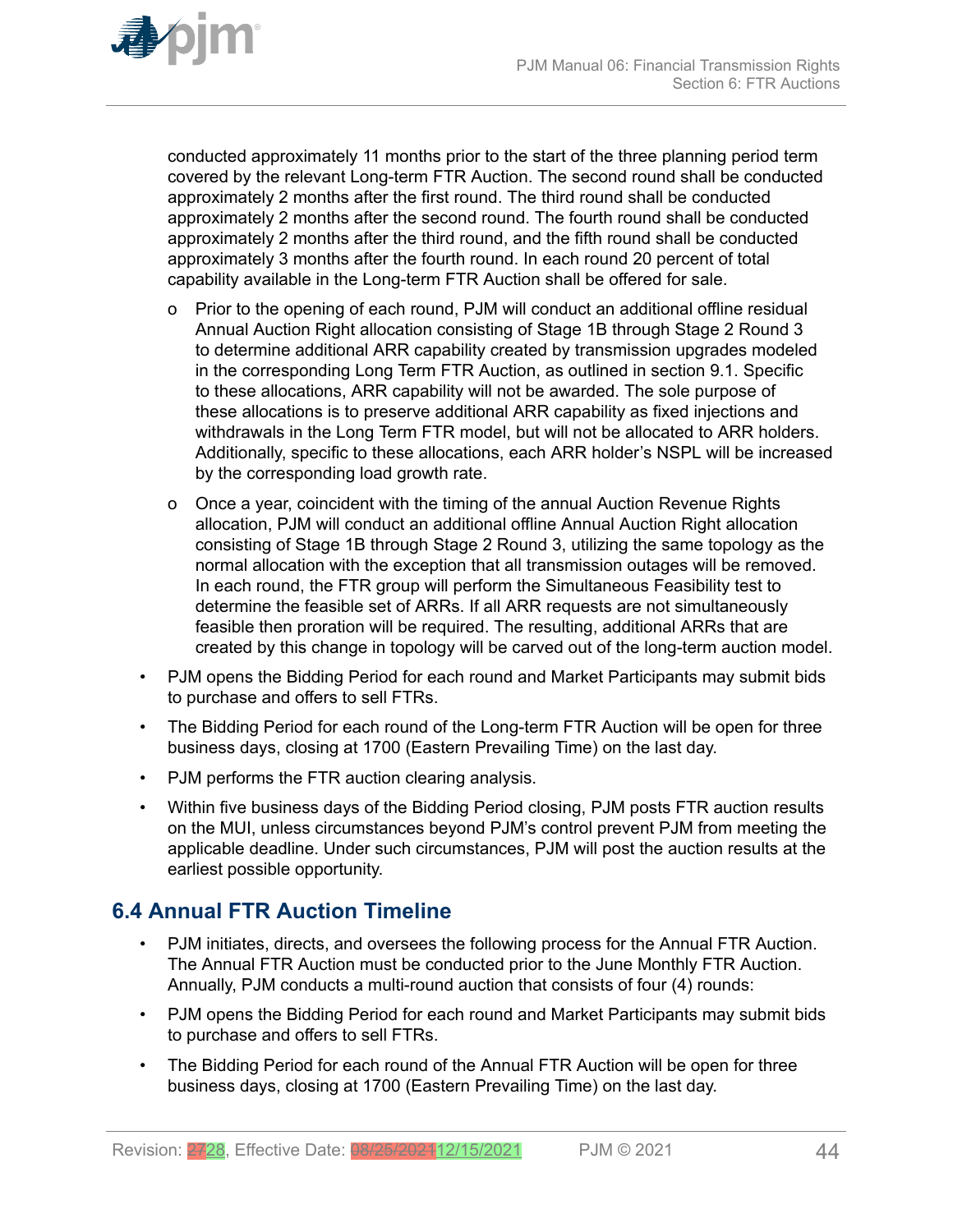<span id="page-44-0"></span>

- PJM performs the FTR auction clearing analysis.
- Within two business days after the close of the Bidding Period for each round PJM posts FTR auction results on the MUI, unless circumstances beyond PJM's control prevent PJM from meeting the applicable deadline. Under such circumstances, PJM will post the auction results at the earliest possible opportunity

## **6.5 Monthly FTR Auction Timeline**

PJM initiates, directs, and oversees the Monthly FTR Auctions. In each calendar month, PJM conducts a single round auction. The following timeline defines open, close and clearing dates for all Monthly FTR Auctions.

- The bid and offer period for monthly FTR auctions shall be open for three consecutive business days in the month preceding the first month for which FTRs are being auctioned, closing the third day at 1700 (Eastern Prevailing Time).
- PJM performs the FTR auction clearing analysis.
- Within five business days of the Bidding Period closing, PJM posts FTR auction results on the MUI, unless circumstances beyond PJM's control prevent PJM from meeting the applicable deadline. Under such circumstances, PJM will post the auction results at the earliest possible opportunity

## **6.6 FTR Auctions Business Rules**

The following information summarizes the business rules for PJM's FTR Auctions:

- Market Participants must be a PJM Member to be eligible to submit bids or offers into FTR Auctions.
- Market Participants cannot submit offers to sell FTRs that they do not own at the time of the submittal.
- Invalid quotes into the auction are rejected. These quotes may be resubmitted and if time stamped as received by PJM before the close of the Bidding Period are included in the auction.
- In all FTR Auctions, for each applicable auction round, total quotes (inclusive of buy bids, sell offers, and self-scheduled bids) for each Effective FTR Holder are limited to 105,000 for each available auction period.

### **6.7 FTR Auctions Credit Business Rules**

The business rules for credit requirements for PJM's FTR Auctions are provided in PJM Tariff, Attachment Q and Credit Overview and Supplement to the PJM Credit Policy. A copy of Credit Overview and Supplement to the PJM Credit Policy is available at PJM.com under the Billing, Settlements & Credit section.

## **6.8 Addressing Defaulting Member's Financial Transmission Rights**

In the event a Member fails to meet creditworthiness requirements or make timely payments when due pursuant to the Operating Agreement or Tariff, the Office of the Interconnection shall,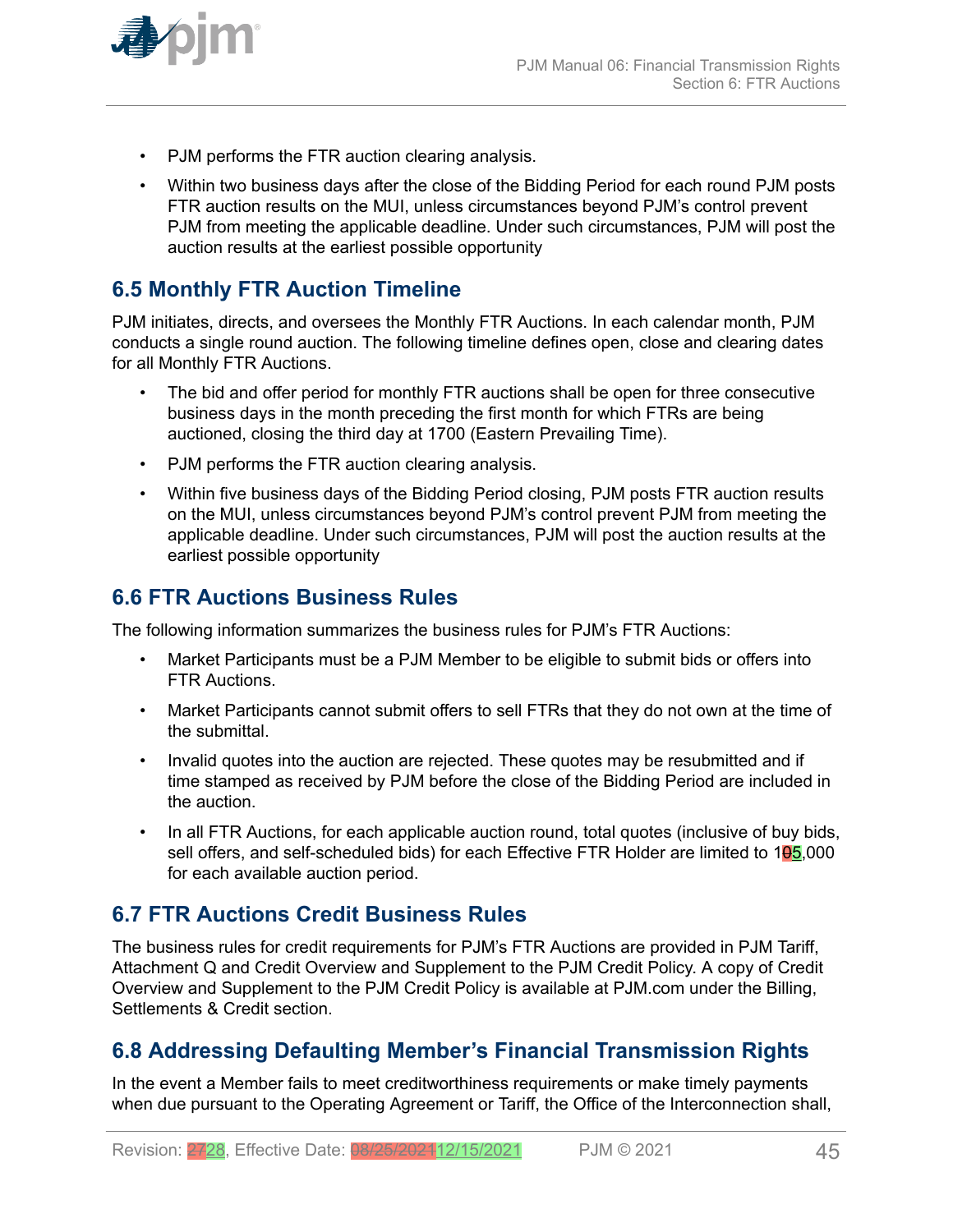

as soon as practicable after declaring the Member to be in default as provided in Operating Agreement, section 15.1.5, use reasonable efforts to initiate within two applicable auctions the following procedures to settle, liquidate or otherwise resolve each Financial Transmission Rights position held by the defaulting Member:

a) The Office of the Interconnection shall unilaterally terminate all of the defaulting Member's rights with respect to forward Financial Transmission Rights positions as of the date of the Member's default.

b) As to each Financial Transmission Rights position held by the defaulting Member immediately prior to the termination of the defaulting Member's rights under subsection (a) above, the Office of the Interconnection shall determine and execute an appropriate course of action for addressing such Financial Transmission Rights position, based on the specific circumstances of the default as determined by the Office of the Interconnection in exercise of its reasonable judgment, such as (1) liquidating the position by offering it for sale in an upcoming applicable Financial Transmission Rights auction, (2) liquidating the position by offering it for sale in an auction called and scheduled for the specific purpose of liquidating one or more positions held by the defaulting Member ("Special Auction"), (3) allowing the position to go to settlement, or (4) another course of action the Office of the Interconnection determines to be appropriate under the circumstances that is designed to minimize potential losses to PJM Members. The Office of the Interconnection will provide reasonable advance notice to PJM Members of the approach or course of action it has determined to be appropriate prior to implementing that approach or course of action. The Office of the Interconnection is not required to apply a single approach to the defaulting Member's entire Financial Transmission Rights portfolio, and may determine that the appropriate course of action for addressing a defaulting Member's portfolio includes a combination of the above approaches as applied to different positions within the defaulting Member's overall Financial Transmission Rights portfolio.

c) The Office of the Interconnection will seek to minimize the losses to PJM Members associated with settling, liquidating or otherwise resolving the defaulting Member's Financial Transmission Rights portfolio and may base its determination in subsection (b) above on several factors, including but not limited to, the following:

- 1. the Office of the Interconnection's assessment of which approach will provide the greatest degree of protection to the financial integrity of the PJM Markets;
- 2. the size of the defaulting Member's Financial Transmission Rights portfolio, both in absolute terms and relative to overall market volume;
- 3. the term of the Financial Transmission Rights positions held by the defaulting Member as considered for a single position or on a portfolio basis;
- 4. whether liquidation is feasible or not, and on what timeline, due to the cessation or curtailment of trading at PJM for all Financial Transmission Rights or a subset of Financial Transmission Rights positions;
- 5. prevailing market conditions, such as but not limited to market liquidity and volatility; and
- 6. timing of the default and the actions taken to address the default.

d) Special Auctions. The Office of the Interconnection shall administer each Special Auction provided for in subsection (b)(2) above according to the procedures set forth in the Tariff and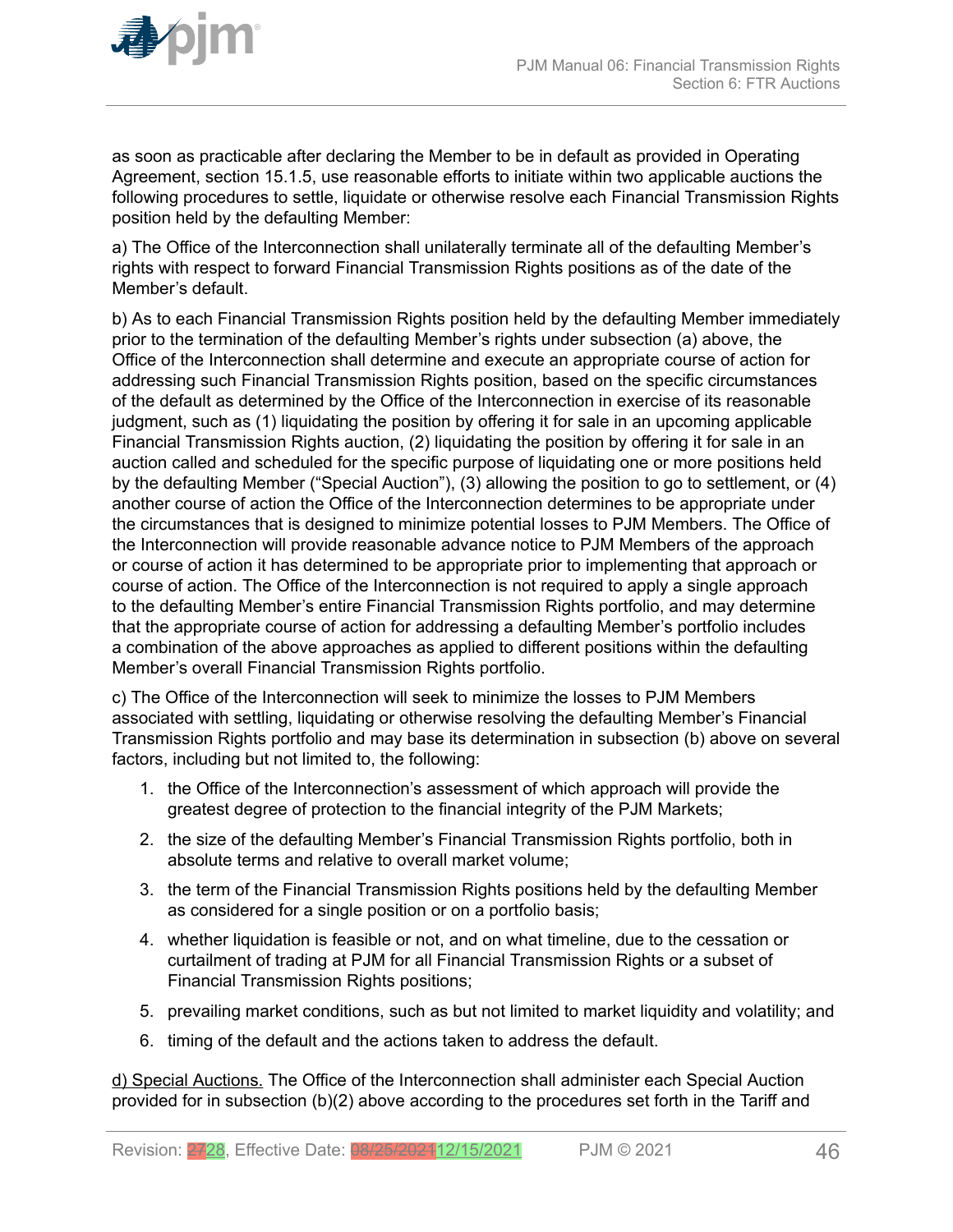

PJM Manuals for FTR auctions to the extent appropriate in the Office of the Interconnection's sole discretion, and may adopt special rules for each Special Auction to accommodate the unique circumstances underlying the particular default and particular Financial Transmission Rights positions being liquidated, with the terms and conditions of such auction being determined with the goal of facilitating a successful auction in light of the particular positions to be auctioned, the prevailing market conditions for such open positions (including the depth, scope, and nature of participation in such markets), and such other factors as the Office of the Interconnection determines appropriate, including those factors enumerated in subsection (c) above. The Office of the Interconnection shall provide reasonable advance notice to FTR Participants of a Special Auction and the terms and conditions under which it will be conducted.

e) All liquidations made pursuant to subsection (b) above shall be for the account of the defaulting Member (and all amounts owed PJM in respect thereof shall be included in amounts owed by the defaulting Member as part of its default).

f) Notwithstanding subsections 7.3.9(a) and (b) of the PJM Tariff Attachment K Appendix, the actual net charges or credits resulting from the defaulting Member's Financial Transmission Rights positions for which PJMSettlement acted as counterparty as calculated through the normal settlement processes shall be included in calculating the Default Allocation Assessment charges as described in Operating Agreement, section 15.2.2.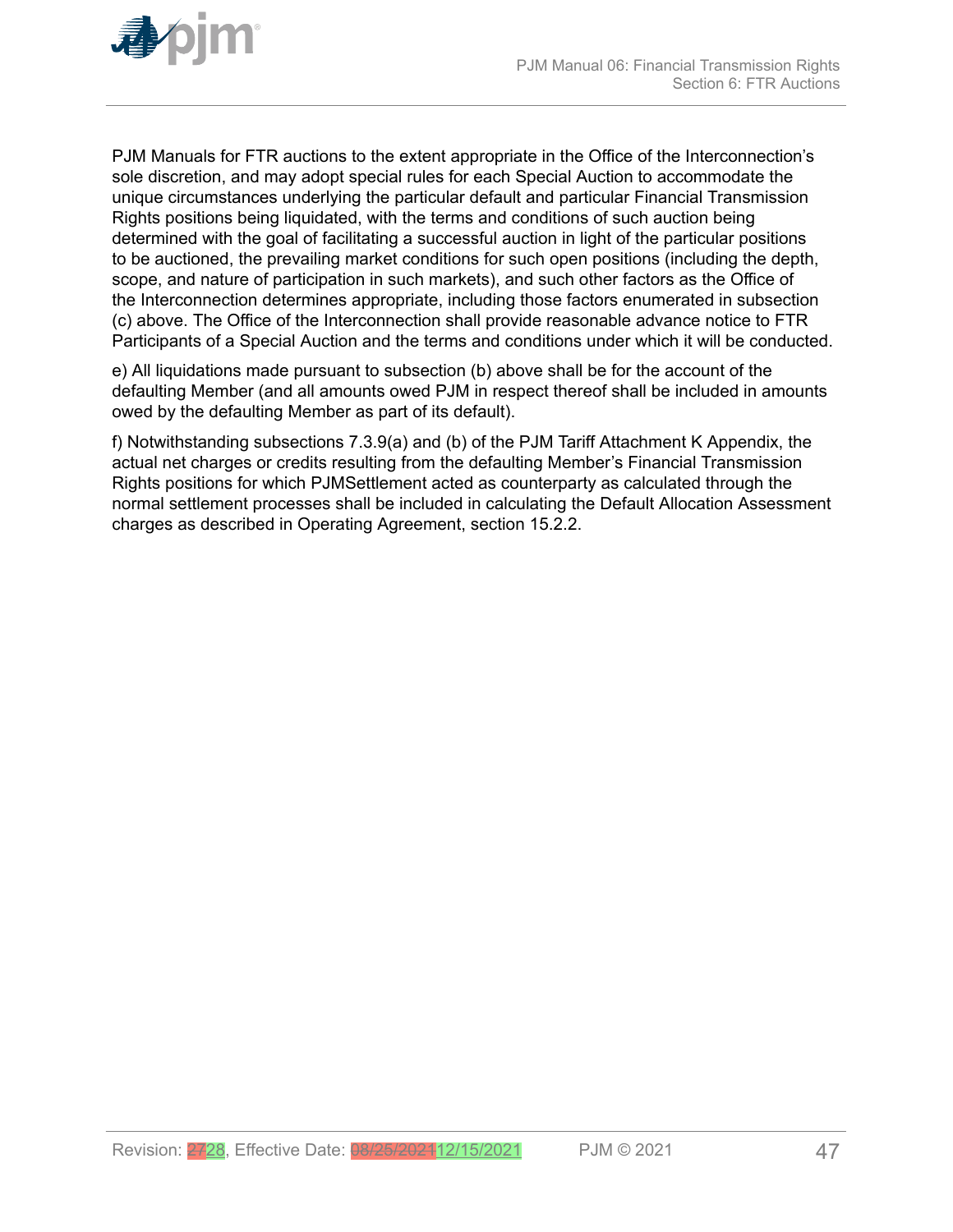<span id="page-47-0"></span>

### **Section 7: FTR Secondary Market**

Welcome to the *FTR Secondary Market* section of the *PJM Manual for Financial Transmission Rights*. In this section, you will find the following information:

- An overview of the secondary markets for FTRs (see "FTR Secondary Markets Overview").
- A description of PJM's computer application for trading FTRs (see "The PJM FTR Center's Secondary Trading Center").
- A description of the secondary trading business rules (see "FTR Secondary Trading Business Rules").

### **7.1 FTR Secondary Markets Overview**

In the PJM FTR secondary trading market, FTR Center facilitates the trading of existing FTRs between PJM Members. The FTR secondary market allows trading of existing FTRs only. FTRs cannot be reconfigured in the secondary market.

• For FTR trades entered through FTR Center, PJM automatically transfers ownership and adjusts the PJM Members' monthly billing statements accordingly.

•

## **7.2 The PJM FTR Center's Secondary Trading Center**

Using PJM's *FTR Center*, Market Participants can buy and sell FTRs directly with other Market Participants. Market Participants specify trades by transmission paths. An FTR can be split into multiple FTRs on the same path with different MW amounts and different start and end dates.

The *FTR Center* allows you to:

- *View FTR Postings* You view FTRs that are posted using the Secondary Trading Center web page.
- *Post FTRs For Resale* When FTRs are initially awarded by PJM, PJM enters the data into the FTR database and posts the FTRs on *FTR Center*. Subsequently, the owner of the FTR is able to post the FTR for resale via *FTR Center*.
- *Buy and Sell FTRs FTR Center* provides a web page called the Secondary Trading Center that allows traders to post a secondary trade and confirm or deny the quotes.

You can find detailed instructions for participating in the secondary market in the FTR Auction User's Guide (available on the PJM Web Site).

## **7.3 FTR Secondary Trading Business Rules**

To buy and sell FTRs through *FTR Center*, you must be a PJM Member. To register, use the *FTR Center* User Registration Page, which is available on the PJM Web Site.

• When an FTR is traded, the associated firm transmission capacity is not reassigned, just the financial entitlements.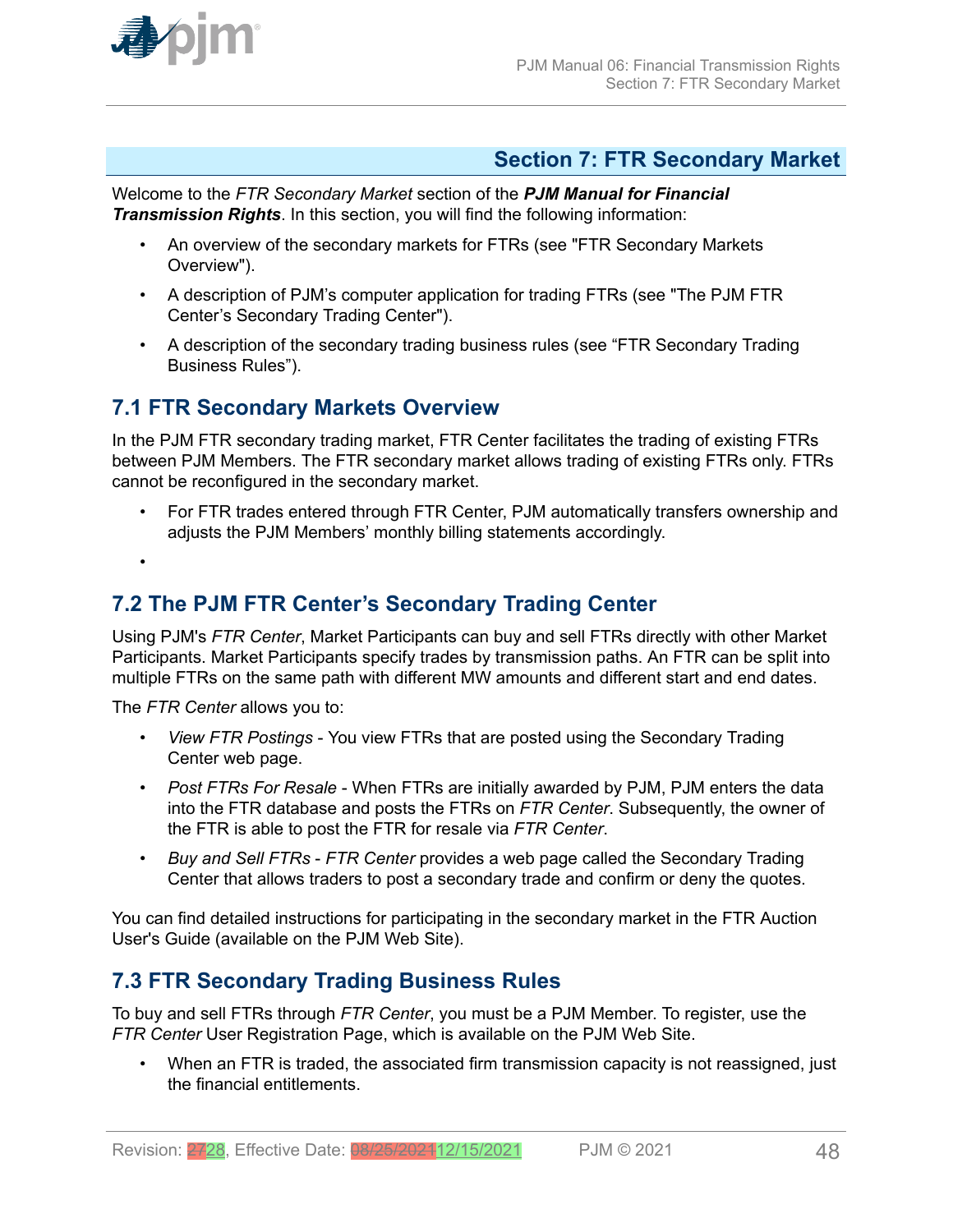

- Credit requirements for traded FTRs will be calculated within the FTR Center system.
- On the secondary market, an FTR can be split into multiple FTRs with different MW amounts and different start and end times than the original FTR. However, an FTR cannot be reconfigured into FTRs with a larger total MW value, earlier start time, later end time, or different path.
- On the FTR secondary market, an FTR Obligation can only be traded as an FTR Obligation and an FTR Option can only be traded as an FTR Option. An FTR Obligation cannot be reconfigured as an FTR Option and an FTR Option cannot be reconfigured as an FTR Obligation.
- FTR MW values can be split in 0.1 MW increments.
- All FTR trades for a given day are locked out at midnight of the current day.
- Once per day, FTR Center database sends updated FTR information reflecting the previous day's trades to the PJM Market Settlements system for use in preparing reports and monthly billing statements.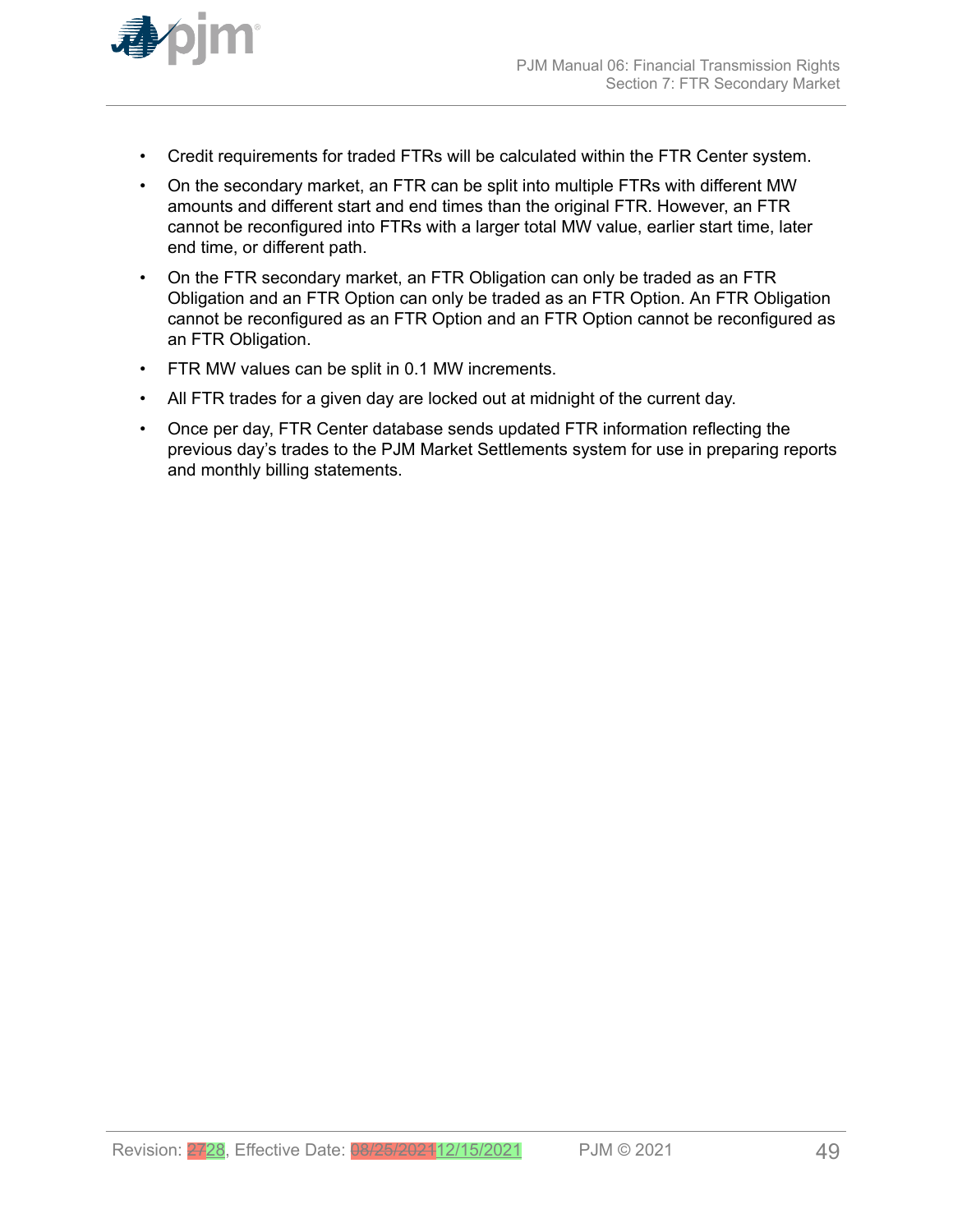<span id="page-49-0"></span>

### **Section 8: Market Settlements**

Welcome to the *Market Settlements* section of the *PJM Manual for Financial Transmission Rights*. In this section, you will find the following information:

- How the proceeds from the Annual FTR Auction are distributed to Auction Revenue Rights holders *(see "Distribution of Annual FTR Auction Revenues").*
- How PJM calculates the settlement of Auction Revenue Rights *(see "Auction Revenue Rights (ARR) Settlement").*
- How PJM calculates Transmission Congestion Credit target allocations for FTR holders *(see "FTR Settlement - Calculating Transmission Congestion Credit Target Allocations").*
- How PJM calculates Transmission Congestion Credits *(see "FTR Settlement - Calculating Transmission Congestion Credits").*
- How excess Transmission Congestion Charges are distributed to FTR holders at the end of each month *(see "Distributing Excess Transmission Congestion Charges").*

## **8.1 Distribution of FTR Auction Revenues**

Long-term, Annual and Monthly FTR Auction revenues are distributed to Auction Revenue Rights holders in proportion to (but not to exceed) the economic value of the ARRs when compared to the Annual FTR Auction clearing prices for FTR Obligations from each round proportionately.

Long-term FTR auction revenues associated with FTRs that cover multiple Planning Years shall be distributed equally across each planning period in the effective term of the FTR.

Excess revenues after distribution to ARR holders will be used to fund any shortfall in FTR Target Allocations over the Planning Period.

These funds are accounted for on a monthly basis as Excess Congestion Charges and they are distributed with other Excess Congestion Charges as described in the Section entitled "Distributing Excess Transmission Congestion Charges".

For additional information, refer to the PJM Manual for *[Billing \(M-29\)](http://www.pjm.com/~/media/documents/manuals/m29.ashx)* and the PJM Manual for *[Operating Agreement Accounting \(M-28\)](http://www.pjm.com/~/media/documents/manuals/m28.ashx)*.

## **8.2 Auction Revenue Rights (ARR) Settlement**

The settlements for Auction Revenue Rights will be based on the clearing prices from each round of the Annual FTR Auction. The amount of the credit that the ARR holder should receive for each round is equal to the MW amount of the ARR (divided by the number of rounds) times the price difference from the ARR delivery point to the ARR source point as shown in the

ARR Target Allocation = ARR MWs / # of Rounds \* (LMP<sub>Delivery</sub> – LMP<sub>Source</sub>)

following formula:

### **Note:**

The LMP values in the above equation are results for FTR Obligations from the appropriate round of the Annual FTR Auction.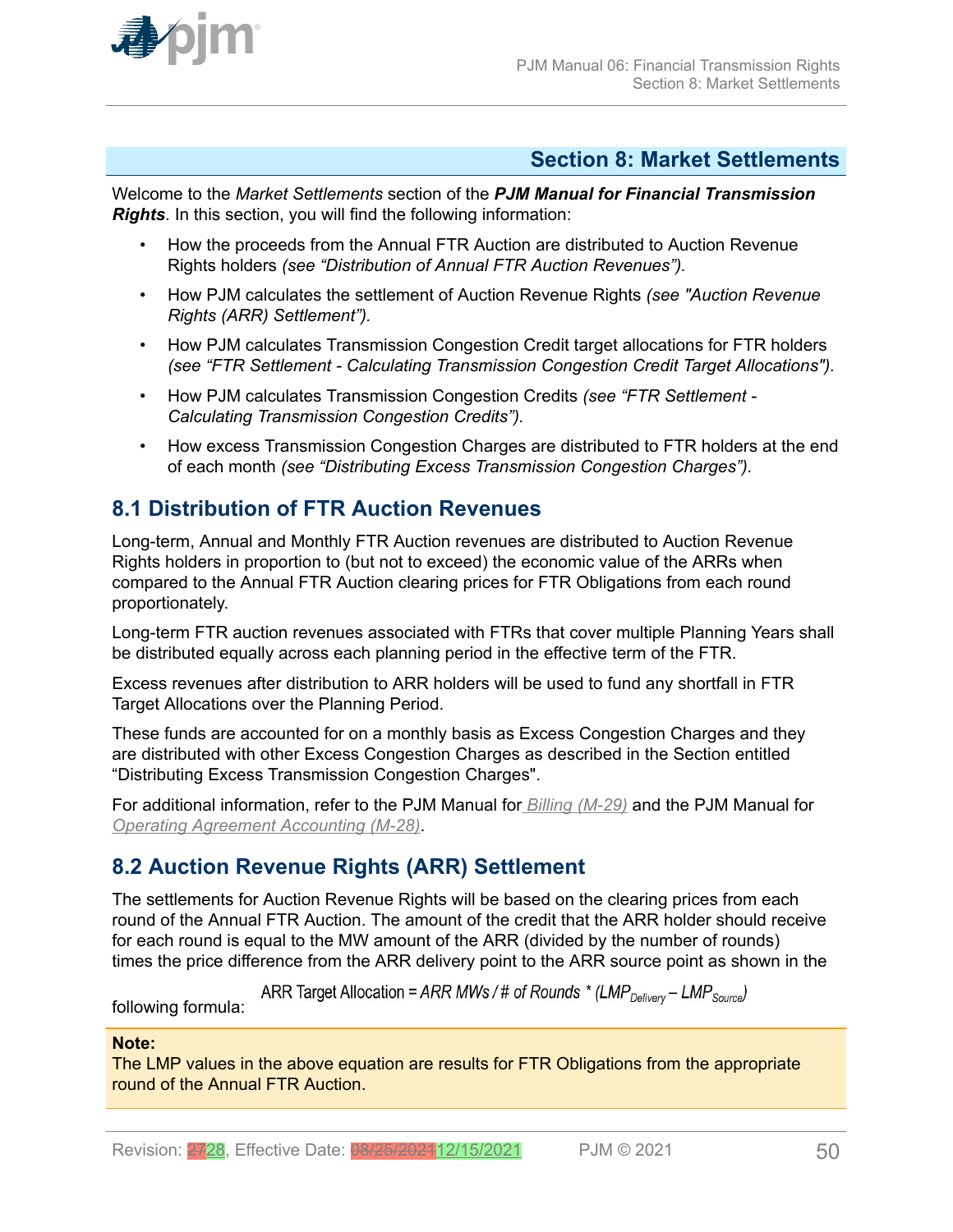<span id="page-50-0"></span>

The ARR Target Allocation can be positive or negative. An ARR can be either a benefit or liability to the holder depending on the direction of transmission congestion in the annual auction analysis.

- If sufficient funds are collected in the Annual and Monthly FTR Auctions to satisfy all ARR Target Allocations then the ARR Credits = ARR Target Allocations for all ARR holders.
- The ARR Credits may be prorated proportionately if there are insufficient Annual and Monthly FTR auction revenues collected to cover all of the ARR credits.
- If the ARR Credits are prorated, the difference between ARR Target Allocations and ARR Credits are called ARR Deficiencies. The ARR Deficiencies may be funded by Annual Excess Congestion Charges as explained in the "FTR Settlements" Section.

The settlements for the Annual FTR Auction and the corresponding ARR settlements will be performed on a daily basis.

For additional information, refer to the PJM Manual for *[Billing \(M-29\)](http://www.pjm.com/~/media/documents/manuals/m29.ashx)* and the PJM Manual for *[Operating Agreement Accounting \(M-28\)](http://www.pjm.com/~/media/documents/manuals/m28.ashx)*.

## **8.3 FTR Settlement – Calculating Transmission Congestion Credit Target Allocations**

The Transmission Congestion Credit Target Allocation is the amount of credit the FTR holder should receive in each constrained hour due to the value of an FTR.

The PJM OI determines a target allocation of Transmission Congestion Credits for each hour for each FTR by using the following formula:

$$
Target \; Allocation = FTR * (DALMP_{Delivery} - DALMP_{Receipt})
$$

**where:**

| <b>FTR</b>                 | Financial Transmission Rights between the<br>designated load bus and the designated generation<br>bus, in megawatts |
|----------------------------|---------------------------------------------------------------------------------------------------------------------|
| DA LMP <sub>Delivery</sub> | The Day-ahead Congestion LMP during the hour at<br>the Point of Delivery designated in the FTR                      |
| DA LMP <sub>Receipt</sub>  | The Day-ahead Congestion LMP during the hour at<br>the Point of Receipt designated in the FTR                       |

The total target allocation for a Market Participant for each hour is then the sum of the target allocations for all of the Market Participant's FTRs.

Note, if the *DA LMPDelivery* or the *DA LMPReceipt* is an aggregate zone, the following formula is used:

 $Target = FTR * \Sigma Load Percentage_i * (DALMP_{Delivery - i} - DALMP_{Receipt})$ 

**where**: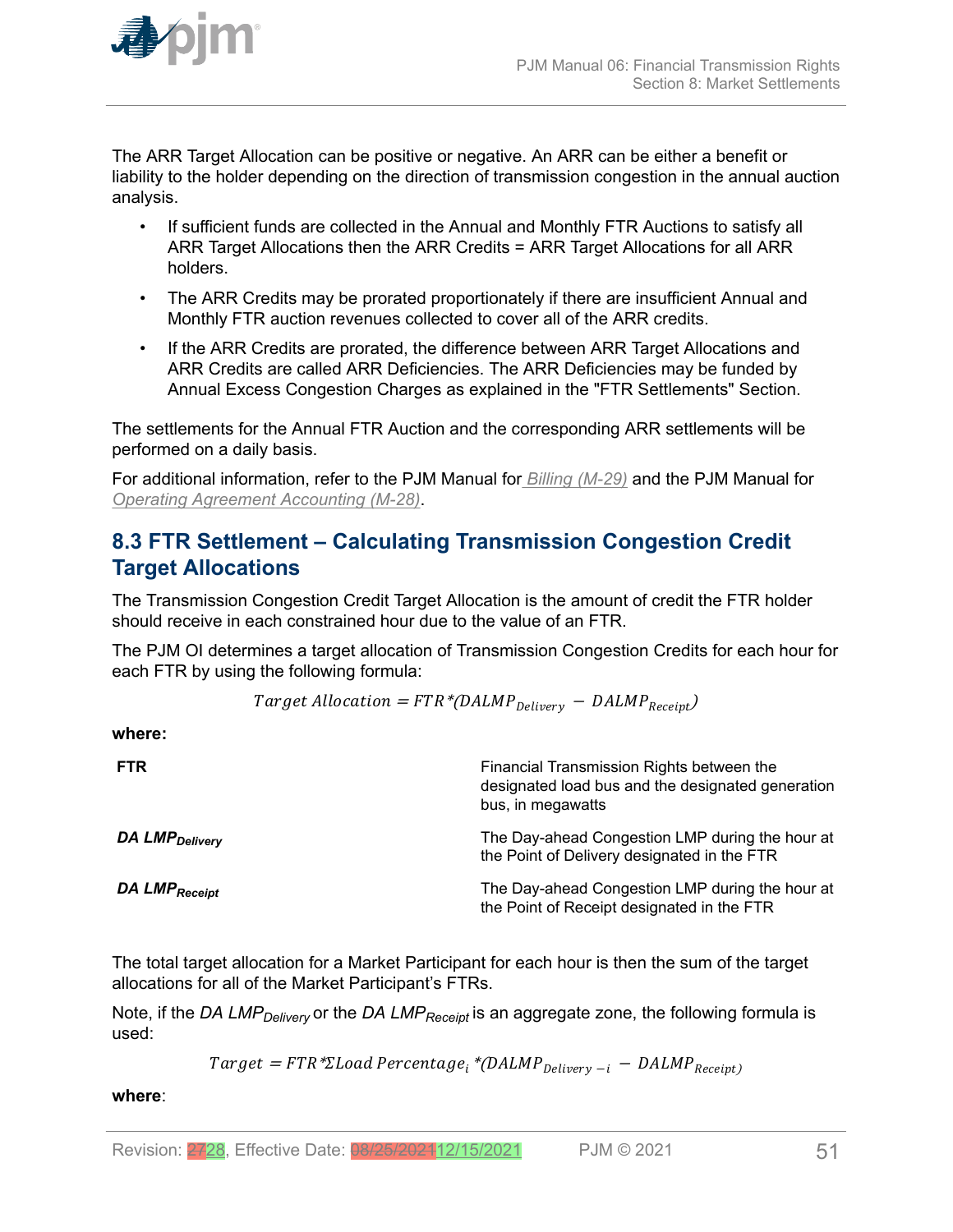<span id="page-51-0"></span>

**FTR** FINE **FINE EXAMPLE TRANSMISS** Financial Transmission Rights between the designated Load Aggregation Zone and the designated bus, in megawatts

**Load Percentage** The percentage of the load at time of annual peak associated with each individual load bus in the Load Aggregation Zone designated in the FTR

For additional information, refer to the PJM Manual for *[Billing \(M-29\)](http://www.pjm.com/~/media/documents/manuals/m29.ashx)* and the PJM Manual for *[Operating Agreement Accounting \(M-28\)](http://www.pjm.com/~/media/documents/manuals/m28.ashx)*.

## **8.4 FTR Settlement - Calculating Day-Ahead Transmission Congestion Credits**

The PJM OI compares the total of all Transmission Congestion Credit target allocations to the total Transmission Congestion Charges for the PJM Control Area in each hour resulting from the Day-ahead Market.

- If the total of the target allocations is less than the total Day-Ahead Transmission Congestion Charges, the Day-Ahead Transmission Congestion Credit for each FTR is equal to its *target* allocation. All excess Day-Ahead Transmission Congestion Charges are distributed at the end of the month as described later in this section.
- If the total of the target allocations is equal to the total Day-Ahead Transmission Congestion Charges, the Day-Ahead Transmission Congestion Credit for each FTR is equal to its target allocation.
- If the total of the target allocations is greater than the total Day-Ahead Transmission Congestion Charges, the Day-Ahead Transmission Congestion Credit for each FTR is equal to its target allocation only for those customer accounts whose total target allocation position for their FTR portfolio is net negative for the hour. Customer accounts whose total target allocation position for their FTR portfolio is net positive for the hour will receive a share of the total Day-Ahead Transmission Congestion Charges (including revenues resulting from the collection of the net negative target allocation positions) in proportion to its target allocation. The shortfalls in hourly Day-Ahead Transmission Congestion Credits compared to target allocations may be offset by excess charges from other hours in the end of the month accounting, as described in the next section.
- If the total Day-Ahead Transmission Congestion Charges is negative, the Day-Ahead Transmission Congestion Credit for each FTR is equal to its target allocation only for those customer accounts whose total target allocation position for their FTR portfolio is net negative for the hour. If the revenues resulting from the collection of the net negative target allocation positions is more than enough to cover the negative Day-Ahead Transmission Congestion Charge, then any remaining revenues will be distributed as Day-Ahead Transmission Congestion Credits to customer accounts whose total target allocation position for their FTR portfolio is net positive for the hour, in proportion to their target allocations. If the revenues resulting from the collection of the net negative target allocation positions is not enough to cover the negative Day-Ahead Transmission Congestion Charge, then no Day-Ahead Transmission Congestion Credits will be awarded to customer accounts whose total target allocation position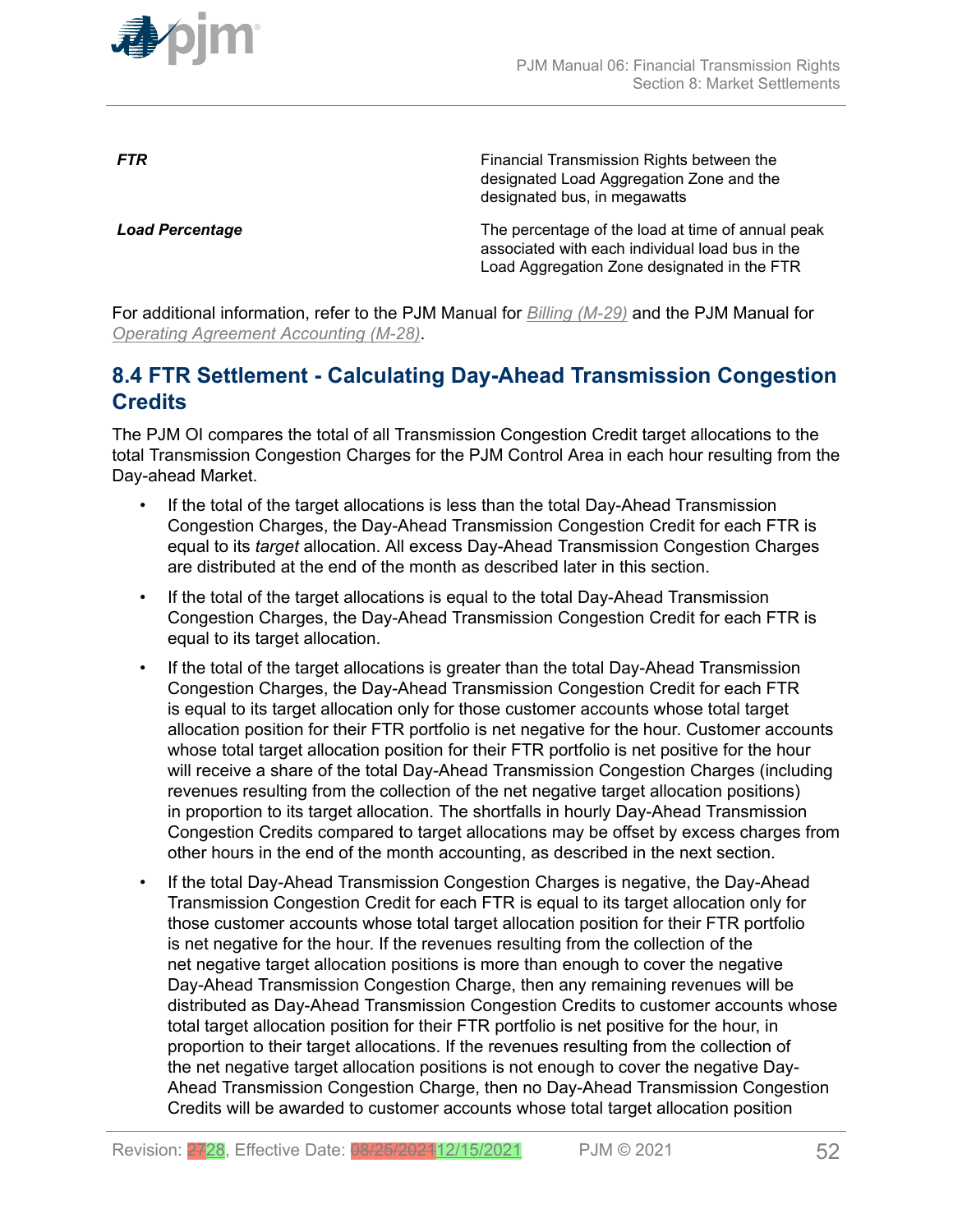<span id="page-52-0"></span>

for their FTR portfolio is net positive, and the remaining Day-Ahead Transmission Congestion Charge liability will be subtracted from the total monthly excess prior to the month-end distribution described in the next section. The shortfalls in hourly Day-Ahead Transmission Congestion Credits compared to target allocations may be offset by excess charges from other hours in the end of the month accounting, as described in the next section.

For additional information, refer to the PJM Manual for *[Billing \(M-29\)](http://www.pjm.com/contributions/pjm-manuals/pdf/m28v24.pdf)* and the PJM Manual for *[Operating Agreement Accounting \(M-28\)](http://www.pjm.com/~/media/documents/manuals/m28.ashx)*.

## **8.5 Distributing Excess Transmission Congestion Charges**

The objective of the monthly excess Transmission Congestion Charge distribution is to cover any deficiency in the share of Day-Ahead Transmission Congestion Credits received by each FTR holder during the month as compared to their target allocations for the month.

- Stage One The PJM OI distributes excess Transmission Congestion Charges accumulated during the month to each holder of FTRs in proportion to, but not greater than, any deficiency in the share of Transmission Congestion Charges received by the holder during that month as compared to its total target allocations for the month.
- Stage Two Any remaining excess after the stage one distribution will be used to satisfy any FTR deficiency from previous months within the Planning Period on a pro-rata basis up to the full FTR Target Allocation value.
- Stage Three Any remaining excess after the stage Two distribution will be carried forward to the next month as excess congestion charges.
- Stage Four At the end of the Planning Period, any remaining Excess Congestion Charges will first be used to satisfy any ARR deficiency that may exist. If insufficient funds exist to honor all ARR revenue shortfalls then the funds would be distributed by ratio of the ARR deficiency.
- Stage Five The PJM OI distributes any excess Transmission Congestion Charges remaining after the Stage Four distribution to all ARR holders on a pro-rata basis according to their net ARR target allocation position for all ARRs held at any time during the relevant Planning Period. An entity with a net negative ARR target allocation position is not subject to this excess distribution.

Any revenue deficient transmission rights (ARRs or FTRs) remaining at the end of the Planning Period are satisfied through a transmission rights uplift credit, the costs of which are allocated as charges to FTR holders on a pro-rata basis according to their net FTR target allocation position, relative to the total net FTR target allocation positions of all FTR holders in the PJM Interchange Energy Market. An entity with a net negative FTR target allocation position is not subject to transmission rights uplift allocation charges and are excluded from the uplift charge calculations.

For additional information, refer to the PJM Manual for *[Billing \(M-29\)](http://www.pjm.com/~/media/documents/manuals/m29.ashx)* and the PJM Manual for *[Operating Agreement Accounting \(M-28\)](http://www.pjm.com/~/media/documents/manuals/m28.ashx)*.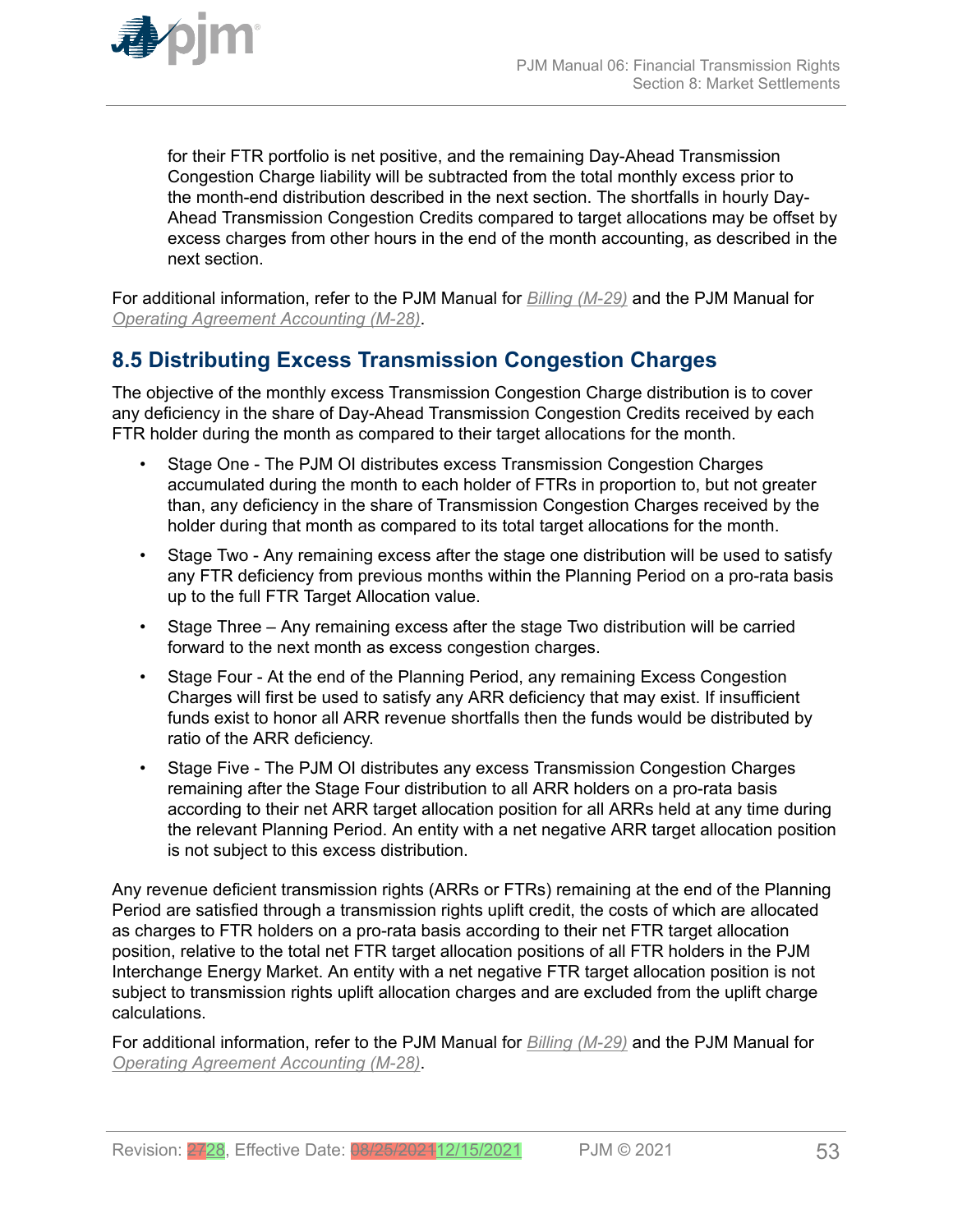<span id="page-53-0"></span>

## **8.6 FTR Forfeiture Rule**

Section 5.2.1 (b) of Schedule 1 of the PJM Operating Agreement requires that if an Effective FTR Holder of a Financial Transmission Right between specified delivery and receipt buses increases the value of their FTR positions through a portfolio of virtual transactions, including Increment Offers and/or Decrement Bids and/or Up-to Congestion Transactions that was accepted by the Office of the Interconnection for an applicable hour in the Day-ahead Energy Market, then the Market Participant shall not receive any Transmission Congestion Credit, associated with such Financial Transmission Right in such hour, in excess of one divided by the number of hours in the applicable period multiplied by the amount that the Market Participant paid for the Financial Transmission Right in the Financial Transmission Rights Auction.

Section 5.2.1 (c) of Schedule 1 of the PJM Operating Agreement defines the criteria used to determine if an Effective FTR Holder's virtual transaction portfolio increases the value of their FTR positions.

The FTR Forfeiture rule is implemented as follows in hours where the difference in Locational Marginal Prices in the Day-ahead Energy Market between such delivery and receipt buses is greater than the difference in Locational Marginal Prices between such delivery and receipt buses in the Real-time Energy Market and where the Effective FTR Holder's net MW position between such delivery and receipt buses is positive:

- An Effective FTR Holder's virtual transaction portfolio net flow is greater of 10% or 0.1MW, or such other threshold as determined by PJM, as described below; and
- The Day-ahead binding constraint has a \$0.01 or greater effect (i.e. the product of the constraint's shadow price times the shift factor) on the absolute value of the difference between the Financial Transmission Right delivery and receipt buses.

In general, the threshold noted above will be set at the greater of 10% or 0.1MW. However, the Office of the Interconnection may utilize different percentage thresholds under certain circumstances. Some of these circumstances may include but are not limited to the Day-ahead binding constraint voltage level (i.e. low vs. high voltage) or outage conditions that may isolate an FTR path (i.e. radial path). If a percentage below 10% is utilized, the Office of the Interconnection will notify the membership at the earliest possible opportunity.

When the above conditions exists, the product of the constraint's shadow price times the net shift factor from the FTR sink and source owned by the Effective FTR Holder was greater than zero, and the Effective FTR Holder's virtual transaction portfolio flow on an identified Day-ahead binding constraint is consistent with the flow of congestion, the participant forfeits an amount equal to the hourly FTR Target Allocation minus the hourly FTR Auction clearing price times the FTR MWh for that FTR path.

When the above conditions exists, the product of the constraint's shadow price times the net shift factor from the FTR sink and source owned by the Effective FTR Holder was less than zero, and the Effective FTR Holder's virtual transaction portfolio flow on an identified Day-ahead binding constraint is counter to the flow of congestion, the participant forfeits an amount equal to the hourly FTR Target Allocation minus the hourly FTR Auction clearing price times the FTR MWh for that FTR path.

In no case will the forfeit amount be less than \$0.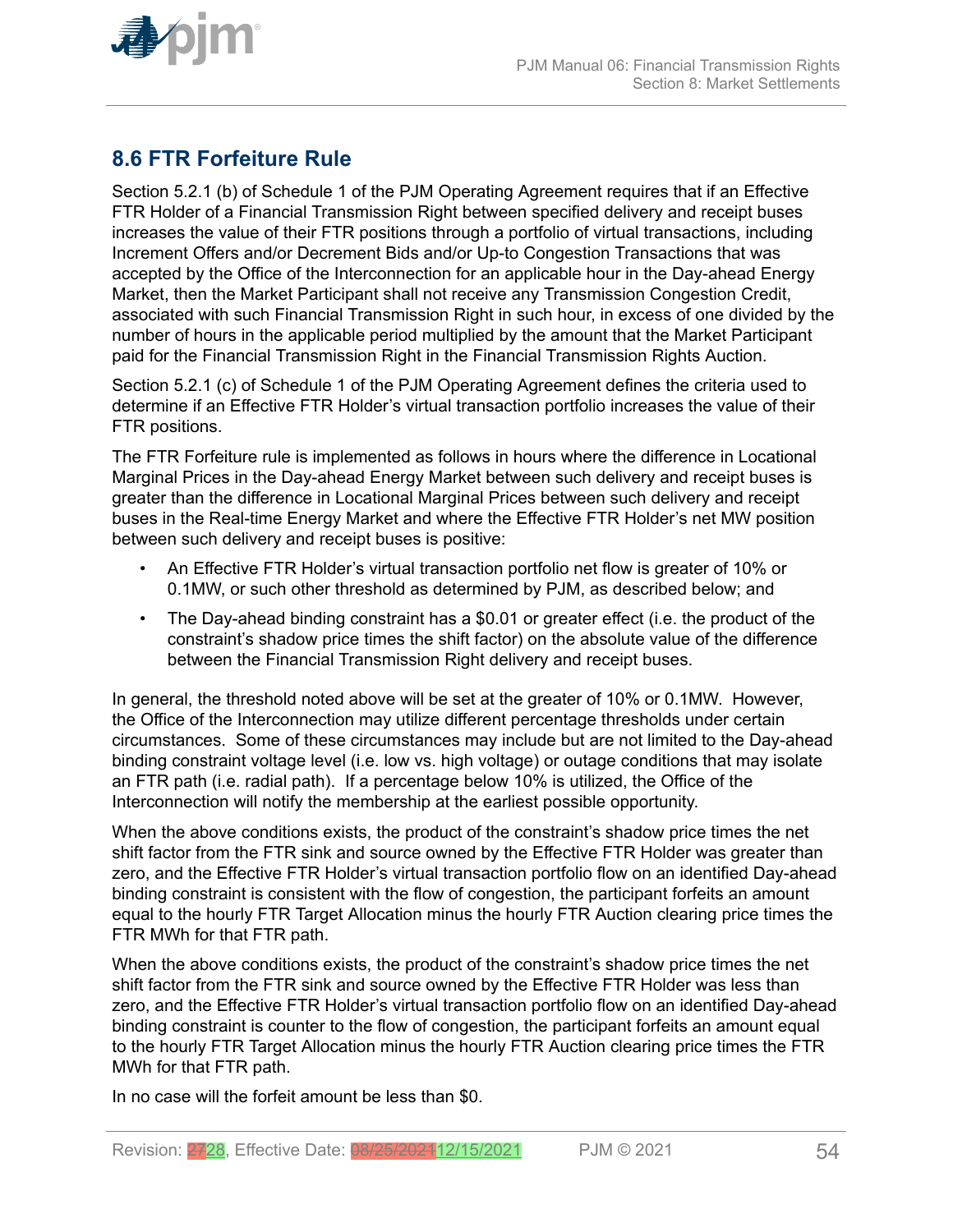<span id="page-54-0"></span>

## **8.7 FTR Nodal Remapping**

As a result of an LMP Bus Model update, effective FTR source or sink points may be deleted or renamed and must be remapped. Prior to each LMP Bus Model effective date, PJM will post a list of impacted FTR pnodes and the corresponding replacement pnode. For deleted pnodes, electrically equivalent replacement pnodes will be determined using engineering judgement through analysis of geographic proximity and historical Day-ahead congestion pricing. If a reasonable electrically equivalent pnode is not available for remapping, the FTR group will create a dummy pnode purely for FTR pricing. For purposes of this new dummy pnode, only sell offers for these pnodes would be allowed in the FTR auctions. When all outstanding FTRs at a dummy pnode expired (or were sold) the pnode would be terminated. Note in cases where effective Incremental Auction Revenue Rights (IARRs) pnodes are deleted, a dummy pnode will always be created following the same logic as above. For renamed pnodes, the replacement pnode will be the new name in the LMP Bus Model update. Affected FTR source or sink points will be changed to the replacement pnode on the effective day of the LMP Bus Model update.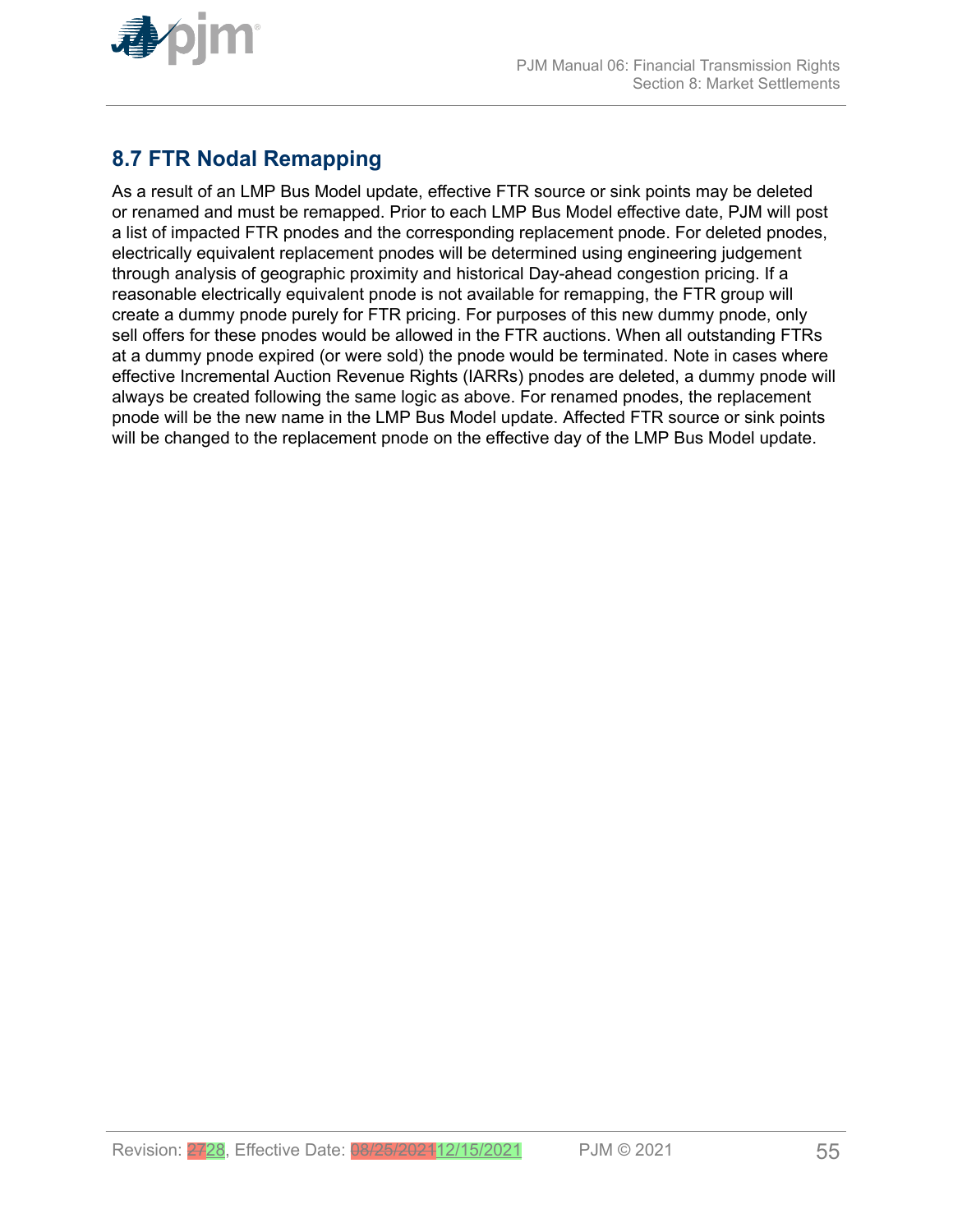<span id="page-55-0"></span>

### **Section 9: Simultaneous Feasibility Test**

Welcome to the *Simultaneous Feasibility Test* section of the *PJM Manual for Financial Transmission Rights*. In this section, you will find the following information:

• A description of the Simultaneous Feasibility Test (SFT) and how it is performed by the PJM OI (see "Simultaneous Feasibility Test Overview").

## **9.1 Simultaneous Feasibility Test Overview**

The Simultaneous Feasibility Test (SFT) is a market feasibility test run by PJM that provides revenue adequacy by ensuring that the Transmission System can support the subscribed set of FTRs or ARRs during normal system conditions. If the FTRs or ARRs can be supported under normal system conditions and congestion occurs, PJM will be collecting enough congestion charges to cover the FTRs or ARR credits, thus becoming revenue adequate. The purpose of the SFT is to preserve the economic value of FTRs or ARRs to the holders by ensuring that all FTRs or ARRs awarded can be honored. An SFT is run for each ARR or FTR requested.

The SFT uses a DC power flow model that models the requested firm transmission reservations and expected network topology during the period being analyzed. It is not a system reliability test and is not intended to model actual system operating conditions. FTRs and ARRs for Firm Point-to-Point Service are modeled as generation at the receipt (source) point(s) and load at the delivery (sink) point(s). FTRs and ARRs for Network Integration Service are modeled as a set of generators at the receipt (source) point and a network load at the delivery (sink) point. SFTs are run for yearly and monthly analysis periods, when network resource changes are submitted and during the determination of the winning quotes for the Annual FTR Auction and the Monthly FTR auction.

Inputs to the SFT model include:

- all newly-requested FTRs and ARRs for the study period,
- all existing FTRs and ARRs for the study period,
- transmission line outage schedules, thermal operating limits for transmission lines, that are expected to last for 2 months or more will be included in the determination of simultaneous feasibility for the Annual PJM FTR Auction and outages of five days or more shall be included in the determination of simultaneous feasibility for monthly PJM FTR auctions as well as outages of shorter duration that are determined through PJM analysis to be likely to cause FTR revenue inadequacy if not modeled. Simultaneous Feasibility determinations shall take into account outages based on reasonable assumptions about configuration and availability of transmission capability.
- PJM reactive interface limits that are valid for the study period, and
- estimates of uncompensated power flow circulation through the PJM Control Area from other Control Areas.

Specific to residual ARR allocations and long-term FTR auctions pursuant to section 6.3, the model will include any transmission upgrade that meets the following criteria:

• Approved to be in service by June 30 of the following year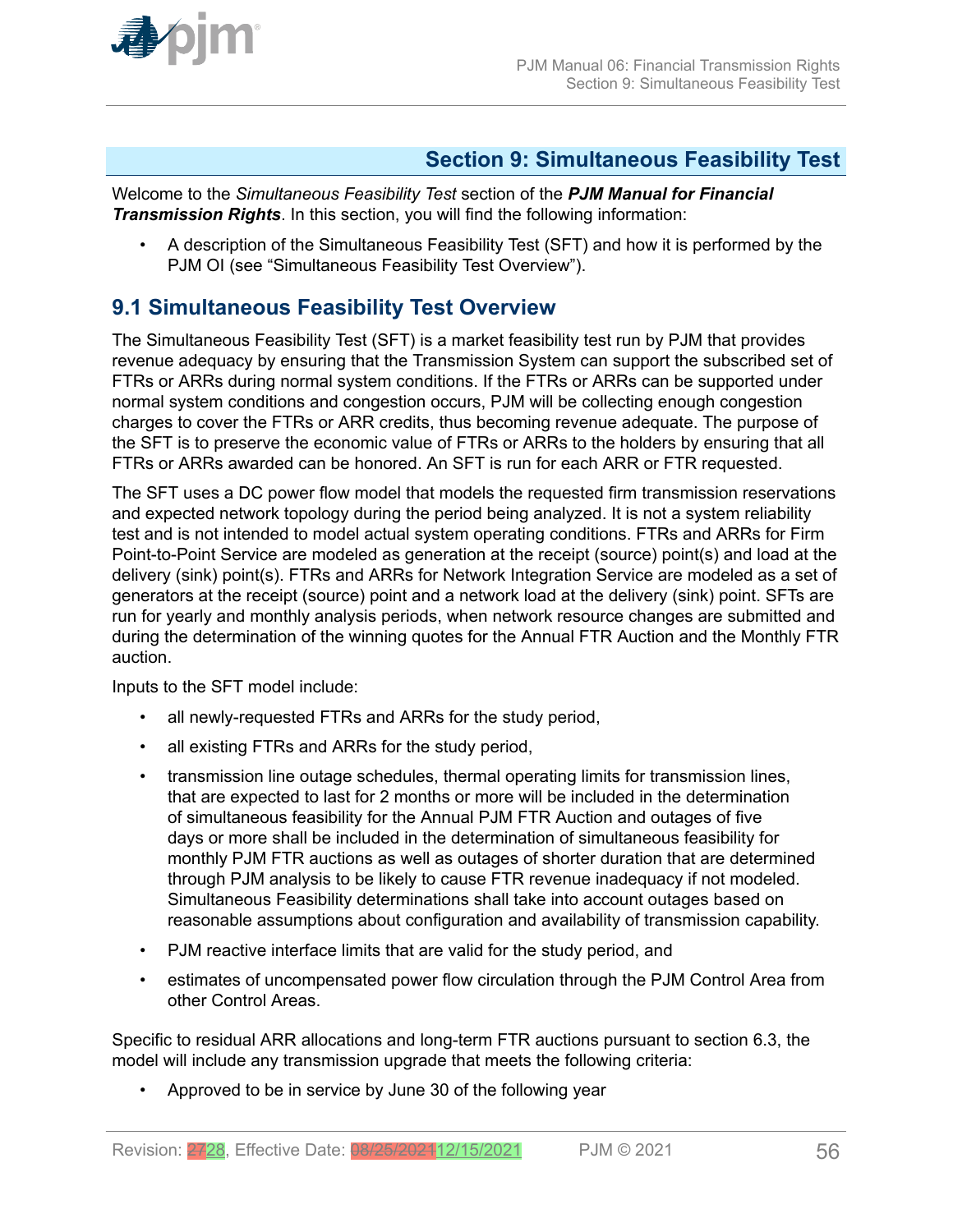

• Determined to individually, or together, have 10% or more impact on the transmission congestion on an individual constraint or constraints with congestion of \$5 million or more affecting a common congestion path.

Consistent with PJM Operating and Planning criteria, the SFT evaluates the ability of all system facilities to remain within normal ratings during normal, extended-period operation, while maintaining an acceptable bulk system voltage profile. The system must also be able to sustain any single contingency event with all system facilities remaining within applicable short-term, emergency ratings while maintaining an acceptable bulk system voltage profile and a maximum bulk system voltage drop of five percent. To ensure feasibility, each constraint is monitored for limit violation by the worst-case scenario combination of awarded FTR options and obligations. Counterflow created by an FTR option is ignored.

PJM may use normal capability limits instead of the increased ARR Stage 1A capability limits in FTR Auctions for all ARR Stage 1A infeasible facilities if ARR funding is not impacted, requested Self Scheduled FTRs are fully cleared, and net FTR Auction revenue is positive. If normal capability limits cannot be achieved then the lowest achievable limit may be used by decreasing capability limits below Stage 1A increased capability limits pro-rata based on the MWs of ARR Stage 1A infeasibility. PJM will only reduce infeasibilities on facilities in which there are auction bids available to reduce infeasibilities.

Before the start of each planning period, PJM will post a list of future transmission outages that are anticipated to cause monthly auction base case infeasibilities. The posted list may include outages that meet the following criteria:

- Transmission outages that have historically caused FTR underfunding.
- Transmission outages on the High Voltage system.
- Transmission outages that create an infeasibility of at least 10%.

PJM may attempt to remove or reduce infeasibilities in FTR Auctions caused by selected modeled transmission outages only if ARR funding is not impacted and net FTR Auction revenues are positive. PJM will only reduce infeasibilities on facilities in which there are auction bids available to reduce infeasibilities. PJM will update the posted list of transmission outages that are anticipated to cause infeasibilities as necessary throughout the Planning Period.

Additional information regarding the network model utilized for FTR auctions can be found in the Network Model User Guide on PJM.com under the Financial Transmission Rights section.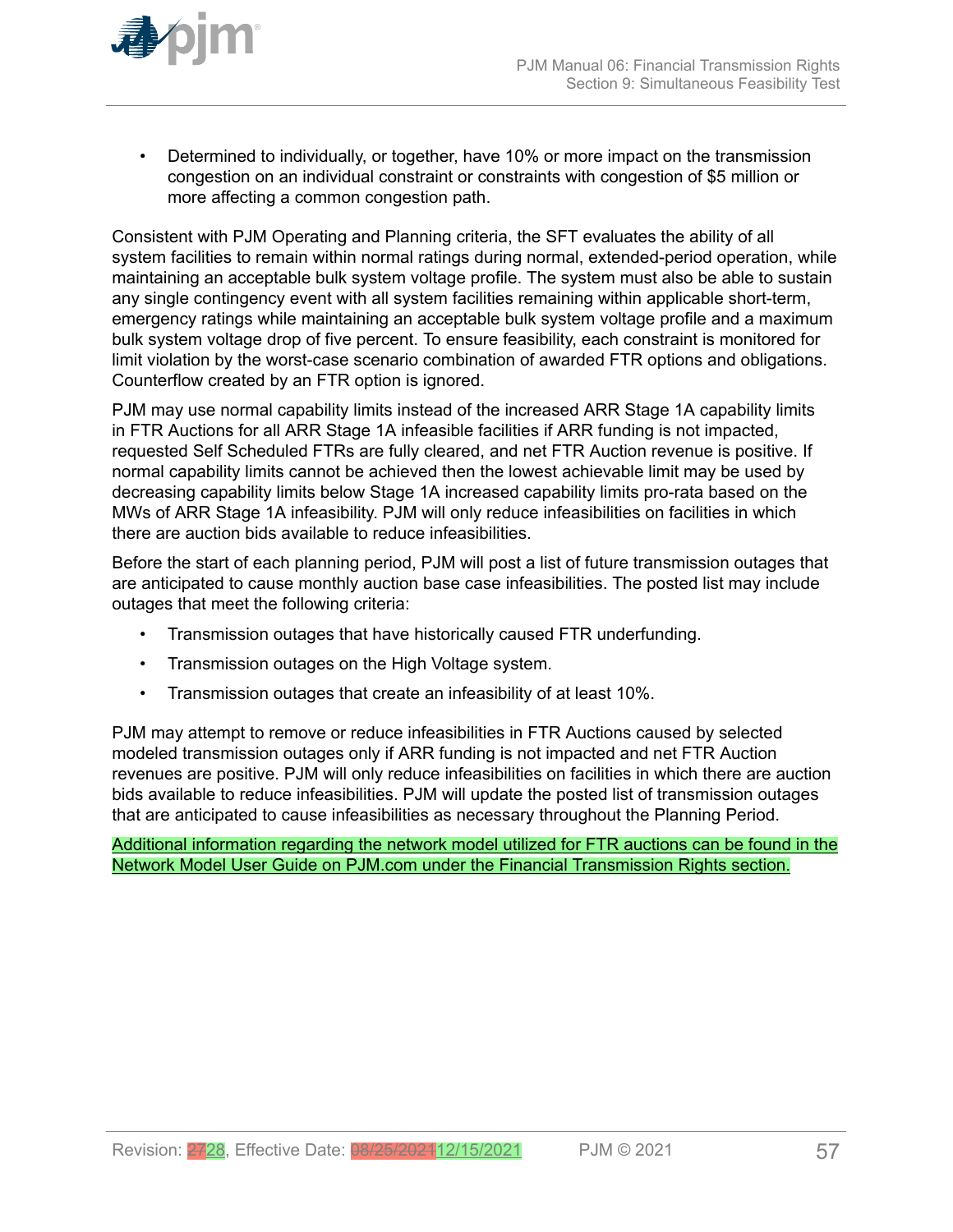<span id="page-57-0"></span>

### **Section 10: PJM FTR Center**

Welcome to the *PJM FTR Center* section of the *PJM Manual for Financial Transmission Rights*. In this section, you will find the following information:

• A description of the PJM FTR Auction system (see "PJM FTR Center Overview").

### **10.1 PJM FTR Center Overview**

PJM FTR Center is an Internet application that allows Market Participants to participate in PJM's FTR Auctions and secondary market. Exhibit 2 presents a conceptual view of the FTR auction subsystems.



*Exhibit 2: FTR Auction Subsystems*

Offers to sell or bids to purchase FTRs are submitted by Market Participants through the Market User Interface (MUI). All entered quotes are validated and entered into the FTR auction database by the MUI.

In addition to the quotes, other data that is required by the FTR Auctions is provided by other PJM systems. These items include external grid/flow modeling, outage schedules, and facility ratings.

The FTR auction subsystem consists of the following four components: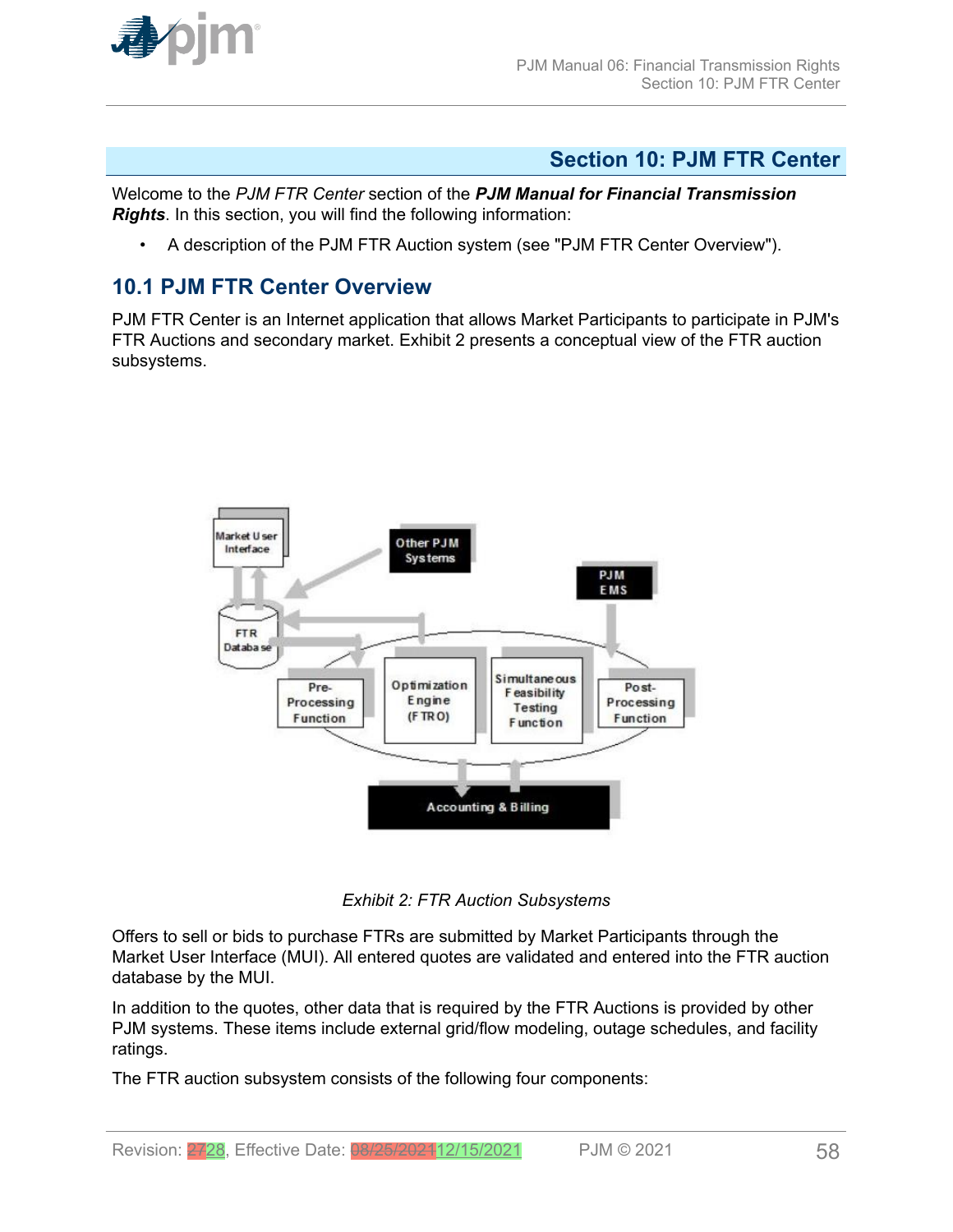

- *Pre-processing Function* performs all activities necessary to setup a base case for the evaluation process, including evaluating the quotes and preparing a set of FTRs to be tested for simultaneous feasibility.
- *Optimization Engine (FTRO)* formulates the Linear Programming (LP) problem including transmission facility limits constraints, generic constraints, and contingencies and solve the LP problem. The objective is to determine the highest valued combination of FTRs to be awarded in the auction that is simultaneously feasible while respecting pre-and post-contingency transmission limits in conjunction with the previously awarded FTRs. FTR offers and bids are cleared based on their comprehensive prices determined by both their bid/offer prices and their relevant impacts on all the binding constraints. This optimization is based on a DC transmission network model.
- *Simultaneous Feasibility Testing Function* checks the feasibility of the FTR auction solution generated by the optimization module under network contingency conditions. This module performs DC power flow based contingency analysis and identifies those contingencies that cause violations of facility limits. To ensure feasibility, each constraint is monitored for limit violation by the worst-case scenario combination of awarded FTR Options and Obligations. Impacts of counterflows from FTR Obligations are taken into account, and counterflow created by an FTR option is ignored. Once identified, constraints corresponding to these contingencies are constructed and the optimization module is called again to solve the FTR auction with the newly identified contingencies included.
- *Post*-*processing Function* ensures that the appropriate data items are transferred to the FTR auction database for posting on the MUI and ensures the results are transferred to the accounting and billing subsystems.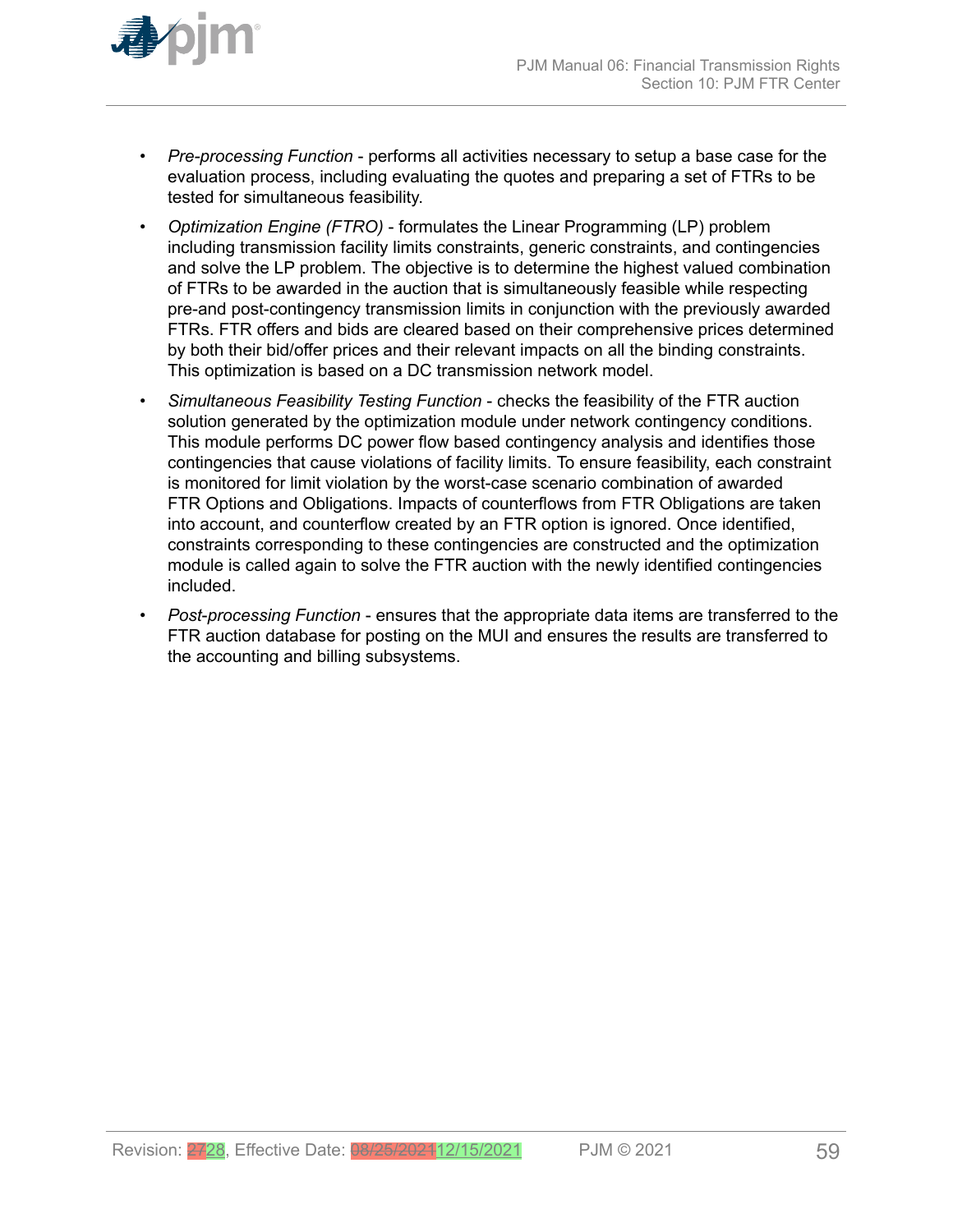<span id="page-59-0"></span>

**Revision History**

#### **Revision 27 (08/25/2021):**

- Cover to Cover Periodic Review
- Conforming changes per ER21-520-000
	- o Section 6.8 Conforming changes for addressing a defaulting Members FTRs with various options versus settlement only
- Clarifications, corrections, formatting, grammar, and punctuation
	- o Section 1.2.1 Punctuation
	- o Section 4.4 Formatting
	- o Section 4.9.1 Grammar
	- o Section 6.1 Prompt-month clarification
	- o Section 9.1 Grammar
	- o Section 10.1 Grammar, Correction of SFT counterflow accounting for Obligations

#### **Revision 26 (01/27/2021):**

- Added language to section 6.6 regarding bid limits for FTR auctions
- Updated manual ownership from Ray Fernandez to Rebecca Stadelmeyer

### **Revision 25 (07/23/2020):**

- Cover to Cover Periodic Review
- Administrative Changes: Clarifications, grammar, punctuation, capitalization and spacing changes throughout this manual

### **Revision 24 (04/15/2020):**

- Added changes to section 6.1 and 6.3 for long-term and BOPP timing and structure per FRMSTF.
- Administrative Change: Updated "FTRCenter" to "FTR Center" throughout this manual.

### **Revision 23 (09/01/2019):**

• Added conforming changes to section 8.6 to account for FTR Forfeiture Rule calculation change from month to period

### **Revision 22 (06/27/2019):**

- **Cover to Cover Periodic Review**
	- o Replaced section 6.7 with reference to PJM Tariff, Attachment Q and Credit Overview document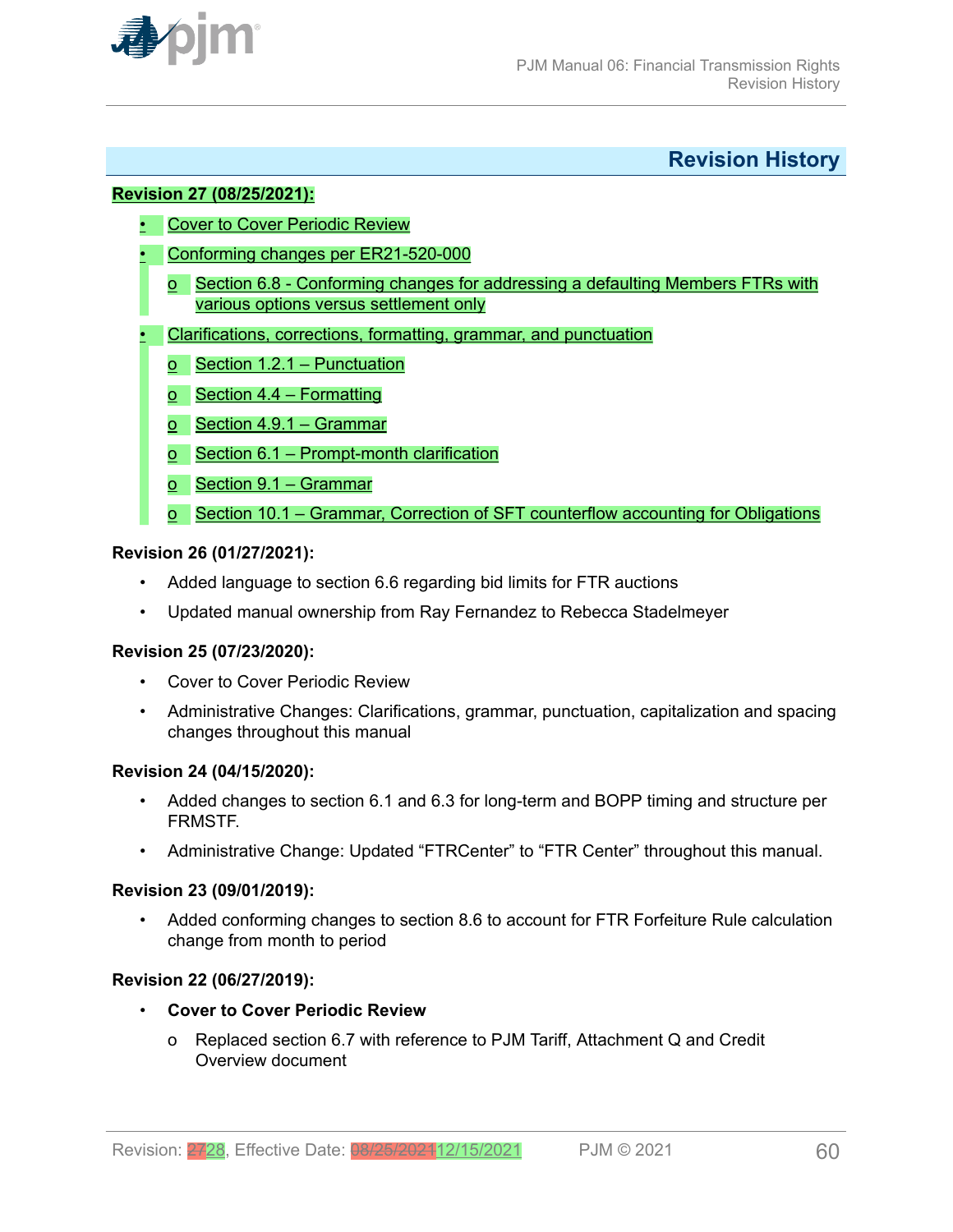

- o Changes to 6.8 to reflect replacement of FTR liquidation process with settlement process
- o Miscellaneous updates to sections 3.2 and 5.3 to align with OASIS refresh

### **Revision 21 (12/06/2018):**

- Cover to Cover Periodic Review
- Updated Manual owner to Brian Chmielewski

#### **Revision 20 (06/01/2018):**

• Added conforming changes to section 6.1, 6.3, 9.1 to account for long term FTR modeling changes and monthly BOPP biddable period changes.

#### **Revision 19 (09/01/2017):**

• Added conforming changes to section 8.6 to account for FTR Forfeiture rule changes

#### **Revision 18 (06/01/2017):**

- Cover to Cover 2017 Periodic Review
- Added conforming changes to section 4.2 and 4.3 to account for Qualified Replacement Resources in Stage 1 of the Annual ARR allocation
- Added conforming changes to section 8.4 to account for exclusion of balancing congestion for FTR Target funding
- Added conforming changes to section 4.10 to account for removal of negatively valued Residual ARRs

#### **Administrative Change (10/26/2016):**

- Revised Revision History to remove incorrect reference
- Revised Manual Owner from Tim Horger to Asanga Perera

#### **Revision 17 (06/01/2016):**

- Periodic Review clarifying changes to better describe existing rules and processes
- Administrative Change updated references for eFTR to FTRCenter

#### **Revision 16 (06/01/2014):**

• Added conforming changes to section 4.2 for purposes of determining the Zonal Base Load for use in stage 1A of the annual ARR allocation, a clause has been added to modify the definition such that the negative impacts of extraordinary circumstances are properly taken into account. Added conforming changes to section 4.2 for purposes of residual zone pricing.

### **Revision 15 (10/10/2013):**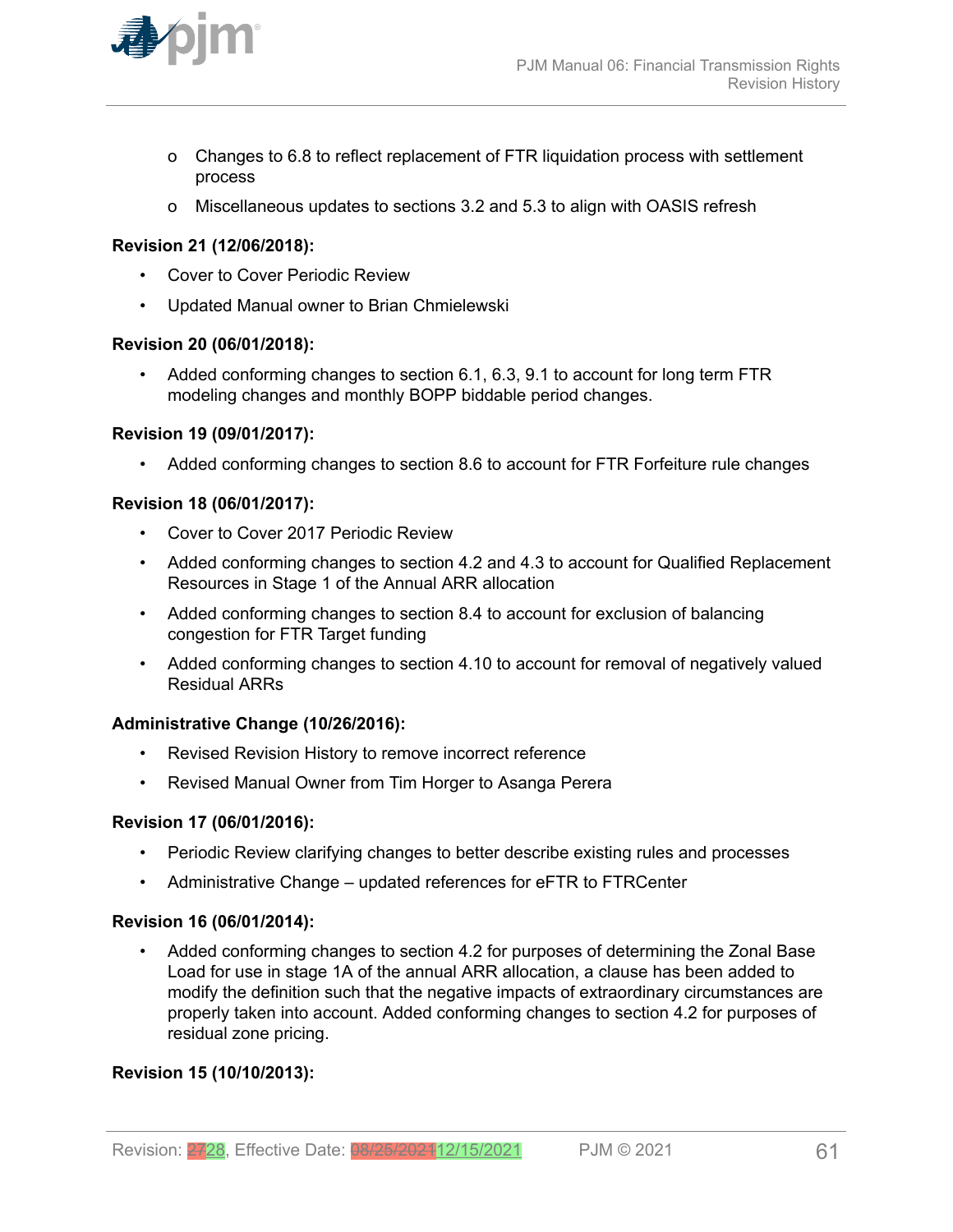

• Added conforming changes to section 9.1explaining process PJM utilizes to reduce Stage 1A infeasible facilities.

### **Revision 14 (7/01/2013):**

- Conforming changes to incorporate rules for Residual Zone Pricing as approved by FERC in Docket(s) ER13-347. Residual metered load pricing is effective 6/1/2015. Conforming revisions made to sections 3 and 4.
- Added section 8.6 to include conforming changes to incorporate rules for applying FTR Forfeiture Rule to cleared increment offers, cleared decrement bids, and cleared Up-to transactions
- Added conforming changes to section 9.1explaining process PJM utilizes to reduce infeasibilities associated with modeled transmission outages.

### **Revision 13 (06/28/2012):**

Added Section headers to entire document.

Section 1.1: Definition and Purpose of FTRs

• Deleted Language on valid source and sink designations for the Monthly FTR Auctions and Long Term and Annual FTR Auctions.

Section 3.2: Firm Point-to-Point Transmission Auction Revenue Rights (ARRs)

• Deleted language for the timeline of TSR/ARR request and approval process for Firm Point to Point Transmission Service

Section 4 Introduction: Annual ARR Allocation

• Removed language on inclusionary topics in Section 4

Section 4.5: Annual Allocation of Auction Revenue Rights (ARRs) – Stage 2

• Added the term available to clarify the type of source node of an ARR request

Section 4.9.2: Regional Transmission Expansion Plan (RTEP) IARRs

- Added clarification of RTEP to heading topics
- Clarified language on the allocation of IARRs to state that PJM will determine the quantity of IARRS to be allocated within 3 months prior to the actual in-service date of the upgrade
- Moved language of effective day and Value of IARRs to separate section (now 4.9.4)

Section 4.9.3: Elective Upgrade IARRs

• Modified Heading Name to Elective Upgrade IARRs

Section 4.9.4: Duration and Value of IARRs

• New section formed to encompass duration and value of IARRs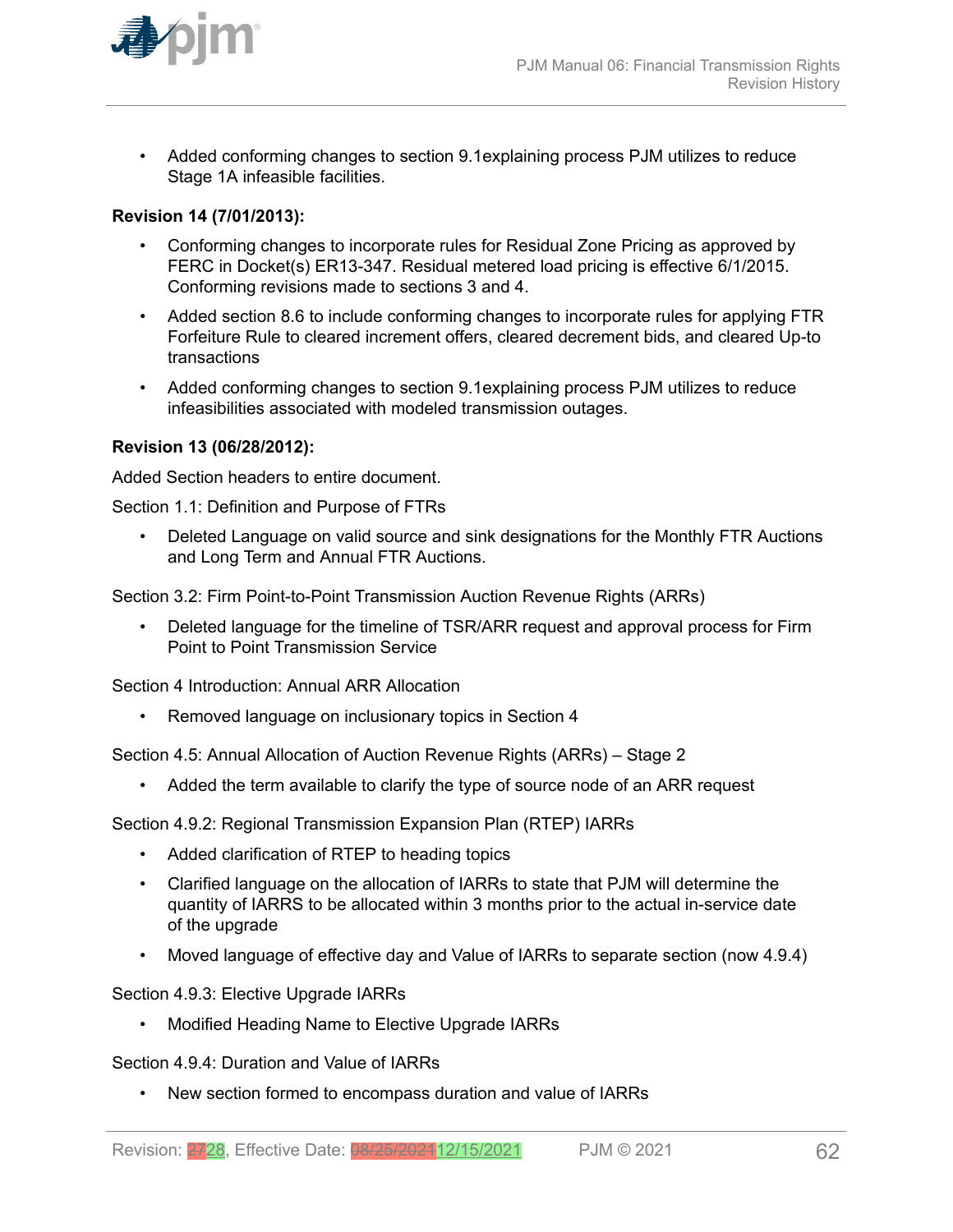

Section 5.1: FTR Allocation Process for New Load in Zones Associated with Market Growth

• Removed language regarding new member elections in FTR Auctions.

Section 5.3: Firm Point-to-Point Transmission Financial Transmission Rights (FTRs)

- Changed 'ARR' to 'FTR'
- Removed timeline for the TSR/FTR request and approval process for Firm Point-to-Point Transmission Service (Exhibit 3)

Section 6.1: FTR Auctions Overview

- Updated language to reflect 3 Long-Term FTR Auction rounds and that each round will award 1/3 of the feasible FTR available capability.
- Added the term available to clarify the type of valid source and sinks for an FTR Auction.
- Added language that the list of available source and sinks for each auction will be posted before the start of the bidding window.
- Removed language that PJM determines and posts the expected non-simultaneous estimates of available FTR capability for each interface, via the MUI

Section 6.3: Long-Term FTR Auction Time Line

• Updated Long-term FTR Auction Time Line to reflect 3 rounds being conducted as opposed to 2 rounds.

Section 6.7: FTR Auctions Credit Business Rules

- Removed language regarding self-scheduled FTRs having a zero credit requirement
- Clarified language of the credit responsibility of an FTR that is traded.
- Removed additional language of payment and revenue credits as well as credit requirements of transactions involving a 3rd party
- Removed language that allows credit requirement to be reduced by zonal/base load for LSEs for portfolio diversification calculation as language was rejected by FERC.

Section 7.3: FTR Secondary Trading Business Rules

• Added language stating the credit requirements for traded FTRs will be calculated through the FTRCenter system.

Section 8.3: FTR Settlement – Calculating Transmission Congestion Credit Target Allocations

• Added clarifying text that the DA LMPDelivery and DA LMPReceipt LMPs are the Day-Ahead Congestion LMP.

Section 9.1: Simultaneous Feasibility Test Overview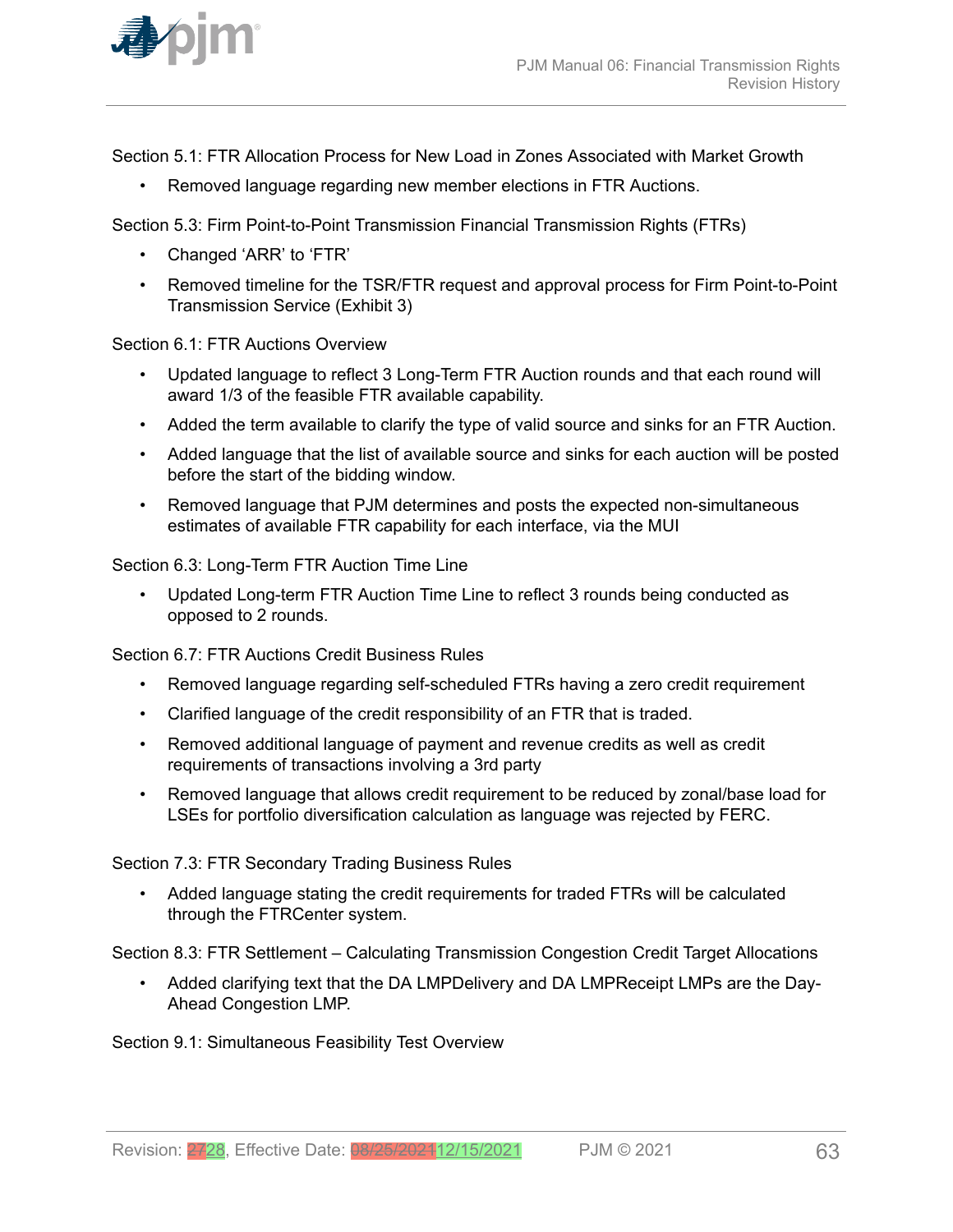

• Added language indicating the Simultaneous Feasibility determinations shall take outages into account based on reasonable assumptions about configuration and availability of transmission capability.

### **Revision 12 (07/01/2009):**

Section 4: Annual ARR Allocation

- Revised to reflect new rules associated ARR Stage 1 Participation for External LSEs
- Revised to reflect rules associated with historic resource splits for historic load aggregation zone splits.
- Revised to reflect new rules associated with credit responsibility for traded ARRs.
- Revised to reflect new rules associated with IARRs for RTEP projects

Section 6: FTR Auctions

- Revised to reflect removal of prompt month established participant credit requirement exemption.
- Revised to reflect new rules associated with undiversified credit calculation for LSEs.
- Revised to reflect new rules associated with Termination and Liquidation of FTR Positions for Credit Defaults.

#### **Revision 11 (08/01/2008):**

Section 1: Financial Transmission Rights Overview

• Revised to reflect new rules associated with implementation of Long-term FTR Auctions

Section 4: Annual ARR Allocation

- Revised to reflect new rules associated with the implementation of Residual ARRs
- Revised to reflect rules surrounding Incremental Auction Revenue Rights

Section 6: FTR Auctions

- Revised to reflect new rules associated with implementation of Long-term FTR Auctions
- Revised to reflect rules surrounding FTR Credit

Section 8: Market Settlements

- Revised to reflect new rules associated with implementation of Long-term FTR Auctions
- Revised to reflect rules surrounding distribution of end-of-period excess transmission congestion credit charges
- Revised to reflect rules surrounding collection and distribution of end-of-period uplift required to fully fund FTRs.

### **Revision 10 (06/01/07):**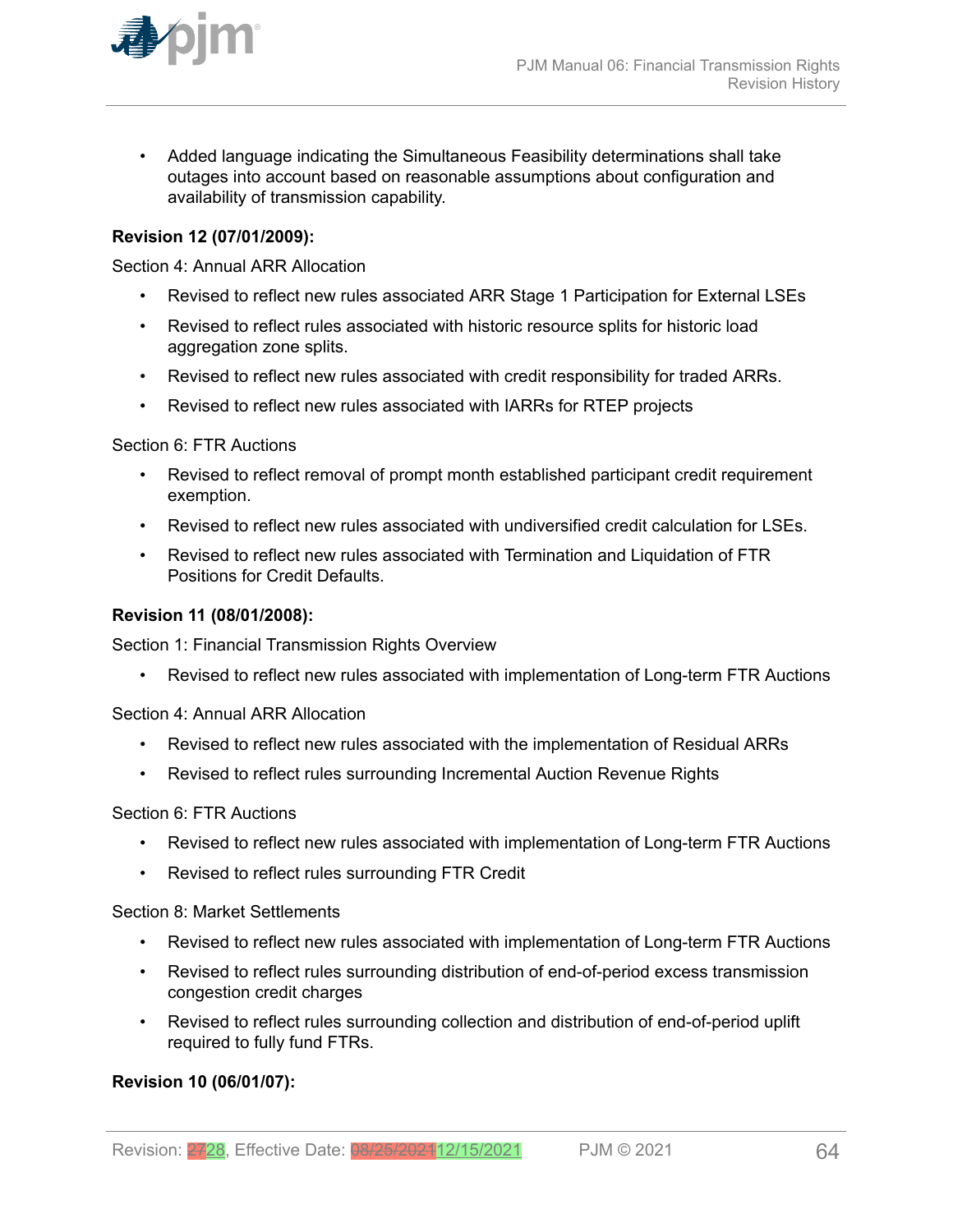

Section 1: Financial Transmission Rights Overview

• Revised to reflect new rules associated with the implementation Marginal Losses

Section 2: Auction Revenue Rights Overview

• Revised to reflect new rules associated with the implementation Marginal Losses

#### **Revision 9 (04/04/07):**

Section 4: Annual ARR Allocation

• Revised to reflect new rules associated with LTTR filing.

#### **Revision 08 (03/08/06):**

Section 4: Annual ARR Allocation

• Revised to reflect a clarification of rules for ARR trading.

Section 6: FTR Auctions

- Revised to reflect new rule that \$0 bids will not be awarded on paths with a clearing price of zero.
- Revised to reflect rules surrounding new monthly balance-of-planning-period auction format.
- Revised to reflect new annual and monthly auction credit rules.
- Revisions were made on the following pages: 24-27, 34-36 and 38-43.

#### **Revision 07 (04/15/05):**

Section 4: Annual ARR Allocation

Section 5: Financial Transmission Rights (FTRs) for New Load in Zones Associated with Market **Growth** 

• Revised to reflect to business rule changes approved by FERC, effective March 8, 2005, that allow Point-to-point customers, with long-term firm transmission service used to deliver energy from a designated network resource located outside or within PJM to load located outside or within PJM and that was confirmed and in effect during the historical reference year, to participate in Stage 1 of the Annual Allocation.

### **Revision 06 (12/7/04):**

Section 9: Simultaneous Feasibility Test

• Revised to reflect to clarify the inputs in the SFT (Simultaneous Feasibility Test) Model. The revised business rule provides an overview of the process of including transmission line outage schedules in the SFT model.

### **Revision 05 (02/01/04):**